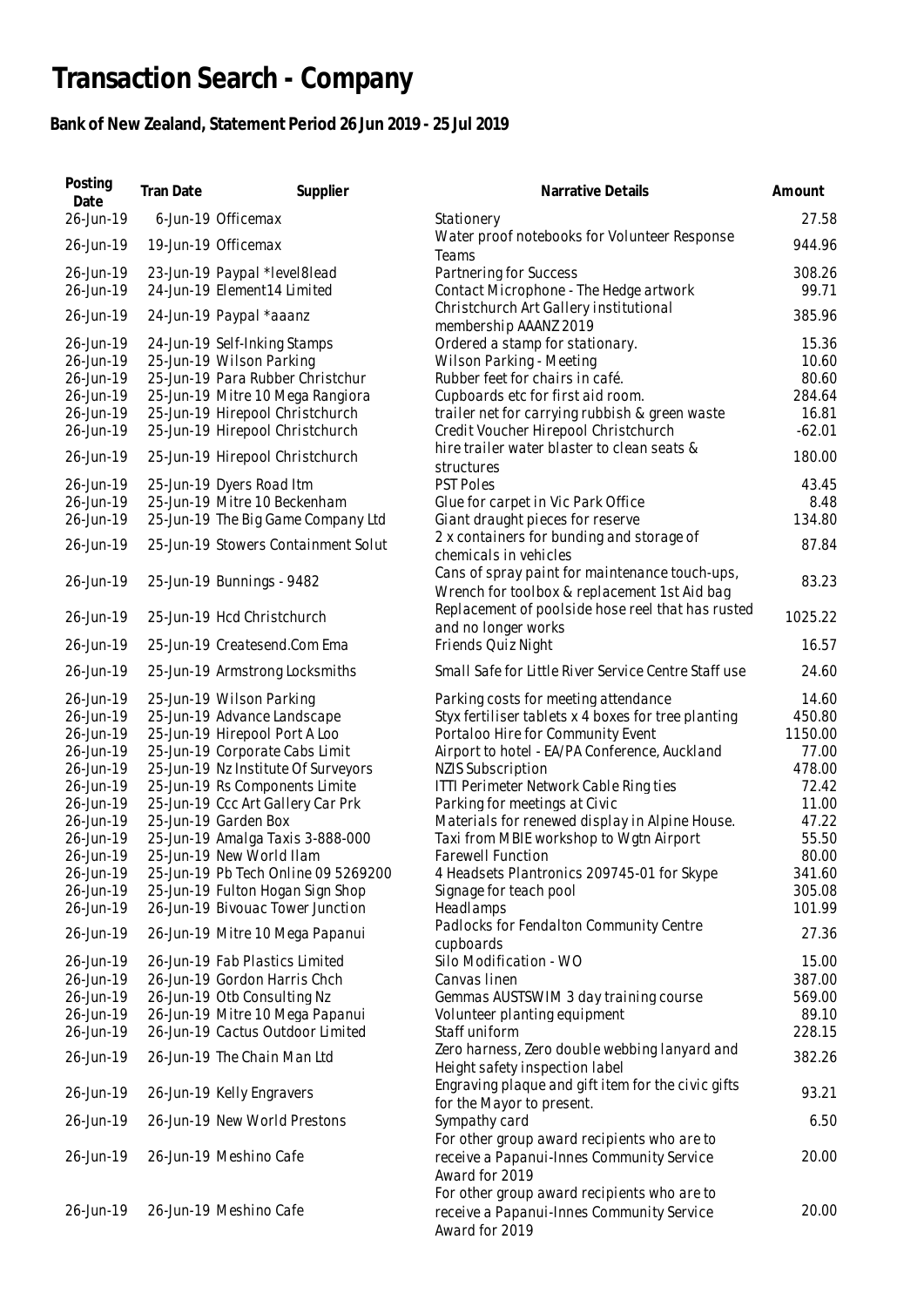| Posting<br>Date        | Tran Date | Supplier                                                      | Narrative Details                                                                                             | Amount           |
|------------------------|-----------|---------------------------------------------------------------|---------------------------------------------------------------------------------------------------------------|------------------|
| 26-Jun-19              |           | 26-Jun-19 Meshino Cafe                                        | For other group award recipients who are to<br>receive a Papanui-Innes Community Service<br>Award for 2019    | 20.00            |
| 26-Jun-19              |           | 26-Jun-19 Meshino Cafe                                        | For other group award recipients who are to<br>receive a Papanui-Innes Community Service<br>Award for 2019    | 20.00            |
| 26-Jun-19              |           | 26-Jun-19 Meshino Cafe                                        | For other group award recipients who are to<br>receive a Papanui-Innes Community Service<br>Award for 2019    | 20.00            |
| 26-Jun-19              |           | 26-Jun-19 Coffee Culture Main                                 | For the group award recipients who are to receive<br>a Papanui-Innes Community Service Award for<br>2019.     | 220.00           |
| 26-Jun-19              |           | 26-Jun-19 Ouruhia Nursery Ltd                                 | For the Individual Award recipients who are to<br>receive a Papanui-Innes Community Service<br>Award for 2019 | 729.83           |
| 26-Jun-19              |           | 26-Jun-19 Farmlands Hornby                                    | item for toilets /staff room and pest work                                                                    | 119.40           |
| 26-Jun-19              |           | 26-Jun-19 Mitre 10 Beckenham                                  | Anti fatigue mats for Papanui Service Centre<br>Sydenham Bakery - Catering for Hoon Hay network               | 119.98           |
| 26-Jun-19              |           | 26-Jun-19 Sydenham Bakery                                     | meeting 26 June 2019.                                                                                         | 97.20            |
| 26-Jun-19              |           | 26-Jun-19 Countdown                                           | Food colouring for pre-school programming                                                                     | 4.49             |
| 27-Jun-19              |           | 25-Jun-19 Bookdepository.Com                                  | Shorebird ID Book and Gull ID Book for ranger<br>teams undertaking bird surveys at Lake Ellesmere             | 95.99            |
| 27-Jun-19              |           | 25-Jun-19 Createsend.Com Ema                                  | Resource Consents newsletter - 26 June 2019                                                                   | 12.12            |
| 27-Jun-19              |           | 25-Jun-19 Justins Active Managem                              | Active Management training attendance                                                                         | 209.49           |
| 27-Jun-19              |           | 25-Jun-19 Dnh*godaddy.Com Nzd                                 | ITTI Season of Cycling Annual Renewal                                                                         | 126.49           |
| 27-Jun-19              |           | 25-Jun-19 Aerial Transport                                    | Taxi fare - Conference to Airport - Customer<br>Centric Service delivery conference                           | 30.65            |
| 27-Jun-19              |           | 25-Jun-19 Abebooks Gx5kmz                                     | Library book                                                                                                  | 15.27            |
| 27-Jun-19              |           | 26-Jun-19 Deans Auto Electric                                 | <b>GEAR BOX SPEEDO HOUSING</b>                                                                                | 872.85           |
| 27-Jun-19              |           | 26-Jun-19 Bunnings - 9482                                     | Replacement shower head plus spare                                                                            | 88.90            |
| 27-Jun-19              |           | 26-Jun-19 Trademe 5g30 Ping                                   | Fieldguide to NZ reptiles and amphibians x2, for<br>ranger staff                                              | 87.80            |
| 27-Jun-19              |           | 26-Jun-19 Trees For Canterbury                                | plants for Charlesworth reserve volunteer<br>plantings by NZ Conservation volunteers and                      | 957.60           |
| 27-Jun-19              |           | 26-Jun-19 Bunnings - 9476                                     | Hornby High School<br>Batteries for Gate counters + ant bait for BGVC<br>function room                        | 14.27            |
| 27-Jun-19              |           | 26-Jun-19 Fosters Outdoor Power                               | repair backpack blower -plant 1718                                                                            | 184.98           |
| 27-Jun-19              |           | 26-Jun-19 Blacks Fasteners Lt                                 | Dryer 1 Silo - WO                                                                                             | 24.52            |
| 27-Jun-19              |           | 26-Jun-19 Workplace Safety Sup                                | Workshop Safety Supplies - WO                                                                                 | 622.61           |
| 27-Jun-19              |           | 26-Jun-19 Bunnings - 9476<br>26-Jun-19 Paknsave Moorhouse     | Padlocks for locking gear/trailer                                                                             | 83.00            |
| 27-Jun-19<br>27-Jun-19 |           | 26-Jun-19 Wilson Parking                                      | Farewell morning tea.<br>Parking > 2hrs                                                                       | 121.21<br>22.60  |
| 27-Jun-19              |           | 26-Jun-19 The Listening Post-Chc                              | Time-based media headphones                                                                                   | 262.00           |
| 27-Jun-19              |           | 26-Jun-19 Chch Rockshop & Kbb                                 | Time-based media speakers                                                                                     | 799.49           |
| 27-Jun-19              |           | 26-Jun-19 Bunnings - 9476                                     | Arlec Led 20w lights x 4, Extension leads x 4                                                                 | 198.34           |
| 27-Jun-19              |           | 26-Jun-19 Motor Trade Association                             | vouchers for guest speakers and volunteer costs<br>and gifts                                                  | 314.16           |
| 27-Jun-19              |           | 26-Jun-19 Bunnings - 9482                                     | 1 x Door chime portable Metalic ARLEC DC371<br>Coastal-Burwood Community Service                              | 48.13            |
| 27-Jun-19              |           | 26-Jun-19 Waitikiri Catering                                  | Awards. Tuesday 2 July 2019. Tea, coffee and juice<br>for the attendees                                       | 200.00           |
| 27-Jun-19              |           | 26-Jun-19 Wilson Parking                                      | Parking costs for meeting attendance                                                                          | 14.60            |
| 27-Jun-19              |           | 26-Jun-19 Fitnessgear4u                                       | Replacement squat buddy                                                                                       | 28.00            |
| 27-Jun-19              |           | 26-Jun-19 Elite Fitness - Dps                                 | Quick Release Collars for O Bars                                                                              | 81.85            |
| 27-Jun-19              |           | 26-Jun-19 Bunnings - 9482                                     | gate latch for BLF pig trap and driver bit                                                                    | 27.40            |
| 27-Jun-19              |           | 26-Jun-19 Akaroa Motor Garage                                 | Service and repair of Camp Hand Lawn mower                                                                    | 145.00           |
| 27-Jun-19              |           | 26-Jun-19 Paknsave Moorhouse                                  | Matariki night and planting event BBQ supplies                                                                | 55.26            |
| 27-Jun-19<br>27-Jun-19 |           | 26-Jun-19 Sp * Halswell Butchery<br>26-Jun-19 Bunnings - 9476 | Food for Matariki volunteer planting event<br>Fire pits for night programmes in parks                         | 189.50<br>208.47 |
| 27-Jun-19              |           | 26-Jun-19 The Seafood Kitchen                                 | EA/PA Conference, Auckland                                                                                    | 3.50             |
| 27-Jun-19              |           | 26-Jun-19 Bonz Cajun Kitchen                                  | EA/PA Conference, Auckland - dinner                                                                           | 20.00            |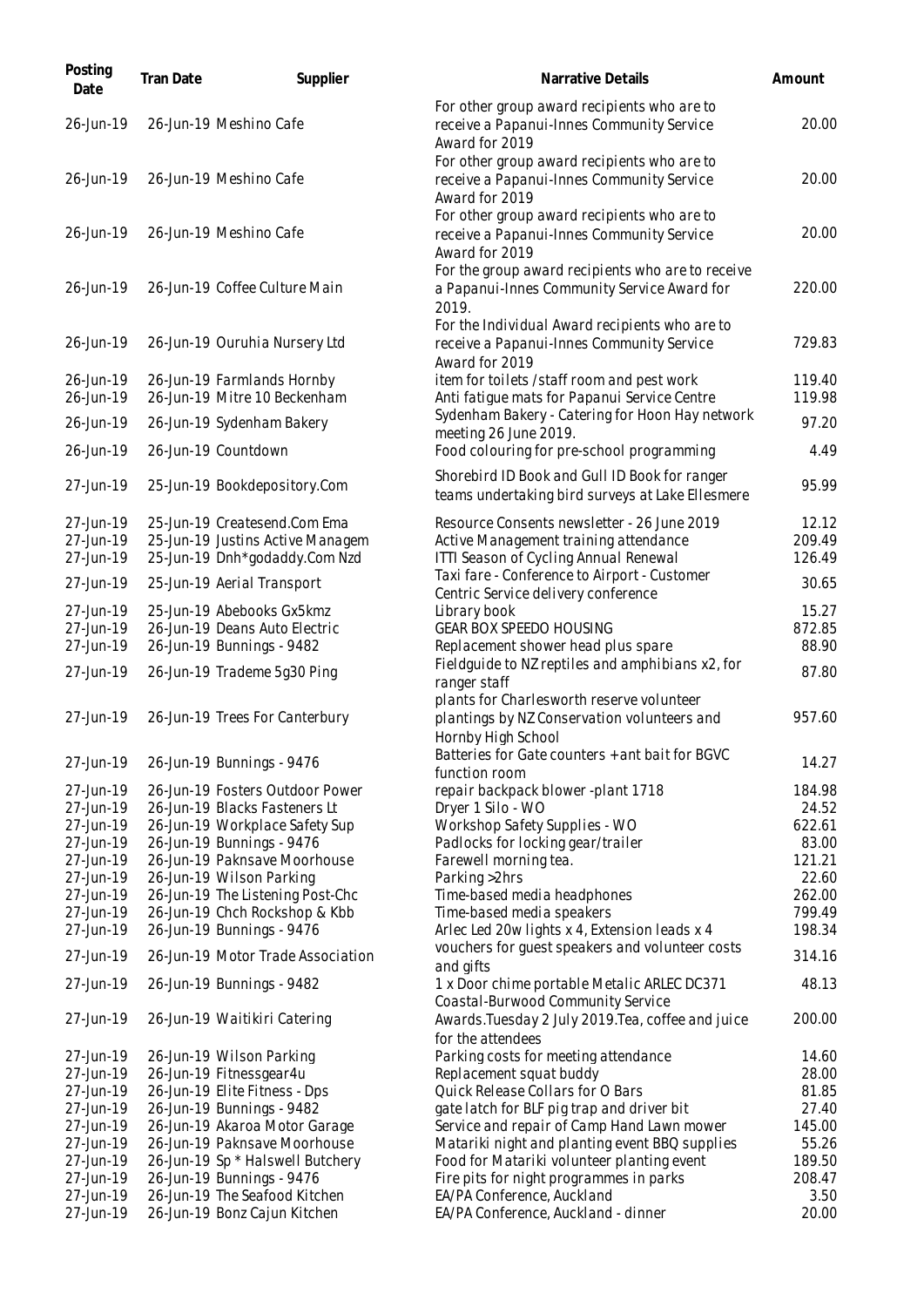| Posting<br>Date        | Tran Date          | Supplier                                                               | Narrative Details                                                                                                                                      | Amount           |
|------------------------|--------------------|------------------------------------------------------------------------|--------------------------------------------------------------------------------------------------------------------------------------------------------|------------------|
| 27-Jun-19              |                    | 26-Jun-19 Ideal Electrical                                             | test tags for testing and tagging power tool, power<br>cords.                                                                                          | 183.17           |
| 27-Jun-19              |                    | 26-Jun-19 Nz Safety Blackwoods                                         | Safety equipment - CWW Reticulation Team                                                                                                               | 74.39            |
| 27-Jun-19              |                    | 26-Jun-19 Redpaths Christchurch                                        | glass fuses for BMS control circuits and plastic<br>bushes for compressed air lines to stop chafing<br>Jellie park plant room bore pump system G clamp | 22.57            |
| 27-Jun-19              |                    | 26-Jun-19 Bunnings - 9476                                              | to lock valve in one position to regulate water<br>flow                                                                                                | 29.00            |
| 27-Jun-19              |                    | 26-Jun-19 Ccc Art Gallery Car Prk                                      | Parking for meetings at Civic                                                                                                                          | 11.00            |
| 27-Jun-19              | 26-Jun-19 Repco    |                                                                        | items for park workshop area trailers and<br>building work                                                                                             | 36.57            |
| 27-Jun-19<br>27-Jun-19 |                    | 26-Jun-19 Ats Pneumatics Ltd<br>26-Jun-19 Kahoot! As                   | work shop compressor maintenances wk<br>Kahoot subscription for Gallery training                                                                       | 146.54<br>185.55 |
| 27-Jun-19              |                    | 26-Jun-19 Parsley And Sage                                             | Parsley & Sage - Catering for Spreydon-Cashmere<br>Community Board meeting 21 June 2019                                                                | 129.38           |
| 27-Jun-19              |                    | 26-Jun-19 Relish Catering                                              | Relish - Catering for Combined Community Board<br>Seminar on 19 June 2019                                                                              | 233.45           |
| 27-Jun-19<br>27-Jun-19 |                    | 27-Jun-19 New World Prestons<br>27-Jun-19 Parsley And Sage             | Volunteer supplies for public planting day<br>Catering for Community Board meeting                                                                     | 50.48<br>99.13   |
| 27-Jun-19              |                    | 27-Jun-19 Nzls Cle - Zeald                                             | AAPNZ forum in Dunedin for Personal                                                                                                                    | 795.00           |
| 27-Jun-19<br>27-Jun-19 |                    | 27-Jun-19 Eb *canterbury Tech Su<br>27-Jun-19 Map World                | Development.<br>Registration for the Canterbury Tech Summit<br>gps for micro car                                                                       | 431.25<br>529.00 |
| 27-Jun-19              |                    | 27-Jun-19 Mitre 10 Beckenham                                           | Smoke alarm-non slip cover for office-work<br>gloves-screws-masonry drill bit                                                                          | 116.09           |
| 27-Jun-19              |                    | 27-Jun-19 Chain Reaction                                               | Chain reaction, repair pool bike                                                                                                                       | 80.00            |
| 27-Jun-19              |                    | 27-Jun-19 Wsl Belfast                                                  | For Papanui-Innes Community Service Award for<br>2019.                                                                                                 | 21.48            |
| 27-Jun-19              |                    | 27-Jun-19 Twl 181 Belfast                                              | For Papanui-Innes Community Service Awards<br>2019.                                                                                                    | 77.00            |
| 27-Jun-19              |                    | 27-Jun-19 Permark Industries Ltd                                       | Name badges for RSE                                                                                                                                    | 54.62            |
| 28-Jun-19              |                    | 25-Jun-19 Balloon Art & Gifts                                          | small bubbles for Preschool Programming<br>Credit Voucher Paypal *ergostyle (Posturite stool                                                           | 207.00           |
| 28-Jun-19              |                    | 25-Jun-19 Paypal *ergostyle                                            | no longer required)                                                                                                                                    | $-454.83$        |
| 28-Jun-19              |                    | 25-Jun-19 Christchurch Airport                                         | Day parking while attending MBIE workshop in<br>Wgtn.                                                                                                  | 30.00            |
| 28-Jun-19              |                    | 25-Jun-19 Qt Canberra                                                  | Meal expenses 26/6/19 & 27/6/19 - Customer<br>Centric Service delivery conference                                                                      | 109.01           |
| 28-Jun-19              |                    | 25-Jun-19 Uber Trip Help.Uber.Com                                      | Travel Airport - Home - Tip to redeem voucher                                                                                                          | 1.00             |
| 28-Jun-19<br>28-Jun-19 |                    | 25-Jun-19 Uber Trip Help.Uber.Com<br>25-Jun-19 Uber Trip Help.Uber.Com | Travel Airport - Home - Tip to redeem voucher<br>Travel Airport - Home -                                                                               | 1.00<br>27.42    |
| 28-Jun-19              |                    | 25-Jun-19 Uber Trip Help.Uber.Com                                      | Travel Airport - Home -                                                                                                                                | 39.33            |
| 28-Jun-19              |                    | 25-Jun-19 Christchurch Airport                                         | Visiting speaker expense                                                                                                                               | 2.00             |
| 28-Jun-19              |                    | 26-Jun-19 Paypal *hmselectron                                          | Mini Amplifier for Maori Moving Image<br>exhibition                                                                                                    | 153.48           |
| 28-Jun-19              |                    | 26-Jun-19 Createsend.Com Ema                                           | Development of Naval Point                                                                                                                             | 11.82            |
| 28-Jun-19              |                    | 26-Jun-19 Paypal *skoolloop                                            | Skool Loop payment - Burnside Primary School<br>App                                                                                                    | 316.25           |
| 28-Jun-19<br>28-Jun-19 |                    | 27-Jun-19 Wilson Parking<br>27-Jun-19 Marshire Investments (Nz         | Wilson Parking - Meeting<br>G3 Cooling Pump - WO                                                                                                       | 12.60<br>12.35   |
| 28-Jun-19              |                    | 27-Jun-19 Rapallo Nz                                                   | Projector Poles for Maori Moving Image<br>installation                                                                                                 | 1150.00          |
| 28-Jun-19              |                    | 27-Jun-19 Stk*shutterstock                                             | Music download for Elections video                                                                                                                     | 76.01            |
| 28-Jun-19              |                    | 27-Jun-19 Bunnings - 9476                                              | Arlec Led 30w Light x 2, rlec Led 20w light x 2<br>Sheep pellets x 2 EExtension leads x 2                                                              | 195.92           |
| 28-Jun-19              |                    | 27-Jun-19 Comics Compulsion                                            | Games for customer use on Hapori                                                                                                                       | 49.00            |
| 28-Jun-19              |                    | 27-Jun-19 Whitcoulls NrthInd 158                                       | Board games for customer use on Hapori                                                                                                                 | 89.98            |
| 28-Jun-19              | 27-Jun-19 Pop Stop |                                                                        | Games for customer use on Hapori                                                                                                                       | 109.97           |
| 28-Jun-19              |                    | 27-Jun-19 Laerdalmedical                                               | Bag Valve Masks for First Aid Room at Graham<br>Condon Recreation & Sport Centre.<br>Laminating of A0 sized Coastal-Burwood                            | 113.67           |
| 28-Jun-19              |                    | 27-Jun-19 Copyland Digital Print                                       | Community Board Area Maps                                                                                                                              | 124.99           |
| 28-Jun-19              |                    | 27-Jun-19 Wilson Parking                                               | Parking costs for meeting attendance                                                                                                                   | 14.60            |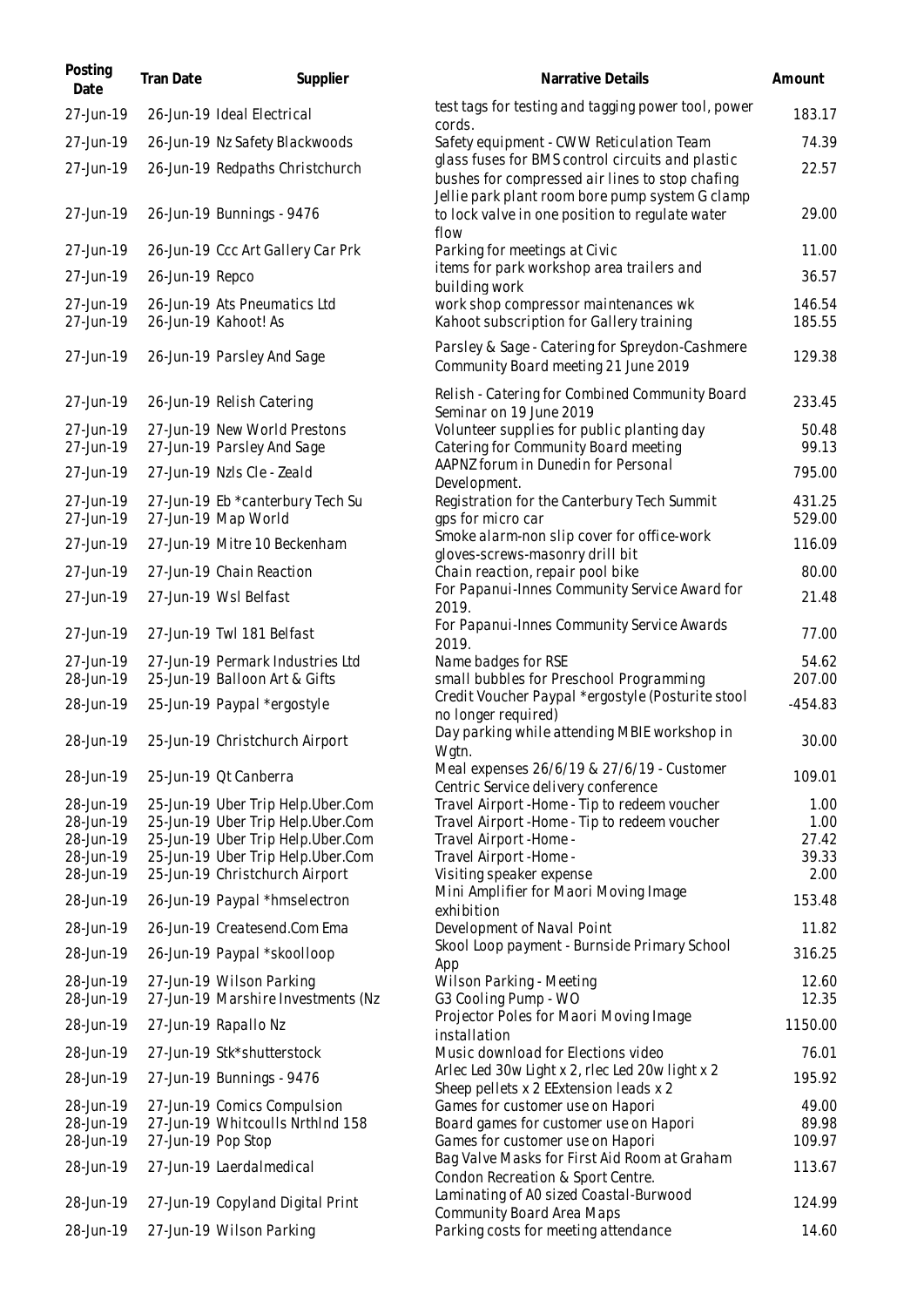| Posting<br>Date        | Tran Date           | Supplier                                                            | Narrative Details                                                                 | Amount         |
|------------------------|---------------------|---------------------------------------------------------------------|-----------------------------------------------------------------------------------|----------------|
| 28-Jun-19              |                     | 27-Jun-19 Rapallo Nz                                                | rapillo projector poles maori moving image                                        | 1150.00        |
| 28-Jun-19              |                     | 27-Jun-19 New World Northwood                                       | 10 1It long life night walk and planting day plus<br>Groynes Office               | 18.90          |
| 28-Jun-19              |                     | 27-Jun-19 Twl 181 Belfast                                           | Styx Night Walk4 bags marshmallows 50 cups<br>milo 100 BBQ skewers                | 41.00          |
| 28-Jun-19              |                     | 27-Jun-19 George Henry & Co Ltd                                     | Workshop Supplies - WO                                                            | 642.28         |
| 28-Jun-19              |                     | 27-Jun-19 Auckland Co Op Taxis                                      | Conference venue to airport                                                       | 67.50          |
| 28-Jun-19<br>28-Jun-19 |                     | 27-Jun-19 Nz Safety Blackwoods<br>27-Jun-19 Ccc Art Gallery Car Prk | Traffic safety cones<br>Parking for interviews at civic                           | 740.62<br>8.00 |
| 28-Jun-19              |                     | 27-Jun-19 Advance Fitness                                           | Fitness equipment maintenance outside of                                          | 136.71         |
| 28-Jun-19              |                     | 27-Jun-19 Nz Safety Blackwoods                                      | warranty.<br>road cones                                                           | 1130.42        |
| 28-Jun-19              |                     | 27-Jun-19 Ecodrop Metro                                             | Green waste                                                                       | 17.41          |
| 28-Jun-19              |                     | 27-Jun-19 Ecodrop Metro                                             | Green waste                                                                       | 39.17          |
| 28-Jun-19              |                     | 27-Jun-19 Ecodrop Metro                                             | Green waste                                                                       | 43.52          |
| 28-Jun-19              |                     | 27-Jun-19 Ecodrop Metro                                             | General rubbish                                                                   | 451.05         |
| 28-Jun-19              |                     | 27-Jun-19 Rapallo Nz                                                | Projector ceiling mount for exhibition display<br>purposes                        | 1150.00        |
| 28-Jun-19              |                     | 27-Jun-19 Mitre 10 Mega Ferrymead                                   | nappy bin for children's area toilet.                                             | 39.98          |
| 28-Jun-19              |                     | 27-Jun-19 Twl 123 Eastgate                                          | Stationary                                                                        | 40.00          |
| 28-Jun-19              |                     | 27-Jun-19 Wsl Papanui                                               | Materials for pre-school programming resources                                    | 22.97          |
| 28-Jun-19              | 28-Jun-19 Site Safe |                                                                     | H&S Training - Supervisor's Course                                                | 350.18         |
| 28-Jun-19              |                     | 28-Jun-19 Fresh Choice Parklands                                    | Dishwasher tablets & light bulbs                                                  | 31.50          |
| 28-Jun-19              |                     | 28-Jun-19 Mitre 10 Beckenham                                        | Storage tubs, bin, microfibre cloths.                                             | 269.21         |
| 28-Jun-19              |                     | 28-Jun-19 New World Prestons                                        | Milk for BLFP                                                                     | 6.78           |
| 28-Jun-19<br>28-Jun-19 |                     | 28-Jun-19 Ara Enrollments<br>28-Jun-19 Twl 175 South City           | Project Management training fees<br>Fishbin for keyboards and mice                | 858.00<br>8.00 |
| 28-Jun-19              |                     | 28-Jun-19 Twl 181 Belfast                                           | For Papanui-Innes Community Service Awards<br>2019.                               | 82.00          |
| 28-Jun-19              |                     | 28-Jun-19 Ccc Parking                                               | H&S meeting                                                                       | 6.70           |
| 28-Jun-19              |                     | 28-Jun-19 Pakn Save Rangiora                                        | Grocery's for re sale in the shop                                                 | 66.95          |
| 28-Jun-19              |                     | 28-Jun-19 Umbrellar                                                 | FIND NZ Artists domain name fee<br>Credit Voucher (USD 8.05) Www.Aliexpress.Com - | 68.89          |
| 1-Jul-19               |                     | 28-May-19 Www.Aliexpress.Com                                        | Refund for non-functioning silicon lights<br>purchased                            | $-11.97$       |
| $1$ -Jul-19            |                     | 27-Jun-19 Fulcrumapp.Com                                            | Fulcrum Subscription June 2019                                                    | 233.03         |
| $1$ -Jul-19            |                     | 27-Jun-19 Sp * Speed Power Stabi                                    | New powerbag                                                                      | 155.00         |
| 1-Jul-19               |                     | 27-Jun-19 Paypal *ifocusinter                                       | Gazebo for events kit - 2018/19 Marketing spend                                   | 649.00         |
| 1-Jul-19               |                     | 27-Jun-19 Paypal *storageboxl                                       | Tubs for storage<br>Community Board Newsletters Banks Peninsula -                 | 413.86         |
| 1-Jul-19               |                     | 27-Jun-19 Createsend.Com Ema                                        | <b>July 2019</b>                                                                  | 9.37           |
| 1-Jul-19               |                     | 27-Jun-19 Createsend.Com Ema                                        | Community Board Newsletters Fendalton-<br>Waimairi-Harewood July 2019             | 9.85           |
| 1-Jul-19               |                     | 27-Jun-19 Createsend.Com Ema                                        | Community Board Newsletters Halswell-Hornby-<br>Riccarton - July 2019             | 10.54          |
| 1-Jul-19               |                     | 27-Jun-19 Inspiring Communities                                     | Staff member to attend Community Led Change<br>Workshop - 2019.                   | 684.25         |
| 1-Jul-19               |                     | 27-Jun-19 Aapnz Inc                                                 | Administrative conference in Dunedin                                              | 513.04         |
| 1-Jul-19               |                     | 27-Jun-19 Paypal *nzchesssupp                                       | Mahjong Set for the Mahjong group that plays<br>weekly in the library             | 85.50          |
| 1-Jul-19               |                     | 27-Jun-19 Uber Trip Help.Uber.Com                                   | Travel from Airport Home - Tip to redeem voucher                                  | 1.00           |
| 1-Jul-19               |                     | 27-Jun-19 Uber Trip Help.Uber.Com                                   | Travel from Airport Home - Tip to redeem voucher                                  | 1.00           |
| $1$ -Jul-19            |                     | 27-Jun-19 Uber Trip Help.Uber.Com                                   | Travel Airport - Home -                                                           | 22.40          |
| 1-Jul-19               |                     | 27-Jun-19 Uber Trip Help.Uber.Com                                   | Travel Airport - Home -                                                           | 40.39          |
| 1-Jul-19               |                     | 28-Jun-19 Wilson Parking                                            | Wilson Parking - Meeting                                                          | 14.60          |
| 1-Jul-19               |                     | 28-Jun-19 Facebk *5558bmsjm2                                        | Facebook boosted add to promote totes<br>promotion.                               | 150.00         |
| 1-Jul-19               |                     | 28-Jun-19 Nz Safety Blackwoods                                      | 3M tape to mark parking bays in BG yard vehicle                                   | 252.88         |
| 1-Jul-19               |                     | 28-Jun-19 Wilson Parking                                            | sheds<br>Wilson Parking - Meeting                                                 | 14.60          |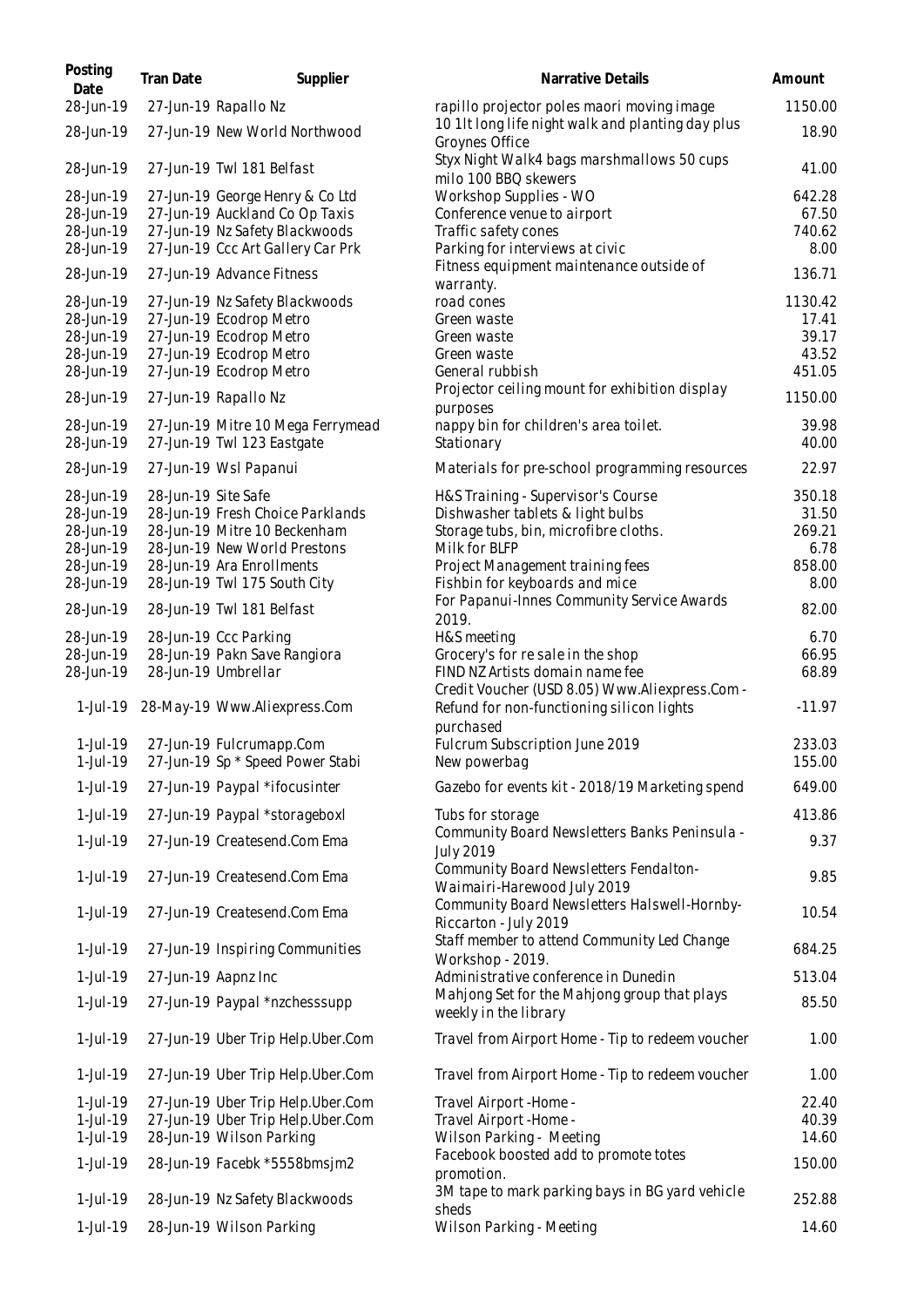| Posting<br>Date | Tran Date       | Supplier                            | Narrative Details                                                                            | Amount  |
|-----------------|-----------------|-------------------------------------|----------------------------------------------------------------------------------------------|---------|
| 1-Jul-19        | 28-Jun-19 Talas |                                     | Retouching materials                                                                         | 969.62  |
| $1$ -Jul-19     |                 | 28-Jun-19 Hoo*hootsuite Inc         | Monthly software licence - Libraries                                                         | 116.01  |
| 1-Jul-19        |                 | 28-Jun-19 Kmart - Shirley           | Felt for Lion in the Meadow                                                                  | 5.00    |
| 1-Jul-19        |                 | 28-Jun-19 Aliexpress.Com            | Felt for Lion in the Meadow project - extra<br>2018/19 budget spend                          | 154.59  |
| 1-Jul-19        |                 | 28-Jun-19 Wilson Parking            | Parking >2hrs                                                                                | 14.60   |
| 1-Jul-19        |                 | 28-Jun-19 Design Promotions Ltd     | Entry to 2019 Best Awards for Bulletin                                                       | 289.00  |
|                 |                 |                                     | Promotional resources to use with Pasifika                                                   |         |
| 1-Jul-19        |                 | 28-Jun-19 Look Sharp Store          | programming and events                                                                       | 213.00  |
| 1-Jul-19        |                 | 28-Jun-19 Gooses Screen Design 2007 | 10 new sustainable Storytime bags to create new<br>packs                                     | 408.83  |
| 1-Jul-19        |                 | 28-Jun-19 Bondline Static Cont      | TBA materials and supplies and lab items - anti-<br>static boxes and mats                    | 329.03  |
| $1$ -Jul-19     |                 | 28-Jun-19 Paypal *conservatio       | Tape and foil backed labels                                                                  | 231.59  |
| 1-Jul-19        |                 | 28-Jun-19 Createsend.Com Ema        | New Brighton Clock Tower restoration                                                         | 7.39    |
| 1-Jul-19        |                 | 28-Jun-19 Createsend.Com Ema        | Scarborough Clock Tower restoration                                                          | 7.60    |
| 1-Jul-19        |                 | 28-Jun-19 Createsend.Com Ema        | RSU Event at Pioneer - Parking Message                                                       | 9.31    |
| 1-Jul-19        |                 | 28-Jun-19 Createsend.Com Ema        | Art Do 2019 - Meet the DJs                                                                   | 9.87    |
|                 |                 |                                     | Ōpāwaho/Heathcote River flood mitigation                                                     |         |
| 1-Jul-19        |                 | 28-Jun-19 Createsend.Com Ema        | update                                                                                       | 16.06   |
| $1$ -Jul-19     |                 | 28-Jun-19 Createsend.Com Ema        | Go ahead newsletter June 2019                                                                | 16.89   |
| $1$ -Jul-19     |                 | 28-Jun-19 Createsend.Com Ema        | Art Do 2019 - Meet the DJs NO TOGETHER                                                       | 17.65   |
| $1$ -Jul-19     |                 | 28-Jun-19 Createsend.Com Ema        | Newsline 28 June 2019                                                                        | 51.78   |
| 1-Jul-19        |                 | 28-Jun-19 Canterbury Playcentre     | Toys for customer use on Hapori                                                              | 140.95  |
| 1-Jul-19        |                 | 28-Jun-19 Oborns Nautical Rcctn     | oborn's crimps                                                                               | 90.00   |
| 1-Jul-19        |                 | 28-Jun-19 Blacks Fasteners Lt       | blacks screws n things                                                                       | 350.85  |
| 1-Jul-19        |                 | 28-Jun-19 Nova Energy               | River of Words interactive installation - 110<br>Cashel Street                               | 123.48  |
| 1-Jul-19        |                 | 28-Jun-19 Elite Fitness - Christchu | Power bands for pioneer fitness centre                                                       | 235.75  |
| 1-Jul-19        |                 | 28-Jun-19 Spotlight Stores NZ Ltd   | Materials for craft session at Family Whanau fun<br>night                                    | 66.00   |
| $1$ -Jul-19     |                 | 28-Jun-19 Officevibe                | ITDC Officevibe 2019-07                                                                      | 1198.50 |
| 1-Jul-19        |                 | 28-Jun-19 Officemax                 | Desk and mobile unit new staff                                                               | 454.40  |
| 1-Jul-19        | 28-Jun-19 Repco |                                     | Zinc rust repair                                                                             | 30.00   |
| 1-Jul-19        |                 | 28-Jun-19 Relish Catering           | Catering costs from the June Architects and<br>Designers NZ, CCC hosted event.               | 320.28  |
|                 |                 |                                     | Taxi fare from airport to Customer Centric Service                                           |         |
| 1-Jul-19        |                 | 28-Jun-19 Aerial Transport          | Delivery in Government Conference                                                            | 25.32   |
| 1-Jul-19        |                 | 28-Jun-19 Qt Canberra               | Meal expenses - Customer Centric Service<br>Delivery conference                              | 49.81   |
| 1-Jul-19        |                 | 28-Jun-19 Christchurch City Cncl    | Parking vouchers to staff to use when attending                                              | 93.00   |
|                 |                 |                                     | meetings outside of the Linwood office.                                                      |         |
| $1$ -Jul-19     |                 | 28-Jun-19 Pizza Hut - 762           | Catering for LCH CB - Invitation Only District Plan<br>Resource Consents Community Workshop. | 114.00  |
| $1$ -Jul-19     | 28-Jun-19 Alga  |                                     | Conference registration                                                                      | 1196.00 |
| 1-Jul-19        |                 | 28-Jun-19 Huntfish Co New Zealand C | Motion activated infrared cameras                                                            | 904.94  |
| 1-Jul-19        |                 | 28-Jun-19 Salisbury Marketing Ltd   | Giftware for resale in B G V C Giftshop                                                      | 40.59   |
| 1-Jul-19        |                 | 29-Jun-19 Paypal *cambrianpla       | Plastic Display Stands for 2018/19 spend                                                     | 293.46  |
| 1-Jul-19        |                 | 29-Jun-19 Surveymonkey              | Survey Monkey monthly subscription - July                                                    | 56.56   |
| 1-Jul-19        |                 | 29-Jun-19 Ccc Parking               | Carparking for Library event - Au Tā                                                         | 3.50    |
| 1-Jul-19        |                 | 29-Jun-19 Peninsula Trading Post    | 2 x Gate Gudgeons                                                                            | 17.41   |
| 1-Jul-19        |                 | 29-Jun-19 Safari Bks Online-Flow    | ITII Safari BooksOnline 2019-07                                                              | 59.62   |
| 1-Jul-19        |                 | 29-Jun-19 Westfield Gift Voucher    | Westfield gift voucher as payment for<br>photographer                                        | 100.00  |
| 1-Jul-19        |                 | 29-Jun-19 Westfield Gift Voucher    | Westfield gift vouchers for recipients at 2019<br>Spreydon-Cashmere Community                | 330.00  |
| 1-Jul-19        |                 | 30-Jun-19 Music Works               | Guitar for customer use on Hapori                                                            | 228.95  |
| 1-Jul-19        |                 | 30-Jun-19 Ecodrop Metro             | Dump fees                                                                                    | 10.14   |
| 1-Jul-19        |                 | 30-Jun-19 Countdown                 | Supper and materials for Mid Winter Family<br>Whanau Fun night                               | 60.65   |
| 1-Jul-19        |                 | 30-Jun-19 Pakn Save Rangiora        | For Papanui-Innes Community Service Awards<br>2019.                                          | 85.03   |
| 1-Jul-19        |                 | 1-Jul-19 Akaroa Laundry             | Cleaning cost of Children's area cushion covers                                              | 90.00   |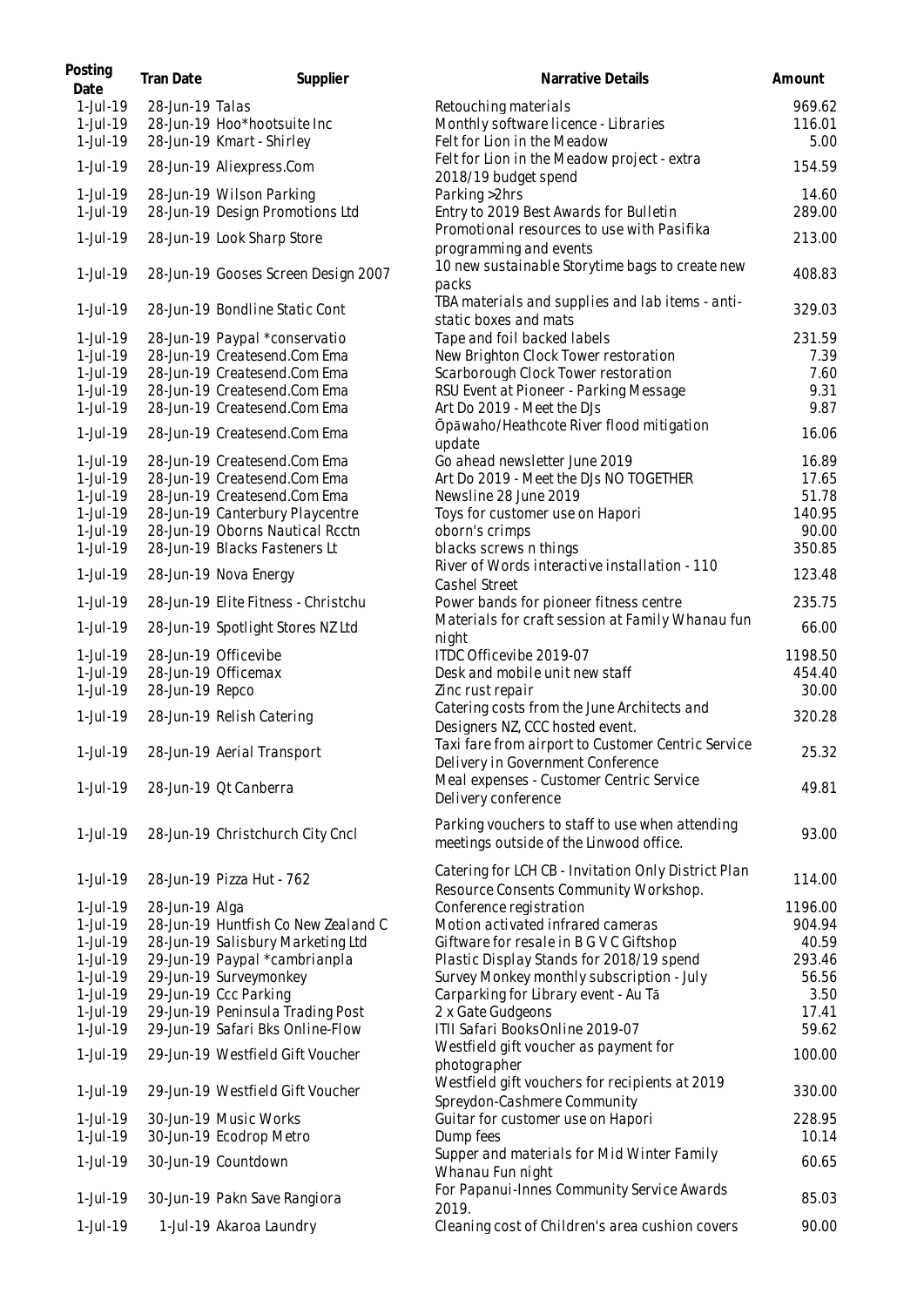| Posting<br>Date         | Tran Date | Supplier                                                          | Narrative Details                                                                                  | Amount          |
|-------------------------|-----------|-------------------------------------------------------------------|----------------------------------------------------------------------------------------------------|-----------------|
| 1-Jul-19                |           | 1-Jul-19 New World Fendalton                                      | Supplies for Fendalton Waimairi Harewood<br>Community Board                                        | 10.56           |
| $1$ -Jul-19             |           | 1-Jul-19 Addressfinder By Ablet                                   | Monthly software licence - Libraries                                                               | 149.50          |
| 1-Jul-19                |           | 1-Jul-19 Mitre 10 Mega Ferrymead                                  | Cable ties for coreflute signage                                                                   | 14.47           |
| 1-Jul-19                |           | 1-Jul-19 Freshchoice City Mkt                                     | Catering for farewell                                                                              | 1.00            |
|                         |           |                                                                   |                                                                                                    |                 |
| 1-Jul-19                |           | 1-Jul-19 Fishpond Co NZ                                           | Board games for the bookable Young Adults kit<br>and gaming programmes. Large tunnel for events.   | 322.98          |
| 1-Jul-19                |           | 1-Jul-19 New World Prestons                                       | bait for BLF pigs                                                                                  | 12.77           |
| 1-Jul-19                |           | 1-Jul-19 Freshchoice City Mkt                                     | Catering for Stormwater & Land Drainage                                                            | 176.00          |
|                         |           |                                                                   | Resilience Workshop                                                                                |                 |
| 1-Jul-19<br>$1$ -Jul-19 |           | 1-Jul-19 Akaroa Adventure Centre<br>1-Jul-19 Pak N Save Riccarton | Box of 100 Stamps for Office<br>kitchen supplies mona vale                                         | 130.00<br>10.68 |
| 1-Jul-19                |           | 1-Jul-19 Microsoft*1 Year Minecraf                                | Microsoft Minecraft EE sub. x 32 licenses                                                          | 240.30          |
|                         |           |                                                                   |                                                                                                    |                 |
| 2-Jul-19                |           | 27-Jun-19 Voice Translator                                        | 3x Translator Devices for use at Reception areas.                                                  | 270.58          |
| 2-Jul-19                |           | 29-Jun-19 Runscope.Com                                            | ITII Runscope 2019-07                                                                              | 120.77          |
| 2-Jul-19                |           | 30-Jun-19 Christchurch Airport                                    | airport parking for trip to Indonesia/Malaysia<br>with EcoCentral                                  | 85.00           |
| 2-Jul-19                |           | 30-Jun-19 Facebk *euymbmedr2                                      | June Facebook charges for Summer Theatre and<br><b>Winter Circus</b>                               | 33.99           |
| 2-Jul-19                |           | 30-Jun-19 Facebk *dzpshlst62                                      | June 2019 Facebook charges for Life in ChCh; Rec<br>& Sport; ChCh Conversation; Refuse Collection; | 760.27          |
| 2-Jul-19                |           | 30-Jun-19 New World Bishopdale                                    | Refreshments for non catered workshops                                                             | 47.96           |
| 2-Jul-19                |           | 30-Jun-19 Facebk *k783bm22t2                                      | FaceBook promotions / marketing                                                                    | 178.00          |
| 2-Jul-19                |           | 30-Jun-19 Facebk *8euyxlamr2                                      | FaceBook marketing                                                                                 | 193.95          |
| 2-Jul-19                |           | 30-Jun-19 Facebk *a7882mjtp2                                      | Travel information posted on Facebook                                                              | 44.59           |
| 2-Jul-19                |           | 1-Jul-19 Nz Safety Blackwoods                                     | sealant gloves dust masks boots                                                                    | 355.44          |
| 2-Jul-19                |           | 1-Jul-19 Deans Auto Electric                                      | repair battery wiring loom and speedo drive                                                        | 484.97          |
| 2-Jul-19                |           | 1-Jul-19 Trademe 1p10 Ping                                        | Online purchase of J. Margaret Parker 'NZ Potter'<br>[23/50] lino cut 1955. Art work acquisition.  | 495.00          |
| 2-Jul-19                |           | 1-Jul-19 Humes Pipeline Systems                                   | Repair water Leak spray line - WO                                                                  | 633.43          |
| 2-Jul-19                |           | 1-Jul-19 Printstopplus                                            | H & S Labels - WO                                                                                  | 956.42          |
| 2-Jul-19                |           | 1-Jul-19 Createsend.Com Ema                                       | Friends Newsletter July 2019                                                                       | 16.43           |
| 2-Jul-19                |           | 1-Jul-19 Createsend.Com Ema                                       | Cycling newsletter June                                                                            | 42.73           |
| 2-Jul-19                |           | 1-Jul-19 Pb Tech Online 09 5269200                                | Makey Makey Electronics Kits for Outreach<br>Programmes                                            | 192.14          |
| 2-Jul-19                |           | 1-Jul-19 Nz Safety Blackwoods                                     | Boots for RT member                                                                                | 218.38          |
| 2-Jul-19                |           | 1-Jul-19 Bunnings - 9482                                          | materials for BLF pig trap                                                                         | 84.71           |
| 2-Jul-19                |           | 1-Jul-19 Bunnings - 9482                                          | materials for BLF pig trap                                                                         | 171.80          |
| 2-Jul-19                |           | 1-Jul-19 Paknsave Moorhouse                                       | Items for smell machine                                                                            | 29.27           |
| 2-Jul-19                |           | 1-Jul-19 Solutions NZ Limited                                     | dry bubbles and slinkies                                                                           | 61.56           |
| 2-Jul-19                |           | 1-Jul-19 Hampton & Co Ltd                                         | plywood for crate                                                                                  | 294.98          |
| 2-Jul-19                |           | 1-Jul-19 Nightlife Music                                          | Pioneer nightlife fees                                                                             | 338.02          |
| 2-Jul-19                |           | 1-Jul-19 Nightlife Music                                          | Jellie Park nightlife fees                                                                         | 338.02          |
| 2-Jul-19                |           | 1-Jul-19 Nightlife Music                                          | QEII nightlife fees                                                                                | 430.21          |
| 2-Jul-19                |           | 1-Jul-19 Cactus Outdoor Limited                                   | repair staff trousers                                                                              | 10.00           |
| 2-Jul-19                |           | 1-Jul-19 Cactus Outdoor Limited                                   | staff uniform - trousers                                                                           | 456.30          |
| 2-Jul-19                |           | 1-Jul-19 Nz Certified Builders                                    | Certified Builders membership includes + 12<br>'others' to bring to meetings                       | 460.00          |
| 2-Jul-19                |           | 1-Jul-19 Sign Network Ltd                                         | Replacement pole for pull up banner - used for<br>promoting in TDM activities                      | 20.00           |
| $2$ -Jul-19             |           | 1-Jul-19 Pb Tech Online 09 5269200                                | Robot motor replacement parts                                                                      | 49.40           |
| 2-Jul-19                |           | 1-Jul-19 Spectrum Lighting & Sound                                | Replacement box and repairs to 24 sec shot clock                                                   | 136.98          |
| 2-Jul-19                |           | 1-Jul-19 Sp * Acca Shop                                           | Library book                                                                                       | 66.14           |
| 2-Jul-19                |           | 2-Jul-19 Pest Control Research                                    | Rodent Blocks 3kg                                                                                  | 160.66          |
| 2-Jul-19                |           | 2-Jul-19 Mitre 10 Mega Hornby                                     | Rubber mat for after hours entrance                                                                | 49.46           |
| 2-Jul-19                |           | 2-Jul-19 Parsley And Sage                                         | Catering for June 2019 FWH Community Liaison<br>Meeting                                            | 184.00          |
| 2-Jul-19                |           | 2-Jul-19 Trademe J135 Ping                                        | Caged wheeled trolley for lego storage at Turanga<br>Library                                       | 289.00          |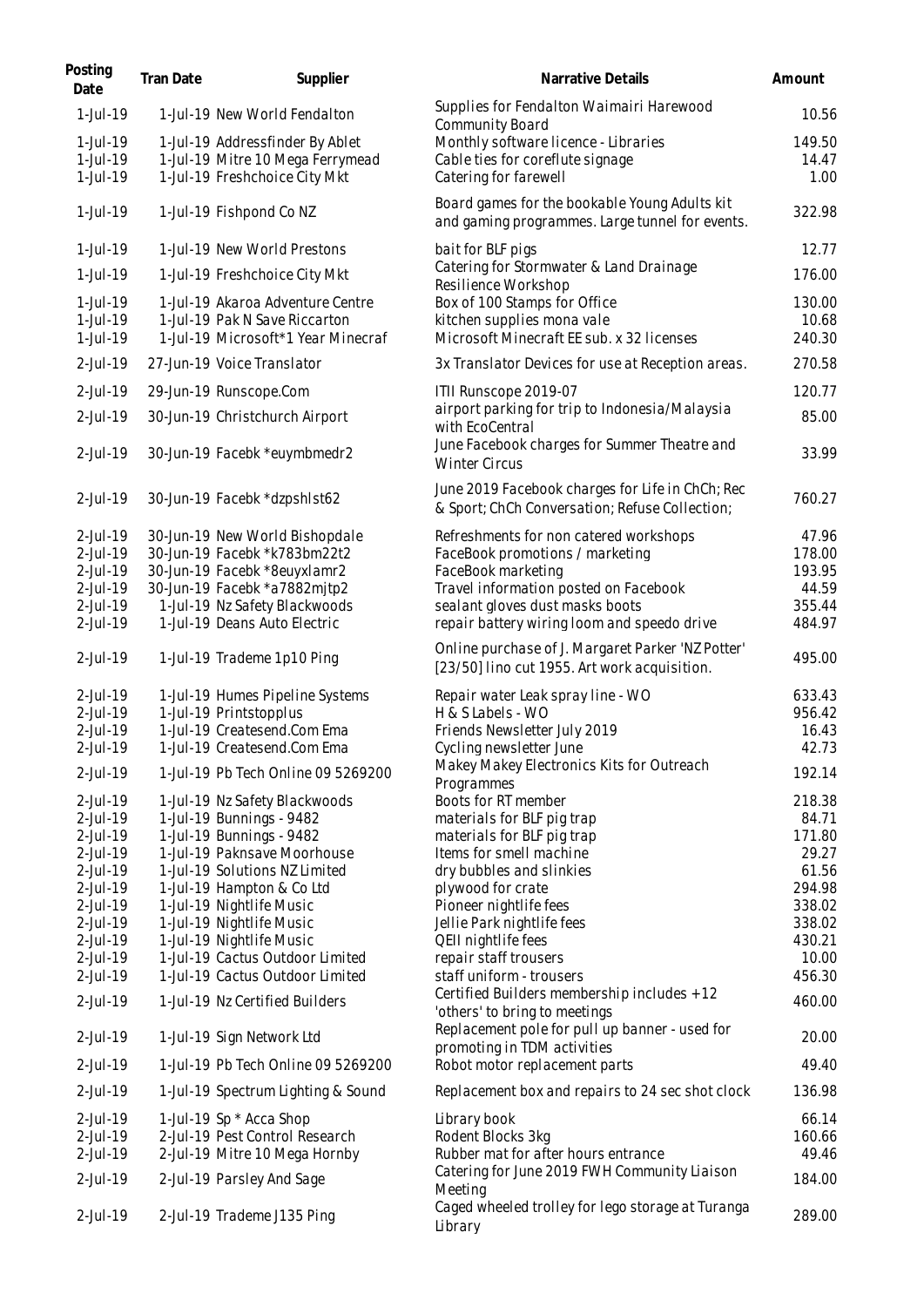| Posting<br>Date      | Tran Date         | Supplier                           | Narrative Details                                                             | Amount           |
|----------------------|-------------------|------------------------------------|-------------------------------------------------------------------------------|------------------|
| 2-Jul-19             |                   | 2-Jul-19 Mitre 10 Mega Hornby      | New mat to replace lost mat at after hours<br>entrance                        | 44.98            |
| 2-Jul-19             |                   | 2-Jul-19 Freshchoice City Mkt      | High intensity workshop with range of Council<br>and ECan staff               | 101.97           |
| 2-Jul-19             |                   | 2-Jul-19 Wsl Eastgate              | Stationery                                                                    | 2.75             |
| 2-Jul-19             |                   | 2-Jul-19 Aarque Group Limited      | HP 761 400ML Black Inf for HP4200ps larger<br>format printer                  | 336.72           |
| 2-Jul-19             |                   | 2-Jul-19 The Bakehouse Cashmere    | Milk for staff tea room                                                       | 10.00            |
| 2-Jul-19             |                   | 2-Jul-19 Total Pos Solutions       | Eftpos roll                                                                   | 34.50            |
| 2-Jul-19             |                   | 2-Jul-19 Wsl South City            | Office items - receipt books, pens, stickers for<br>fridge, notepad etc       | 493.30           |
| 2-Jul-19             |                   | 2-Jul-19 Central Innovation        | ITCC ArchiCAD 2019-07                                                         | 339.25           |
| 2-Jul-19             |                   | 2-Jul-19 Fresh Choice Parklands    | Coffee for lunchroom                                                          | 5.70             |
| 2-Jul-19<br>3-Jul-19 | 30-Jun-19 liba    | 2-Jul-19 Ross Galt Lock Alarm      | Service and change of safe code<br>Staff training - resources                 | 175.00<br>498.77 |
| 3-Jul-19             |                   | 30-Jun-19 Paypal *australiani      | AICCM professional membership                                                 | 244.99           |
|                      |                   |                                    | Large Games for library events to take on the                                 | 377.06           |
| 3-Jul-19             |                   | 30-Jun-19 Paypal *biggamecomp      | Outreach van to events                                                        |                  |
| 3-Jul-19             | 30-Jun-19 Goformz |                                    | ITCC GoFormz Health Licensing 2019-07                                         | 116.02           |
| 3-Jul-19             |                   | 1-Jul-19 Createsend.Com Ema        | Community Board Newsletters Spreydon-                                         | 7.80             |
|                      |                   |                                    | Cashmere - July 2019                                                          |                  |
| 3-Jul-19             |                   | 1-Jul-19 Createsend.Com Ema        | Community Board Newsletters Papanui-Innes -<br><b>July 2019</b>               | 8.05             |
| 3-Jul-19             |                   | 1-Jul-19 Fulcrumapp.Com            | Supply of data capture tool CWW assets                                        | 1049.72          |
| 3-Jul-19             |                   | 1-Jul-19 Fulcrumapp.Com            | Data collection software monthly account for<br>District Planning             | 58.31            |
| 3-Jul-19             |                   | 2-Jul-19 Wilson Parking            | Wilson Parking - Meeting                                                      | 4.60             |
| 3-Jul-19             |                   | 2-Jul-19 Para Rubber Christchur    | Rubber tips for chairs in café.                                               | 155.00           |
| 3-Jul-19             |                   | 2-Jul-19 Countdown                 | Milk and rubbish bags                                                         | 7.21             |
| 3-Jul-19             |                   | 2-Jul-19 Mingk Pty Ltd             | Goods for resale                                                              | 492.75           |
| 3-Jul-19             |                   | 2-Jul-19 Ullrich Alumnm Co Ltd     | Dryer 2 Repair - WO                                                           | 375.49           |
| 3-Jul-19             |                   | 2-Jul-19 Nz Safety Blackwoods      | Health and safety gear for two new employees                                  | 857.77           |
| $3$ -Jul-19          |                   | 2-Jul-19 Para Rubber Christchur    | Rubber floor tiles x 15 for Enliven Places lego<br>project at Turanga Library | 644.85           |
| 3-Jul-19             |                   | 2-Jul-19 Secure Parking Nz         | Parking for Meeting at Art Gallery                                            | 6.00             |
| 3-Jul-19             |                   | 2-Jul-19 Wilson P988               | Parking for meetings in Tūranga                                               | 6.60             |
| 3-Jul-19             |                   | 2-Jul-19 Createsend.Com Ema        | Community Board Newsletters Coastal-Burwood -<br>July 2019                    | 10.75            |
| 3-Jul-19             |                   | 2-Jul-19 Macpac Tower Junction     | Gloves                                                                        | 20.99            |
| 3-Jul-19             |                   | 2-Jul-19 Kmart - Shirley           | Storage bins and bags for event and office use                                | 62.00            |
| 3-Jul-19             |                   | 2-Jul-19 Accurate Instruments      | Dumpy Level Calibration and Certification                                     | 152.38           |
| 3-Jul-19             |                   | 2-Jul-19 Armstrong Locksmiths      | Padlocks for Pages Road Yard                                                  | 260.40           |
| $3$ -Jul-19          |                   | 2-Jul-19 Nz Safety Blackwoods      | Measuring Wheel & Safety Boots                                                | 316.13           |
| 3-Jul-19             |                   | 2-Jul-19 Eventing The Future       | Eventing the Future, Wellington 8/9 August 2019                               | 1029.25          |
| 3-Jul-19             |                   | 2-Jul-19 Bunnings - 9482           | Kids fest props for Botanic Gardens trail                                     | 34.24            |
| 3-Jul-19             |                   | 2-Jul-19 Bunnings - 9482           | Clamps for bottom of poles and Stainless Steel                                | 25.25            |
| 3-Jul-19             |                   | 2-Jul-19 Nz Safety Blackwoods      | Rulers for Manhole Dipping staff<br>Safety clothing / equipment               | 226.96           |
| 3-Jul-19             |                   | 2-Jul-19 Bunnings - 9476           | Potting Mix                                                                   | 22.50            |
| 3-Jul-19             |                   | 2-Jul-19 Bridon New Zealand - Chch | 8-new truck tie downs to replace worn ones that                               | 184.00           |
| $3$ -Jul-19          |                   | 2-Jul-19 Fulton Hogan Sign Shop    | are dangerous<br>Track safety signs                                           | 207.00           |
| $3$ -Jul-19          |                   | 2-Jul-19 Scorpio Books             | At West Dean Garden book                                                      | 85.00            |
| $3$ -Jul-19          |                   | 2-Jul-19 Nz Safety Blackwoods      | chem lab masks                                                                | 132.09           |
| 3-Jul-19             |                   | 2-Jul-19 Acquire.Co.Nz Ltd         | Chem Lab                                                                      | 1962.89          |
| 3-Jul-19             |                   | 2-Jul-19 Dhl Express               | Importation and clearance fees for first portion                              | 574.43           |
| 3-Jul-19             |                   | 2-Jul-19 Blacks Fasteners Lt       | of Art-tastic reprint-run.<br>Grub screws for foyer signage upgrade           | 6.01             |
| 3-Jul-19             |                   | 2-Jul-19 Shardlows Packaging       | Safety Tape for edge of grandstand steps                                      | 92.00            |
|                      |                   |                                    | Large and small storage crates to enable                                      |                  |
| 3-Jul-19             |                   | 3-Jul-19 Twl 123 Eastgate          | workroom fit out changes to take place.                                       | 160.00           |
| 3-Jul-19             |                   | 3-Jul-19 Mitre 10 Mega Ferrymead   | Chemical gloves and carry bag for poison bait<br>safe handling                | 50.80            |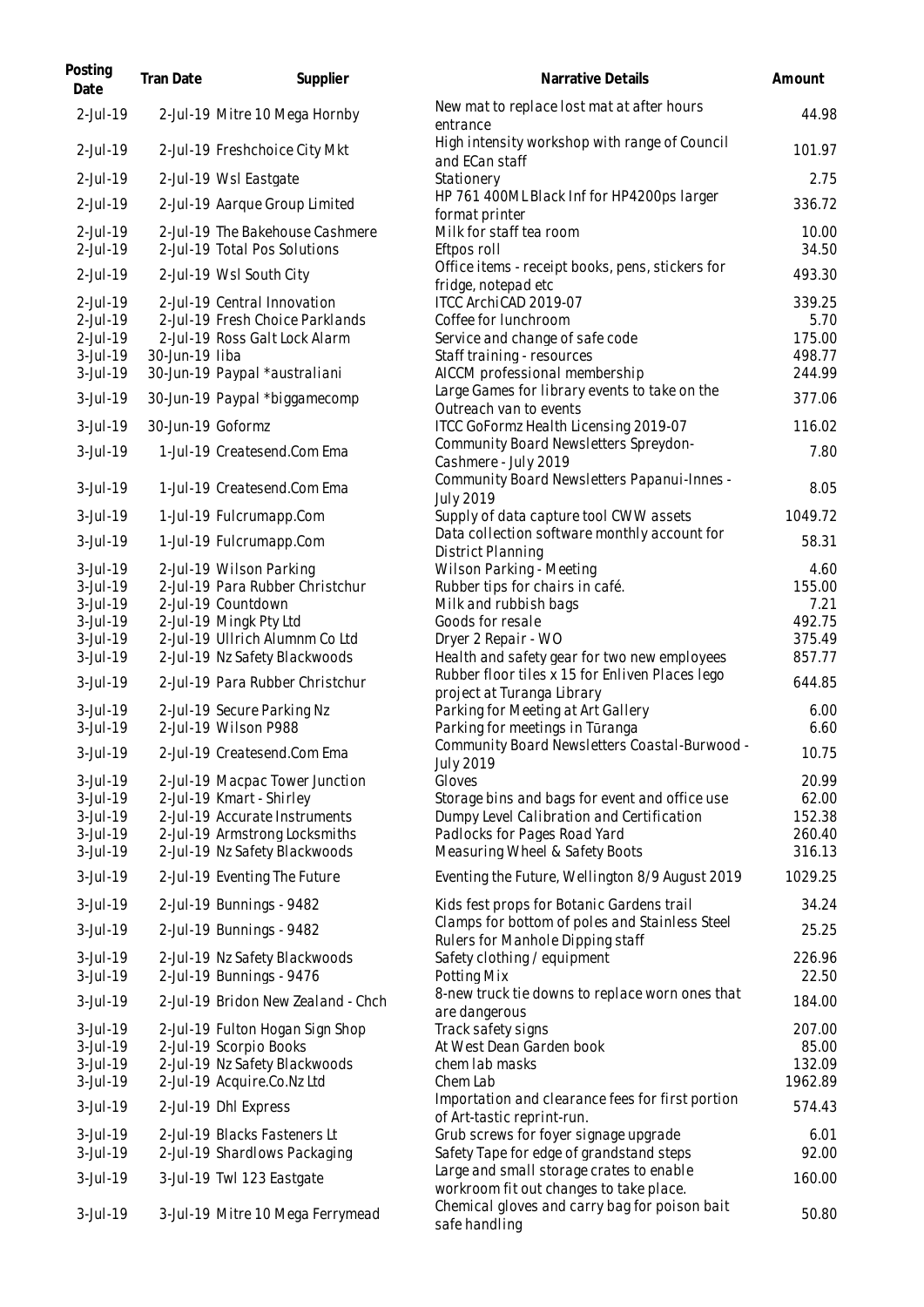| Posting<br>Date      | Tran Date       | Supplier                                                          | Narrative Details                                                                                           | Amount         |
|----------------------|-----------------|-------------------------------------------------------------------|-------------------------------------------------------------------------------------------------------------|----------------|
| 3-Jul-19<br>3-Jul-19 |                 | 3-Jul-19 Norgren Ltd<br>3-Jul-19 Ccc Art Gallery Car Prk          | Replace Lubricator Bypass Gate _ WO<br>Parking for meeting at Art Gallery                                   | 301.48<br>5.00 |
| 3-Jul-19             |                 | 3-Jul-19 Countdown                                                | Winter Blast 2019 - Performers donations                                                                    | 140.00         |
| 3-Jul-19             |                 | 3-Jul-19 Mitre 10 Mega Ferrymead                                  | Credit Voucher Mitre 10 Mega Ferrymead<br>Door Wedges for Bindery, Cam Lock for South                       | $-28.98$       |
| 3-Jul-19             |                 | 3-Jul-19 Mitre 10 Mega Ferrymead                                  | Returned for credit, Neck bolt and spade bit for<br>Bindery                                                 | 69.20          |
| 3-Jul-19             |                 | 3-Jul-19 Mitre 10 Beckenham                                       | Safety gear for RTs                                                                                         | 45.86          |
| 3-Jul-19             |                 | 3-Jul-19 Countdown                                                | 5 packets of biscuits for Sister Cities and<br>International Relations Meetings                             | 10.00          |
| 3-Jul-19             |                 | 3-Jul-19 Mitre 10 Mega Papanui                                    | Masonry drills, nuts, bolts, washers, wall<br>anchors and spanner to fit wall cabinets in first<br>aid room | 99.68          |
| 3-Jul-19             |                 | 3-Jul-19 F2c*fmanz                                                | FMANZ individual membership                                                                                 | 230.00         |
| 3-Jul-19             |                 | 3-Jul-19 Wishbone Christchurch A                                  | Meal expenses Bill Culbert Pacific Flotsam Ioan<br>to Gus Fisher Gallery                                    | 13.00          |
| $3$ -Jul-19          | 3-Jul-19 Skybus |                                                                   | Travel expenses airport to city Bill Culbert Pacific<br>Flotsam Ioan to Gus Fisher Gallery                  | 19.00          |
| $3$ -Jul-19          |                 | 3-Jul-19 Timely Limited                                           | Monthly calendar booking system for phone<br>help/setup                                                     | 23.00          |
| 3-Jul-19             |                 | 3-Jul-19 Pak N Save Northlands                                    | Planting afternoon at Papanui Bush on 3 July<br>2019.                                                       | 55.24          |
| $3$ -Jul-19          |                 | 3-Jul-19 Supervalue Sumner                                        | Milk for June                                                                                               | 27.36          |
| 3-Jul-19             |                 | 3-Jul-19 Parsley And Sage                                         | Catering for LCH Community Board Meeting                                                                    | 127.02         |
| $4$ -Jul-19          |                 | 1-Jul-19 Paypal *broadcastme                                      | SOLGM Video retrieval fees                                                                                  | 89.61          |
| 4-Jul-19             |                 | 2-Jul-19 Glo.Com                                                  | Yoga training tool.                                                                                         | 27.66          |
| 4-Jul-19<br>4-Jul-19 |                 | 2-Jul-19 Steamgames.Com 4259522985<br>2-Jul-19 Artist Biographies | VR Games - multi player update<br>Library book                                                              | 16.20<br>9.72  |
| 4-Jul-19             |                 | 3-Jul-19 Bunnings - 9476                                          | Screws and hook for first aid room/change room                                                              | 56.03          |
| 4-Jul-19             |                 | 3-Jul-19 Blacks Fasteners Lt                                      | PST3 Overhaul - WO                                                                                          | 286.90         |
| 4-Jul-19             |                 | 3-Jul-19 Sue Kelly Water System                                   | Replacement water filter for camp manager house<br>system                                                   | 260.28         |
| 4-Jul-19             |                 | 3-Jul-19 Mitre 10 Mega Papanui                                    | Re-supply the cleaning materials for spin room<br>and equipment                                             | 116.15         |
| 4-Jul-19             |                 | 3-Jul-19 Mitre 10 Mega Rangiora                                   | Bolt Galv 1 x 135mm<br>Materials associated with Library Detective                                          | 8.68           |
| 4-Jul-19             |                 | 3-Jul-19 Twl 220 Riccarton                                        | programming                                                                                                 | 145.99         |
| 4-Jul-19             |                 | 3-Jul-19 Ross Galt Lock & Key                                     | Lock for metro cupboard                                                                                     | 21.00          |
| 4-Jul-19             |                 | 3-Jul-19 Nz Safety Blackwoods                                     | Gear for team, groves, safety glasses, plasters for<br>cuts.                                                | 156.56         |
| 4-Jul-19             |                 | 3-Jul-19 Mitre 10 Mega Papanui                                    | Door bell purchased for 2nd floor Turanga                                                                   | 39.98          |
| 4-Jul-19             |                 | 3-Jul-19 George Henry & Co Ltd                                    | Workshop Supplies - WO                                                                                      | 42.69          |
| 4-Jul-19             |                 | 3-Jul-19 New World St Martins                                     | Staff morning tea supplies                                                                                  | 67.97          |
| 4-Jul-19             |                 | 3-Jul-19 New World Prestons                                       | Catering for Candidate Information Evening 4 July<br>2019                                                   | 39.38          |
| 4-Jul-19<br>4-Jul-19 |                 | 3-Jul-19 Caltex Redwood<br>3-Jul-19 Caltex Hornby                 | milk for Redwood staff<br>milk for tearoom                                                                  | 7.98<br>6.10   |
| 4-Jul-19             |                 | 3-Jul-19 U Shushi                                                 | Meal expenses Bill Culbert Pacific Flotsam Ioan<br>to Gus Fisher Gallery                                    | 15.00          |
| 4-Jul-19             |                 | 3-Jul-19 Brothers Brewery                                         | Meal expenses Bill Culbert Pacific Flotsam Ioan                                                             | 49.00          |
| 4-Jul-19             |                 | 3-Jul-19 Countdown                                                | to Gus Fisher Gallery<br>Milk for Carlyle St                                                                | 7.41           |
| 4-Jul-19             |                 | 3-Jul-19 New World Ferry Road                                     | Milk for LCH CB District Plan Community                                                                     | 5.58           |
| 4-Jul-19             |                 | 3-Jul-19 Nz Safety Blackwoods                                     | Workshop<br>Gumboots and gloves                                                                             | 225.72         |
| 4-Jul-19             |                 | 4-Jul-19 Wsl Eastgate                                             | A2 flipchart for CLL PD review workshops.                                                                   | 29.99          |
| 4-Jul-19             |                 | 4-Jul-19 Twl 123 Eastgate                                         | Storage crates to enable workroom fit out                                                                   | 60.00          |
| 4-Jul-19             |                 | 4-Jul-19 Parkland Products Ltd                                    | new 'shrub' sprinkler heads to replace ones that<br>have stopped rotating                                   | 425.50         |
| 4-Jul-19             |                 | 4-Jul-19 Resene Tower Junction34                                  | Paint for Den and Lookout refurbishment                                                                     | 454.27         |
| 4-Jul-19             |                 | 4-Jul-19 Pak N Save Northlands                                    | Swim Nappies for Resale<br>Consumables associated with Turanga                                              | 68.94<br>9.38  |
| 4-Jul-19             |                 | 4-Jul-19 Freshchoice City Mkt                                     | programming                                                                                                 |                |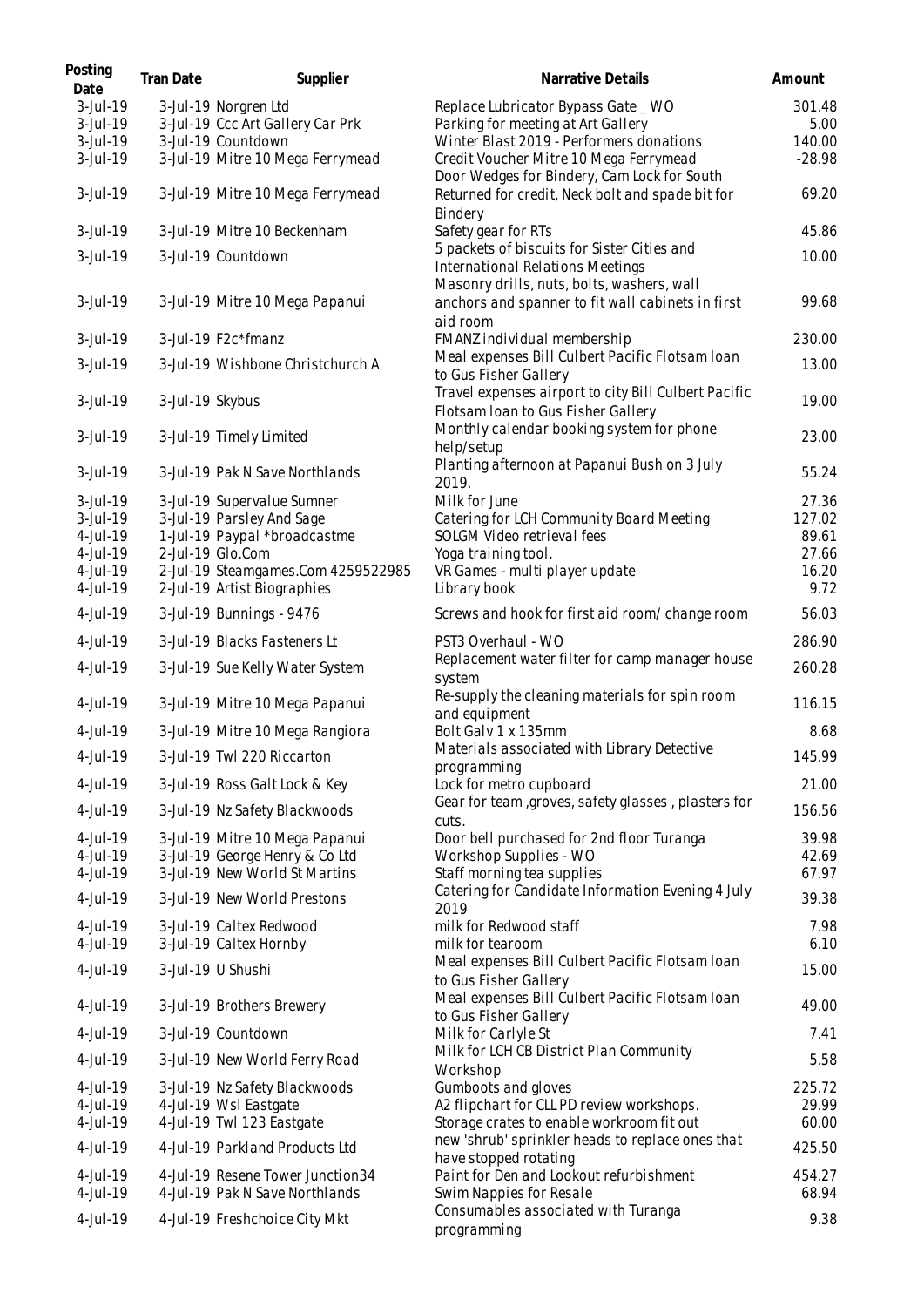| Posting<br>Date      | Tran Date     | Supplier                                                     | Narrative Details                                                                                        | Amount           |
|----------------------|---------------|--------------------------------------------------------------|----------------------------------------------------------------------------------------------------------|------------------|
| 4-Jul-19             |               | 4-Jul-19 Rebel Christchurch                                  | Prizes for Turanga holiday programming eSports<br>competition                                            | 23.98            |
| 4-Jul-19             |               | 4-Jul-19 James Bull & Co                                     | Childproof gate lock for Aranui Pre School<br><b>Breezes Rd</b>                                          | 72.00            |
| 4-Jul-19             |               | 4-Jul-19 Twl 175 South City                                  | Cups purchased for the 3rd floor staff room -<br>replacement of cups that have been broken or<br>chipped | 50.74            |
| 4-Jul-19             |               | 4-Jul-19 Sanco Tooling Ltd                                   | sawblade sharpening for workshop                                                                         | 123.00           |
| 4-Jul-19             |               | 4-Jul-19 Twl 123 Eastgate                                    | heater for chem lab                                                                                      | 26.10            |
| 4-Jul-19             |               | 4-Jul-19 Kathmandu The Palms                                 | Resources for Education programme                                                                        | 29.98            |
| 4-Jul-19             |               | 4-Jul-19 Kennards Hire NZ Ltd                                | jack hammer hire for removing concrete pads                                                              | 155.00           |
| 4-Jul-19             |               | 4-Jul-19 Air NZ Airprt Kiosks Ak                             | Baggage allowance Bill Culbert Pacific Flotsam<br>Ioan to Gus Fisher Gallery                             | 80.00            |
| 4-Jul-19             |               | 4-Jul-19 The Chain Man Ltd                                   | chain for gate access way by BBQ 6 site                                                                  | 92.52            |
| 4-Jul-19             |               | 4-Jul-19 New World Prestons                                  | Grocery's for sale in the shop                                                                           | 53.43            |
| 4-Jul-19             |               | 4-Jul-19 Noel Leeming 1k                                     | TV brackets and office stereo                                                                            | 429.96           |
| 4-Jul-19             |               | 4-Jul-19 New World Prestons                                  | Milk and coffee beans for staff                                                                          | 67.94            |
| 5-Jul-19             |               | 1-Jul-19 Steamgames.Com                                      | Update games for VR - multi-player                                                                       | 16.20            |
| 5-Jul-19             |               | 2-Jul-19 Yaffa Publishing Grp                                | Library book                                                                                             | 69.81            |
| 5-Jul-19             |               | 3-Jul-19 Stk*shutterstock                                    | Music download for recycling video                                                                       | 75.15            |
| 5-Jul-19             | 3-Jul-19 Spot |                                                              | Split cost over teams for spot tracker new<br>subscription                                               | 1073.50          |
| 5-Jul-19             |               | 3-Jul-19 Html Email Check                                    | ITDC htmlemailcheck mthly sub                                                                            | 22.92            |
| 5-Jul-19             | 3-Jul-19 Spot |                                                              | tracking device for field staff                                                                          | 74.91            |
| 5-Jul-19             |               | 3-Jul-19 Amazon Web Services                                 | Hosting fee for CBD 3D models.                                                                           | 67.34            |
| 5-Jul-19             |               | 4-Jul-19 Wilson Parking                                      | Wilson Parking - Meeting                                                                                 | 14.60            |
| 5-Jul-19             |               | 4-Jul-19 Harvey Norman Moorhouse                             | SD Card                                                                                                  | 22.99            |
| 5-Jul-19             |               | 4-Jul-19 Riccarton Florist                                   | Dementia Canterbury still life materials                                                                 | 40.00            |
| 5-Jul-19             |               | 4-Jul-19 Seal Imports Chch                                   | In house Maintenance - WO                                                                                | 107.43           |
| 5-Jul-19<br>5-Jul-19 |               | 4-Jul-19 Nz Safety Blackwoods<br>4-Jul-19 Pgg Wrightson Chch | new boots<br>Wet weather gear                                                                            | 239.66<br>528.00 |
| 5-Jul-19             |               | 4-Jul-19 Bunnings - 9476                                     | Paint rollers, Tape for lookout and Den painting                                                         | 37.74            |
|                      |               |                                                              |                                                                                                          |                  |
| 5-Jul-19             |               | 4-Jul-19 Nz Safety Blackwoods                                | Temporary fencing for QE11 garden area<br>replanting                                                     | 221.50           |
| 5-Jul-19             |               | 4-Jul-19 Blacks Fasteners Lt                                 | Metal Pin Anchors                                                                                        | 49.27            |
| 5-Jul-19             |               | 4-Jul-19 Google* Ads1835268629                               | Untagged wheelie bins ad on Google                                                                       | 211.58           |
| 5-Jul-19             |               | 4-Jul-19 Lotsa Goodies                                       | Art gear from Dusk to Dawn                                                                               | 14.00            |
| 5-Jul-19             |               | 4-Jul-19 Wilson Parking                                      | Parking for staff training at Civic                                                                      | 14.60            |
| 5-Jul-19<br>5-Jul-19 |               | 4-Jul-19 Kickstarter.Com<br>4-Jul-19 New World Bishopdale    | Tākaro games for YA Games Kit and bookable<br>Bishopdale Library - Thank you morning tea. Reo            | 104.00<br>15.97  |
|                      |               |                                                              | Rockstars project                                                                                        |                  |
| 5-Jul-19             |               | 4-Jul-19 Elite Fitness - Dps                                 | Lock Jaw Collars                                                                                         | 101.90           |
| 5-Jul-19             |               | 4-Jul-19 Mitre 10 Mega Hornby                                | Pipe fitting, light bulbs, galvenised washers                                                            | 40.52            |
| 5-Jul-19             |               | 4-Jul-19 Wsl Hornby                                          | Printer Ink, Window envelopes and standard<br>envelopes                                                  | 202.67           |
| 5-Jul-19             |               | 4-Jul-19 George Henry & Co Ltd                               | Bifocal Safety Glasses - WO                                                                              | 75.79            |
| 5-Jul-19             |               | 4-Jul-19 George Henry & Co Ltd                               | Credit Voucher George Henry & Co Ltd - WO                                                                | $-79.57$         |
| 5-Jul-19             |               | 4-Jul-19 Twl 178 Barrington                                  | 2 light up balls, 2 interactive books and 2 kenetic<br>sand                                              | 53.00            |
| 5-Jul-19             |               | 4-Jul-19 Kmart - Riccarton                                   | Halswell-Hornby-Riccarton Community Service<br>Award Expenses                                            | 3.00             |
| 5-Jul-19             |               | 4-Jul-19 Whitcoulls Riccarton 50                             | Halswell-Hornby-Riccarton Community Service<br>Award Expenses                                            | 5.99             |
| 5-Jul-19             |               | 4-Jul-19 De Spa Chocolaterie                                 | Halswell-Hornby-Riccarton Community Service<br>Award Expenses                                            | 35.00            |
| 5-Jul-19             |               | 4-Jul-19 Westfield Gift Voucher                              | Halswell-Hornby-Riccarton Community Service<br>Award Expenses                                            | 500.00           |
| 5-Jul-19             |               | 4-Jul-19 Jemmetts Power Tool                                 | repair power tool leads and test power tools                                                             | 355.62           |
| 5-Jul-19             |               | 4-Jul-19 Countdown                                           | Materials for Gamezone and the Big Chill - in-<br>house library programme and community event            | 10.79            |
| 5-Jul-19             |               | 4-Jul-19 Kennards Hire NZ Ltd                                | Credit Voucher Kennards Hire NZ Ltd                                                                      | $-20.00$         |
| 5-Jul-19             |               | 4-Jul-19 U Shushi                                            | Meal expenses Culbert Pacific Flotsam Ioan Gus<br><b>Fisher Gallery</b>                                  | 20.30            |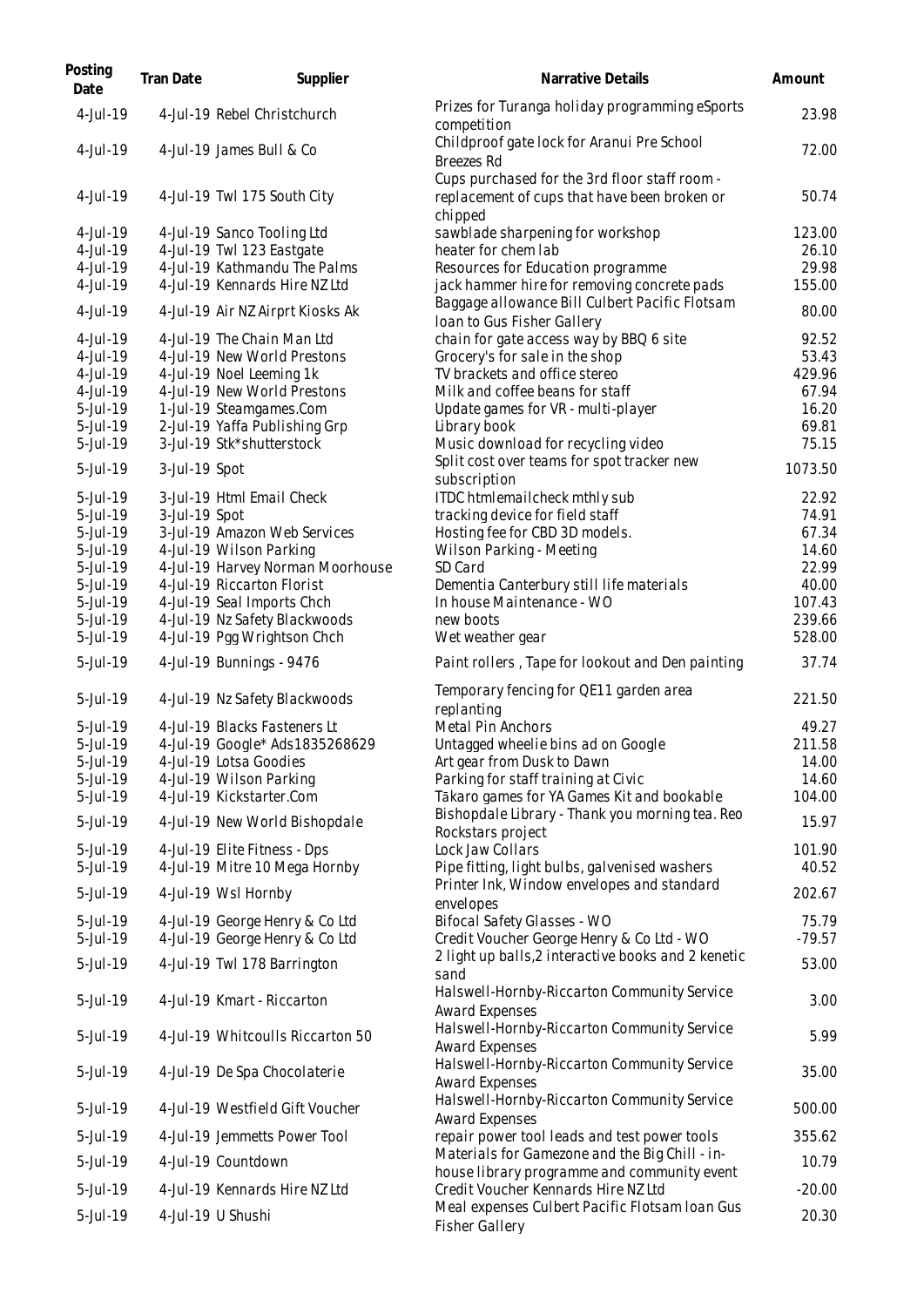| Posting<br>Date | Tran Date | Supplier                           | Narrative Details                                                                           | Amount  |
|-----------------|-----------|------------------------------------|---------------------------------------------------------------------------------------------|---------|
| 5-Jul-19        |           | 4-Jul-19 Msft * E04008j9vm         | MSOffice 365 monthly sub. July 2019                                                         | 3.62    |
| 5-Jul-19        |           | 4-Jul-19 Pb Tech Online 09 5269200 | Sleeve bag for LT                                                                           | 25.61   |
| 5-Jul-19        |           | 4-Jul-19 Shardlows Packaging       | Hazard tape for steps and filiment tape                                                     | 118.23  |
| 5-Jul-19        |           | 4-Jul-19 New World Prestons        | Item for volunteer crew helping out with park pest<br>control traps                         | 45.32   |
| 5-Jul-19        |           | 4-Jul-19 Bunnings - 9482           | Heaters replaced in the Lodge bunkrooms                                                     | 190.00  |
| 5-Jul-19        |           | 4-Jul-19 Mitre 10 Mega Papanui     | QEII Park H&S - respirator/coveralls etc                                                    | 393.97  |
|                 |           |                                    | Micro SD Cards for Maori Moving Image                                                       |         |
| 5-Jul-19        |           | 5-Jul-19 Twl 175 South City        | exhibition files                                                                            | 228.00  |
| 5-Jul-19        |           | 5-Jul-19 Freshchoice City Mkt      | Catering for farewell                                                                       | 156.48  |
| 5-Jul-19        |           | 5-Jul-19 Noel Leeming 20           | Ethernet cable for assessment room                                                          | 16.99   |
| 5-Jul-19        |           | 5-Jul-19 Burwood Produce           | molasses for pig trap BLF                                                                   | 52.50   |
| 5-Jul-19        |           | 5-Jul-19 Bike Barn Homebase        | 6 cable locks for wildlife cameras                                                          | 179.94  |
|                 |           |                                    | Drainlayer Certification (Plumbers, Gasfitters and                                          |         |
| 5-Jul-19        |           | 5-Jul-19 Plumbers Gasfitters       | Drainlayers Board)                                                                          | 375.00  |
| 5-Jul-19        |           | 5-Jul-19 Mitre 10 Mega Hornby      | Stud finder and battery for fitting sign and notice                                         | 61.98   |
|                 |           |                                    | boards at QE2                                                                               |         |
| 5-Jul-19        |           | 5-Jul-19 Air NZ Online             | Baggage allowance Bill Culbert Pacific Flotsam                                              | 55.00   |
|                 |           |                                    | loan to Gus Fisher Gallery                                                                  |         |
| $5$ -Jul $-19$  |           | 5-Jul-19 Wsl Papanui               | Materials for holiday programmes                                                            | 6.99    |
| $5$ -Jul-19     |           | 5-Jul-19 Wsl Papanui               | Materials for holiday programmes                                                            | 26.96   |
| 8-Jul-19        |           | 3-Jul-19 Steamgames.Com            | Third group of Steam Games                                                                  | 16.20   |
| 8-Jul-19        |           | 4-Jul-19 Innovation Carpark        | Innovation Car Park - Meeting                                                               | 10.50   |
| 8-Jul-19        |           | 4-Jul-19 Createsend.Com Ema        | Community Board Newsletters Linwood-Central-<br>Heathcote - July 2019                       | 17.34   |
| 8-Jul-19        |           | 4-Jul-19 Formassembly.Com          | ITDC FormAssembly mthly sub                                                                 | 399.77  |
| 8-Jul-19        |           | 4-Jul-19 Amzn Mktp Uk*m66535ke4    | Library book                                                                                | 56.00   |
| 8-Jul-19        |           | 5-Jul-19 Eeny Meeny                | Holiday Programme materials                                                                 | 47.84   |
| 8-Jul-19        |           | 5-Jul-19 lz *cabs                  | Rotterdam - Taxi - 100RC conference.                                                        | 106.31  |
|                 |           |                                    | Annual Maritime Levy - CWTP Midge Control Boat                                              |         |
| 8-Jul-19        |           | 5-Jul-19 Maritime New Zealand      | W0801612988                                                                                 | 60.69   |
| 8-Jul-19        |           | 5-Jul-19 Egmont Commercial Lt M/O  | Garden hose to replace perished one. Gloves for<br>staff for stock handling and potting mix | 206.08  |
| 8-Jul-19        |           | 5-Jul-19 Bunnings - 9476           | Ties for sign installation at NPW                                                           | 20.84   |
|                 |           |                                    | (smokefree, Dogs, cameras)                                                                  |         |
|                 |           |                                    | Mats for Concrete floor at QEII Reception behind                                            |         |
| 8-Jul-19        |           | 5-Jul-19 Nzmats.Com                | Counters                                                                                    | 483.00  |
| 8-Jul-19        |           | 5-Jul-19 Nz Safety Blackwoods      | Cable cover for extension cord                                                              | 124.59  |
| 8-Jul-19        |           | 5-Jul-19 Bunnings - 9482           | Replacement Poolside hose fittings                                                          | 30.68   |
| 8-Jul-19        |           | 5-Jul-19 Twl 220 Riccarton         | 2x replacement reach/rescue poles for poolside                                              | 98.00   |
|                 |           |                                    | Replacement hose head and fittings for the                                                  |         |
| 8-Jul-19        |           | 5-Jul-19 Hcd Christchurch          | replacement poolside hose reel.                                                             | 299.12  |
|                 |           |                                    | Replacement of poolside hose reel that has rusted                                           |         |
| 8-Jul-19        |           | 5-Jul-19 Hcd Christchurch          | and no longer works                                                                         | 944.69  |
| 8-Jul-19        |           | 5-Jul-19 Createsend.Com Ema        | Art Do 2019 - Dinner merger update                                                          | 7.36    |
| 8-Jul-19        |           | 5-Jul-19 Createsend.Com Ema        | Newsline 5 July 2019                                                                        | 51.85   |
| 8-Jul-19        |           | 5-Jul-19 Createsend.Com Ema        | What's On Christchurch July 2019                                                            | 172.90  |
| 8-Jul-19        |           | 5-Jul-19 Bunnings - 9482           | cable clamps for fence                                                                      | 15.56   |
| 8-Jul-19        |           | 5-Jul-19 Mega Air                  | Dusk to Dawn event Mega air activiity                                                       | 1800.00 |
| 8-Jul-19        |           | 5-Jul-19 Wilson Parking            | parking expenses for meeting attendance                                                     | 14.60   |
| 8-Jul-19        |           | 5-Jul-19 Nz Safety Blackwoods      | Safety boots                                                                                | 205.77  |
| 8-Jul-19        |           | 5-Jul-19 Bunnings - 9482           | replacement tools for travis wetland rangers                                                | 480.45  |
| 8-Jul-19        |           | 5-Jul-19 Thomson Reuters           | Attendance at Safeskills Conference 2019.                                                   | 569.25  |
|                 |           |                                    |                                                                                             |         |
| 8-Jul-19        |           | 5-Jul-19 Thomson Reuters           | Attendance at Safeskills Conference 2019.                                                   | 569.25  |
| 8-Jul-19        |           | 5-Jul-19 Mitre 10 Mega Papanui     | Equipment for Dusk to Dawn event                                                            | 19.98   |
| 8-Jul-19        |           | 5-Jul-19 Fulcrumapp.Com            | Fee for fulcrum users for data collection ap                                                | 176.60  |
| 8-Jul-19        |           | 5-Jul-19 Shardlows Packaging       | dual lock Velcro, alumin foil tape, handywrap<br>dispenser                                  | 393.56  |
| 8-Jul-19        |           | 5-Jul-19 Myzone Apac Pty Ltd       | MyZone belts for promotional set up.                                                        | 550.97  |
| 8-Jul-19        |           | 5-Jul-19 Fiddlesticks              | Coffee for new New Zealand Consul to Guangzhou                                              | 14.00   |
| 8-Jul-19        |           | 5-Jul-19 Twl 178 Barrington        | Kitchen supplies riccarton ave team                                                         | 23.00   |
| 8-Jul-19        |           | 5-Jul-19 Canterbury Print Service  | Mona Vale grounds map                                                                       | 47.15   |
| 8-Jul-19        |           | 5-Jul-19 Asure Quality Nz          | Dried biosolids testing required                                                            | 1460.50 |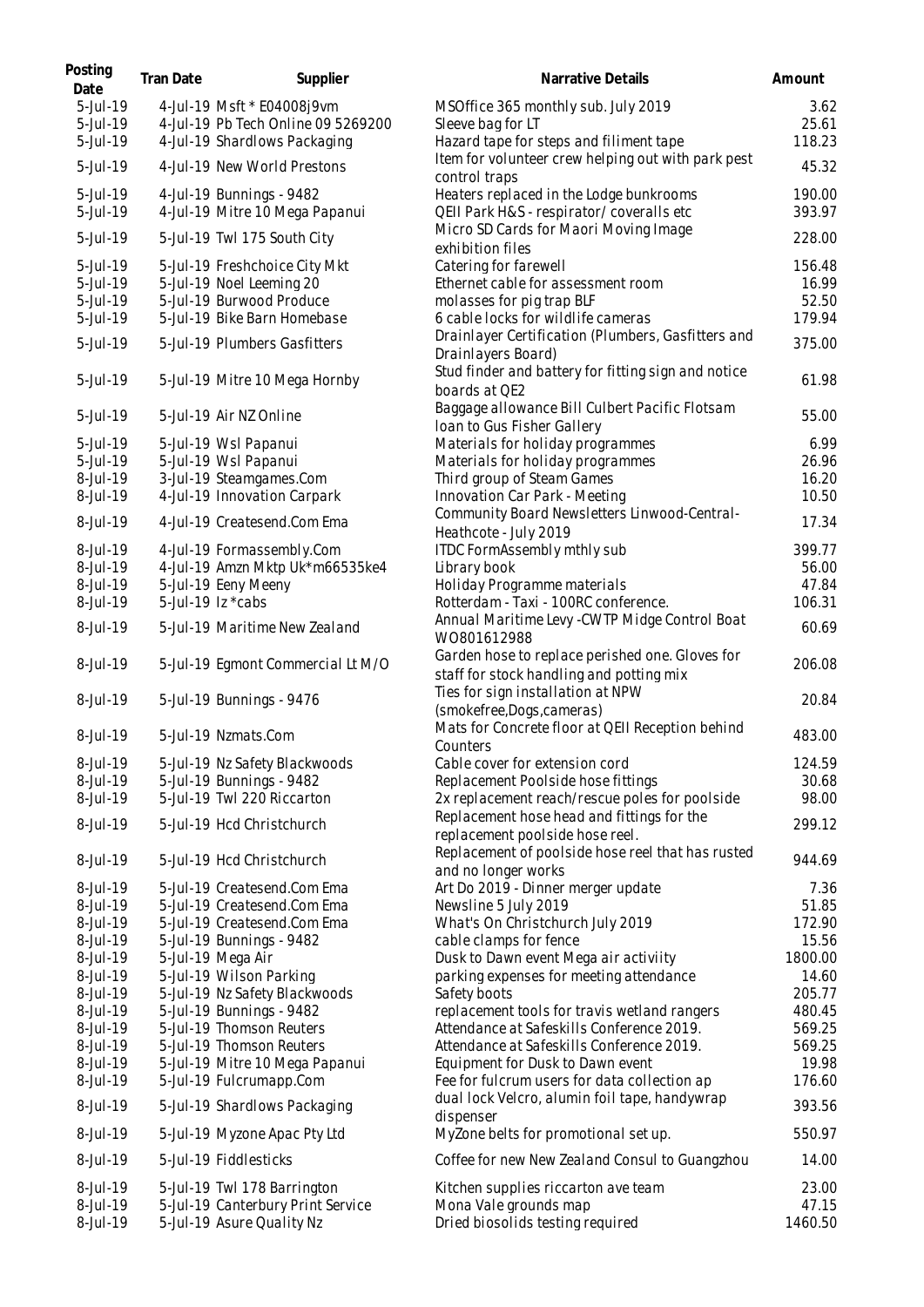| Posting<br>Date | Tran Date | Supplier                           | Narrative Details                                                                               | Amount   |
|-----------------|-----------|------------------------------------|-------------------------------------------------------------------------------------------------|----------|
| 8-Jul-19        |           | 5-Jul-19 Ccc Art Gallery Car Prk   | Parking for meetings at Civic                                                                   | 13.00    |
| 8-Jul-19        |           | 5-Jul-19 Bunnings - 9482           | Plywood                                                                                         | 120.40   |
| 8-Jul-19        |           | 5-Jul-19 Bunnings - 9482           | Yard brooms, tap keys, staples                                                                  | 158.13   |
| 8-Jul-19        |           | 5-Jul-19 Countdown                 | Food to accompany Magic the Gathering                                                           | 8.50     |
| 8-Jul-19        |           | 5-Jul-19 Wilson Parking            | Parking for meeting with procurment                                                             | 8.60     |
| 8-Jul-19        |           | 5-Jul-19 Bridon New Zealand - Chch | QEII Park post & chains project                                                                 | 136.28   |
| 8-Jul-19        |           | 6-Jul-19 Bunnings - 9482           | drills hooks tape smoke alarms battery ant gel                                                  | 407.21   |
| 8-Jul-19        |           | 6-Jul-19 Spotify P0bb1feb19        | Spotify - gallery music                                                                         | 14.99    |
| 8-Jul-19        |           | 6-Jul-19 Spotlight Stores NZ Ltd   | Halswell-Hornby-Riccarton Community Service<br>Award Expenses                                   | 8.00     |
| 8-Jul-19        |           | 6-Jul-19 New World Halswell        | Milk for staffroom                                                                              | 7.98     |
| 8-Jul-19        |           | 6-Jul-19 Element5.Info             | ITCS BulkRenameUtility 2nd license Dave Jack                                                    | 140.78   |
| 8-Jul-19        |           | 6-Jul-19 Rs Components Limite      | 20mm Square plugs for drop down seating                                                         | 26.62    |
|                 |           |                                    | Crusaders Civic Welcome 2019 - Stationary -                                                     |          |
| 8-Jul-19        |           | 7-Jul-19 Wsl Papanui               | <b>MISC</b>                                                                                     | 131.92   |
| 8-Jul-19        |           | 7-Jul-19 Ecodrop Metro             | Dump fees                                                                                       | 10.80    |
| 8-Jul-19        |           | 8-Jul-19 Twl 120 Northlands        | Craft supplies Harry Potter day                                                                 | 4.00     |
| 8-Jul-19        |           | 8-Jul-19 Spotlight Stores NZ Ltd   | Craft supplies Harry Potter Day                                                                 | 18.00    |
| 8-Jul-19        |           | 8-Jul-19 Ccc Parking               | Parking for Event                                                                               | 2.05     |
| 8-Jul-19        |           | 8-Jul-19 Ccc Parking               | Parking for event                                                                               | 2.05     |
| 8-Jul-19        |           | 8-Jul-19 Mitre 10 Mega Hornby      | Hex screws and driver                                                                           | 31.23    |
| 8-Jul-19        |           | 8-Jul-19 Mitre 10 Beckenham        | Screws for traps - pest animal operations                                                       | 46.10    |
|                 |           |                                    | For Papanui-Innes Community Board meeting                                                       |          |
| 8-Jul-19        |           | 8-Jul-19 Laura Fergusson Trust (Ca | with School Principals.                                                                         | 145.99   |
| 8-Jul-19        |           | 8-Jul-19 Permark Industries Ltd    | Names badges for Pioneer lifegaurds                                                             | 50.72    |
| 8-Jul-19        |           | 8-Jul-19 Parsley And Sage          | Catering for Linwood-Central-Heathcote<br>Community Board Meeting.                              | 117.42   |
| 8-Jul-19        |           | 8-Jul-19 Parsley And Sage          | Catering for Linwood-Central-Heathcote<br>Community Board Meeting.                              | 126.16   |
| 9-Jul-19        |           | 7-Jul-19 Highcharts Cloud          | Electronic monthly subscription to chart building<br>software for Greater Christchurch          | 13.95    |
| 9-Jul-19        |           | 7-Jul-19 Surveymonkey              | Survey Monkey Subscription July/August                                                          | 39.00    |
| 9-Jul-19        |           | 8-Jul-19 Wilson Parking            | Wilson Parking - Meeting                                                                        | 12.60    |
|                 |           |                                    |                                                                                                 |          |
| 9-Jul-19        |           | 8-Jul-19 Bunnings - 9476           | Stain for repainting wooden foot bridges in<br>Charlesworth Reserve by Estuary Trust volunteers | 198.00   |
| 9-Jul-19        |           | 8-Jul-19 Braxton Car Lights (Si) L | Repair to GJH277                                                                                | 170.20   |
| 9-Jul-19        |           | 8-Jul-19 New World Bishopdale      | Kitchen sponges                                                                                 | 2.19     |
| 9-Jul-19        |           | 8-Jul-19 Dollar Store              | Display materials Harry Potter event                                                            | 14.50    |
| 9-Jul-19        |           | 8-Jul-19 George Henry & Co Ltd     | <b>Workshop Tools</b>                                                                           | 359.00   |
| 9-Jul-19        |           | 8-Jul-19 Nz Safety Blackwoods      | PPE Safety Glasses - WO                                                                         | 479.55   |
| 9-Jul-19        |           | 8-Jul-19 Pb Technologies Christchu | Prizes for eSports Holiday Competition Events                                                   | 178.63   |
| 9-Jul-19        |           | 8-Jul-19 Thomson Reuters           | SafeSkills Conference 2019 - 1x Attendee                                                        | 569.25   |
| 9-Jul-19        |           | 8-Jul-19 Createsend.Com Ema        | Development of Naval Point                                                                      | 11.62    |
| 9-Jul-19        |           | 8-Jul-19 Bunnings - 9482           | 8 x folding tables                                                                              | 384.00   |
|                 |           |                                    |                                                                                                 |          |
| 9-Jul-19        |           | 8-Jul-19 Whitcoulls Thepalms 47    | USB Stick for Community Group to receive photos<br>from community event.                        | 12.99    |
| $9 -$ Jul - 19  |           | 8-Jul-19 Wilson Parking            | parking expenses for meeting attendance                                                         | 14.60    |
| 9-Jul-19        |           | 8-Jul-19 Mighty Ape Limited        | Games for Young Adults at Outreach                                                              | 195.50   |
| 9-Jul-19        |           | 8-Jul-19 New World Halswell        | Resources for WRT training                                                                      | 44.95    |
| 9-Jul-19        |           | 8-Jul-19 Bunnings - 9482           | materials for Horseshoe Lake                                                                    | 50.22    |
| 9-Jul-19        |           | 8-Jul-19 Countdown                 | AA batteries for children's holiday programme<br><b>Beebots</b>                                 | 8.00     |
| 9-Jul-19        |           | 8-Jul-19 Cashel Box Lobby Post Sho | Postage of book to key research assistant                                                       | 51.31    |
| 9-Jul-19        |           | 8-Jul-19 Kmart - Shirley           | Balloons                                                                                        | 6.00     |
| 9-Jul-19        |           | 8-Jul-19 Countdown                 | lollipops for children's holiday event                                                          | 6.40     |
| 9-Jul-19        |           | 8-Jul-19 New World Fendalton       | Halswell-Hornby-Riccarton Community Service                                                     | 234.87   |
|                 |           |                                    | Award Expenses                                                                                  |          |
| $9$ -Jul-19     |           | 8-Jul-19 Nz Safety Blackwoods      | Safety glasses PB                                                                               | 61.91    |
| 9-Jul-19        |           | 8-Jul-19 Hirepool Ltd Ma           | Credit Voucher Hirepool Ltd Ma                                                                  | $-43.11$ |
| 9-Jul-19        |           | 8-Jul-19 Hirepool Ltd Ma           | Hire of Rotary hoe for central rose garden                                                      | 130.00   |
| 9-Jul-19        |           | 8-Jul-19 Pb Tech Online 09 5269200 | 20 HDMI cables for Leo/Stock                                                                    | 213.62   |
| 9-Jul-19        |           | 8-Jul-19 Bunnings - 9476           | Eye Straps, Rivets and Drill set                                                                | 80.67    |
| 9-Jul-19        |           | 8-Jul-19 The Service Company Ltd C | Eco Star Detergent for Washing                                                                  | 275.98   |
| 9-Jul-19        |           | 8-Jul-19 Spectrum Lighting & Sound | Repairs to Cowles Sound System wiring                                                           | 389.85   |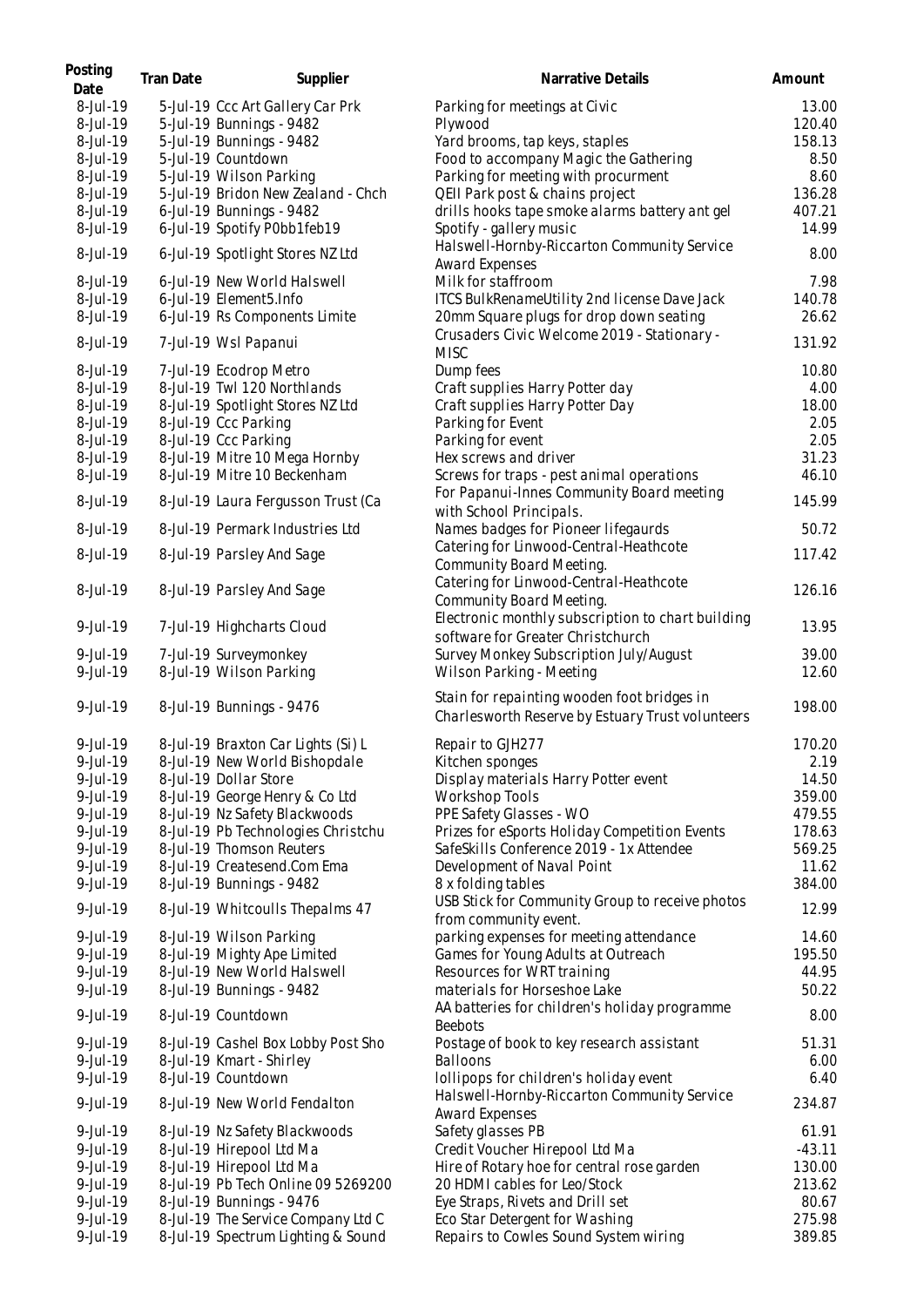| Posting<br>Date        | Tran Date | Supplier                                                            | Narrative Details                                                                                                        | Amount           |
|------------------------|-----------|---------------------------------------------------------------------|--------------------------------------------------------------------------------------------------------------------------|------------------|
| 9-Jul-19<br>9-Jul-19   |           | 8-Jul-19 Wsl Papanui<br>9-Jul-19 Countdown                          | Materials for holiday programmes<br>Bishopdale Beautification Project                                                    | 19.00<br>55.95   |
| 9-Jul-19               |           | 9-Jul-19 Twl 120 Northlands                                         | Replacement chrome cast, x box control and<br>cable, replacement for stuff stolen from IDEAS<br>/IHC cott                | 110.00           |
| 9-Jul-19<br>9-Jul-19   |           | 9-Jul-19 Gotham Cafe Wellington<br>9-Jul-19 Mitre 10 Mega Ferrymead | LGNZ Conference Breakfast<br>screw for chem lab                                                                          | 50.59<br>6.99    |
| 9-Jul-19               |           | 9-Jul-19 Mitre 10 Mega Papanui                                      | New light bulbs to replace those not working in<br>and around foyer area of rec centre                                   | 149.50           |
| 9-Jul-19<br>10-Jul-19  |           | 9-Jul-19 Fresh Choice Parklands<br>8-Jul-19 Readylawn Industries    | Coffee for lunchroom<br>Turf                                                                                             | 5.60<br>255.00   |
| 10-Jul-19              |           | 8-Jul-19 laccusd                                                    | Smart Cities Week ANZ conference attendance fee<br>for 2 staff members of Smart Christchurch                             | 1904.45          |
|                        |           |                                                                     | programme.                                                                                                               |                  |
| 10-Jul-19              |           | 9-Jul-19 Wilson Parking                                             | Wilson Parking - Meeting                                                                                                 | 16.60            |
| 10-Jul-19              |           | 9-Jul-19 Hirepool Christchurch                                      | Credit Voucher Hirepool Christchurch<br>hire trailer water blaster to clean down seats &                                 | $-76.42$         |
| 10-Jul-19              |           | 9-Jul-19 Hirepool Ltd Hb                                            | structures on BG grounds                                                                                                 | 220.00           |
| 10-Jul-19<br>10-Jul-19 |           | 9-Jul-19 Ullrich Alumnm Co Ltd<br>9-Jul-19 Create It                | Dryer Repairs WO<br>Time Lapse Photos for Nga Puna Wai                                                                   | 250.32<br>357.09 |
| 10-Jul-19              |           | 9-Jul-19 Stk*shutterstock                                           | Shutterstock music download for Riccarton Rd<br>video                                                                    | 75.79            |
| 10-Jul-19              |           | 9-Jul-19 Rcs Industrial                                             | Vacuum cleaner paper bags for various sites                                                                              | 75.90            |
| 10-Jul-19              |           | 9-Jul-19 Wilson Parking                                             | parking expenses for meeting attendance                                                                                  | 14.60            |
| 10-Jul-19              |           | 9-Jul-19 Ccc Parking                                                | Parking for meeting at Turanga                                                                                           | 3.50             |
| 10-Jul-19              |           | 9-Jul-19 Eb Games 317                                               | replace stolen equipment for IDEAS/IHC travis<br>conservation team                                                       | 48.00            |
| 10-Jul-19              |           | 9-Jul-19 Mobytech Limited                                           | Repairs to the emergency stairwell wheelchair.                                                                           | 60.00            |
| 10-Jul-19              |           | 9-Jul-19 Nz Safety Blackwoods                                       | Team Torches and Measuring Tapes                                                                                         | 151.10           |
| 10-Jul-19<br>10-Jul-19 |           | 9-Jul-19 Ccc Art Gallery Car Prk<br>9-Jul-19 Bunnings - 9476        | Parking for meetings at Civic<br>Fence posts                                                                             | 11.00<br>25.00   |
| 10-Jul-19              |           | 9-Jul-19 Bunnings - 9476                                            | Rose pruning sprayer bottles x 4 for pruning                                                                             | 25.84            |
| 10-Jul-19              |           | 9-Jul-19 Bunnings - 9482                                            | Steel fence posts for short term fencing in BG plus<br>storage bin                                                       | 194.30           |
| 10-Jul-19<br>10-Jul-19 |           | 9-Jul-19 Nz Safety Blackwoods<br>9-Jul-19 Mbie Standards Nz         | New work plants<br>Standards order for : ISO 9001, 9004, 45001                                                           | 82.30<br>372.60  |
| 10-Jul-19              |           | 9-Jul-19 Twl 178 Barrington                                         | Non-slip floor protectors to be used in children's<br>area during Maker Space                                            | 40.00            |
| 10-Jul-19              |           | 9-Jul-19 Mitre 10 Beckenham                                         | Strapping etc for screen cover at UR (new screen)                                                                        | 9.85             |
| 10-Jul-19              |           | 9-Jul-19 Payment - Personal - Payment -                             | Reversal of Disputed charge                                                                                              | $-4.70$          |
| 10-Jul-19              |           | 10-Jul-19 Mitre 10 Mega Papanui                                     | Key drop box NKMP> - Key cut, carabineer, bungee<br>cord.                                                                | 80.92            |
| 10-Jul-19              |           | 10-Jul-19 Spotlight Stores NZ Ltd                                   | <b>Creating Is Materials</b>                                                                                             | 17.97            |
| 10-Jul-19              |           | 10-Jul-19 Gordon Harris Chch                                        | <b>Creating Is Materials</b>                                                                                             | 77.85            |
| 10-Jul-19              |           | 10-Jul-19 Lamp Specialists                                          | New Lamps for 16mm Projector for Nova Paul<br>Artwork                                                                    | 115.00           |
| 10-Jul-19              |           | 10-Jul-19 Jaycar Pty Ltd                                            | Electrical equipment for Maori Moving Image<br>Installation                                                              | 283.30           |
| 10-Jul-19              |           | 10-Jul-19 Mitre 10 Beckenham                                        | Electrical and painting equipment for Maori<br>Moving Image Installation<br>Cut a copy of the key to the telecom room of | 332.88           |
| 10-Jul-19              |           | 10-Jul-19 James Bull & Co                                           | Whakahoa Village to be used by Compliance Fire<br>Protection                                                             | 19.00            |
| 10-Jul-19              |           | 10-Jul-19 Parsley And Sage                                          | Catering for Community Board meeting                                                                                     | 99.13            |
| 10-Jul-19              |           | 10-Jul-19 Mitre 10 Beckenham                                        | Hand trowels for volunteer planting                                                                                      | 144.76           |
| 10-Jul-19              |           | 10-Jul-19 Cactus Outdoor Limited                                    | Staff unifrom                                                                                                            | 228.15           |
| 10-Jul-19              |           | 10-Jul-19 Freshchoice Barrington                                    | Bags for bait - pest operations                                                                                          | 25.47            |
| 10-Jul-19              |           | 10-Jul-19 Mitre 10 Beckenham                                        | range of screws for general track/signage related<br>work                                                                | 23.97            |
| 10-Jul-19              |           | 10-Jul-19 Reg Master Builders                                       | Catering for Master Builders 'Beer Night' which<br>CCC hosted. CCC paid for food only                                    | 280.00           |
| 10-Jul-19              |           | 10-Jul-19 Mighty Ape Limited                                        | Phone case for Samsung A9 Parking team trial                                                                             | 24.90            |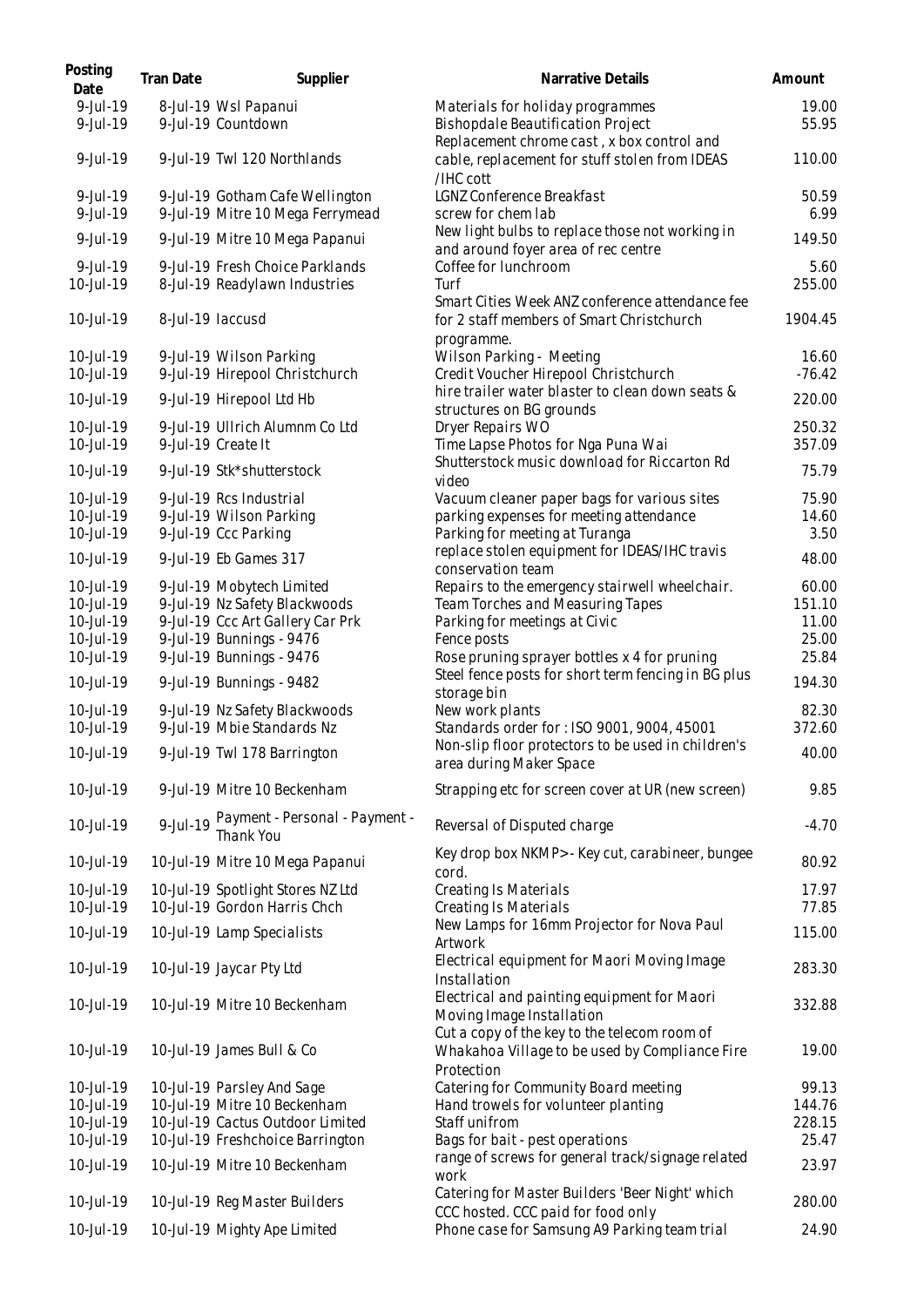| Posting<br>Date           | Tran Date        | Supplier                                                     | Narrative Details                                                          | Amount           |
|---------------------------|------------------|--------------------------------------------------------------|----------------------------------------------------------------------------|------------------|
| 11-Jul-19                 |                  | 9-Jul-19 Cordis Auckland                                     | Duplicate Charge - Refunded 09/07/19                                       | 350.40           |
| 11-Jul-19                 |                  | 9-Jul-19 Cordis Auckland                                     | Speaking engagement - Women in Leadership<br>Summit - Wellington           | 350.40           |
| 11-Jul-19                 |                  | 9-Jul-19 Cordis Auckland                                     | Credit Voucher Cordis Auckland - Credit for<br>Duplicate Charge            | $-350.40$        |
| 11-Jul-19                 |                  | 9-Jul-19 Createsend.Com Ema                                  | Hornby Library, Customer Services and Recreation<br>and Sport Centre       | 12.12            |
| 11-Jul-19                 |                  | 9-Jul-19 Justins Active Managem                              | Active management training attendance                                      | 209.58           |
| 11-Jul-19                 |                  | 9-Jul-19 Avid Emea - Usd                                     | Renewal of AVID license                                                    | 140.76           |
| 11-Jul-19                 |                  | 10-Jul-19 Kevin Daly Mowers Ltd                              | sharpen 19 pairs of long handled edging shears                             | 227.00           |
| 11-Jul-19                 |                  | 10-Jul-19 Fine Art Papers                                    | Creating Is Materials                                                      | 193.05           |
| $11$ -Jul-19<br>11-Jul-19 |                  | 10-Jul-19 Saecowilson - Christch<br>10-Jul-19 Wilson Parking | Sludge Pump - WO<br>Wilsons parking for meeting at Civic offices.          | 239.15<br>8.60   |
|                           |                  |                                                              | Bill Hammond: Playing the Drums - General                                  |                  |
| 11-Jul-19                 |                  | 10-Jul-19 Createsend.Com Ema                                 | invitation                                                                 | 14.25            |
| 11-Jul-19                 |                  | 10-Jul-19 Bunnings - 9482                                    | materials for Horseshoe Lake                                               | 75.53            |
| 11-Jul-19                 |                  | 10-Jul-19 Anderson & Hill                                    | Tennis nets for southern sports parks                                      | 239.70           |
| 11-Jul-19                 |                  | 10-Jul-19 Lpg Chch Caerphilly                                | Fill gas bottles from from volunteer BBQ trailer                           | 23.00            |
| 11-Jul-19                 |                  | 10-Jul-19 Mitre 10 Beckenham                                 | Replacement drill bits-screws-and various nails -                          | 99.72            |
| 11-Jul-19                 |                  | 10-Jul-19 Fulton Hogan Sign Shop                             | 3inch/4inch<br>Track warning signs-road ahead                              | 207.00           |
| 11-Jul-19                 |                  | 10-Jul-19 Nz Safety Blackwoods                               | New work boots and socks                                                   | 290.78           |
| 11-Jul-19                 |                  | 10-Jul-19 Sprout Social, Inc                                 | ITDC SproutSocial mthly sub                                                | 498.88           |
| 11-Jul-19                 |                  | 10-Jul-19 Super Cheap Auto                                   | Purchase of 2 jumpstarter packs for fleet.                                 | 304.85           |
| 11-Jul-19                 |                  | 10-Jul-19 Bunnings - 9476                                    | Light Bulbs for Sauna                                                      | 13.90            |
| 11-Jul-19                 |                  | 10-Jul-19 Bridon New Zealand - Chch                          | Carabiners for Dividing net stadium                                        | 36.23            |
| 11-Jul-19                 |                  | 10-Jul-19 Advance Intl Cleaning                              | Cleaning Equipment for windows and stadium<br>walls. Brushes for pool side | 239.28           |
| 11-Jul-19                 |                  | 10-Jul-19 Spectrum Lighting & Sound                          | Jellie Park - Additional Work in Gym for New Gym<br>machines and TV's      | 682.42           |
| 11-Jul-19                 |                  | 10-Jul-19 Ross Galt Lock & Key                               | park locks for replacement one longer shackle                              | 297.00           |
| 11-Jul-19                 |                  | 10-Jul-19 Pakn Save Rangiora                                 | Grocery's for resale                                                       | 46.46            |
| 11-Jul-19                 |                  | 10-Jul-19 Vendhq.Com                                         | VendHQ receipt for libraries                                               | 1058.20          |
| 11-Jul-19                 |                  | 10-Jul-19 B J Ball Recurring                                 | Paper for Art Do tickets                                                   | 47.15            |
| 11-Jul-19                 |                  | 10-Jul-19 Smiths Hire                                        | QEII Park post and chain project                                           | 154.00           |
| 11-Jul-19                 |                  | 11-Jul-19 Pgg Wrightson Chch                                 | 140y steel posts x 140 for holding DoC200 traps<br>in place at Goughs Bay. | 684.60           |
| 11-Jul-19                 |                  | 11-Jul-19 Jaycar Pty Ltd                                     | PLC10 Fibre Fault - WO                                                     | 63.80            |
| 11-Jul-19                 | 11-Jul-19 Skybus |                                                              | Skybus into Auckland from airport return 18/7/19<br>- no receipt.          | 36.00            |
| 11-Jul-19                 |                  | 11-Jul-19 Mrc Global (NZ) Ltd                                | Step screen 4 Blockage - WO                                                | 255.30           |
| 11-Jul-19                 |                  | 11-Jul-19 Norgren Ltd                                        | Stepscreen 4 - WO                                                          | 303.88           |
| 11-Jul-19                 |                  | 11-Jul-19 New World Halswell                                 | Supplies for Gansu Planting Day                                            | 78.67            |
| 11-Jul-19                 |                  | 11-Jul-19 Ccc Parking                                        | Parking                                                                    | 3.60             |
|                           |                  |                                                              | "No Ants" spray, gel & bait stations of office                             |                  |
| 11-Jul-19                 |                  | 11-Jul-19 Mitre 10 Mega Papanui                              | areas (Pool Control & Learn to Swim Storage<br>Room)                       | 59.94            |
| 11-Jul-19                 |                  | 11-Jul-19 Wsl Papanui                                        | Replacement ball point pens required at very<br>short notice               | 13.98            |
| 11-Jul-19                 |                  | 11-Jul-19 Countdown                                          | Cellotape for childrens holiday programme<br><b>Beebots</b>                | 8.00             |
| 11-Jul-19                 |                  | 11-Jul-19 Countdown                                          | Sellotape for childrens holiday programme<br><b>Beebots</b>                | 24.00            |
| 11-Jul-19                 |                  | 11-Jul-19 Countdown                                          | snacks for eSports tournament                                              | 17.29            |
| 11-Jul-19                 |                  | 11-Jul-19 Caltex Redwood                                     | milk for Redwood staff                                                     | 7.98             |
| 11-Jul-19                 |                  | 11-Jul-19 Wsl South City                                     | stationary supplies                                                        | 51.66            |
| 11-Jul-19                 |                  | 11-Jul-19 Jaycar Pty Ltd                                     | Toggle switch and solder                                                   | 6.00             |
| 11-Jul-19                 |                  | 11-Jul-19 Kathmandu Tower Junctn                             | Thermals for staff                                                         | 305.76           |
| 11-Jul-19                 |                  | 11-Jul-19 Twl 123 Eastgate                                   | Power plug                                                                 | 4.00             |
| 11-Jul-19                 |                  | 11-Jul-19 New World Prestons                                 | Milk for staff                                                             | 11.48            |
| 12-Jul-19<br>12-Jul-19    |                  | 9-Jul-19 Trumba Corporation<br>10-Jul-19 Stellar Haus Nz     | Monthly software licence<br>Goods for resale                               | 155.66<br>531.19 |
|                           |                  |                                                              | KidsFest 2019 - Closing Event - Vendor                                     |                  |
| 12-Jul-19                 |                  | 10-Jul-19 Smk*wufoo.Com Charge                               | Registrations                                                              | 52.95            |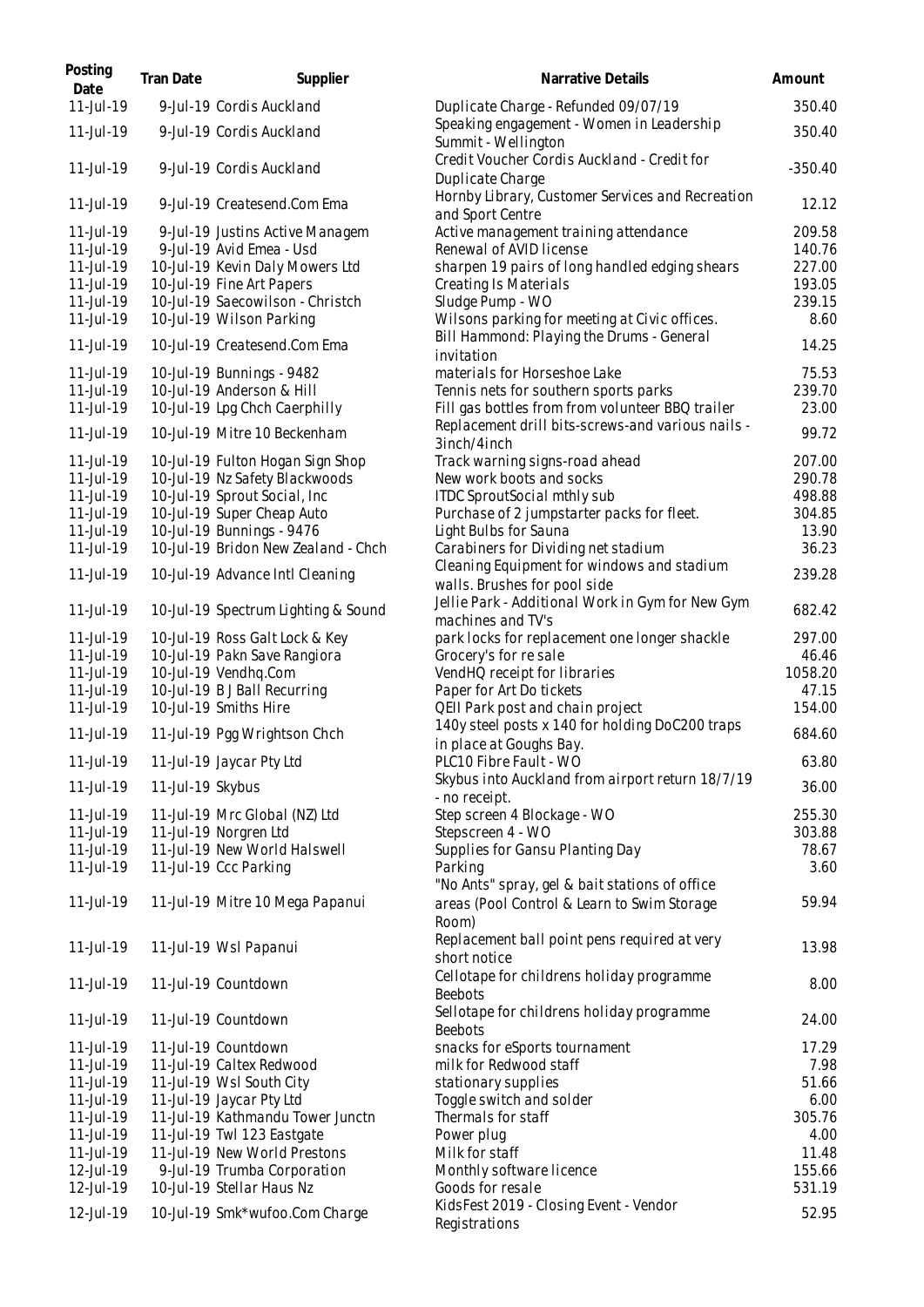| 12-Jul-19<br>10-Jul-19 Articheck.Co.Uk<br>Articheck monthly subscription<br>12-Jul-19<br>10-Jul-19 Createsend.Com Ema<br>Water Supply Update 11 July<br>Additional key rings for the electronic security<br>12-Jul-19<br>10-Jul-19 Cic Technology<br>key cabinet.<br>12-Jul-19<br>led bulbs shop<br>11-Jul-19 Telfer Electrical Hornby<br>12-Jul-19<br>11-Jul-19 Waterforce Christchurch<br>irrigation fittings<br>259.00<br>12-Jul-19<br>11-Jul-19 Hornby Toolshed<br>3t trolley jack<br>12-Jul-19<br>11-Jul-19 Stihl Shop Northwood<br>waterblaster nozzle battery<br>320.51<br>11-Jul-19 Sp * Goodnature<br>379.00<br>12-Jul-19<br>possum traps x2<br>battery leaf blower<br>398.00<br>12-Jul-19<br>11-Jul-19 Mitre 10 Mega Hornby<br>12-Jul-19<br>11-Jul-19 Jaycar Pty Ltd<br>Back Gate Camera Fault - WO<br>63.80<br>12-Jul-19<br>11-Jul-19 George Henry & Co Ltd<br>Purchase of Tools<br>201.25<br>12-Jul-19<br>11-Jul-19 Saecowilson - Christch<br>412.85<br>Workshop Consumerables - WO<br>12-Jul-19<br>11-Jul-19 Pb Tech Online 09 5269200<br>hard drive for Projection ' The Hedge'<br>292.92<br>12-Jul-19<br>11-Jul-19 Bunnings - 9476<br>Silicone for Pioneer Kitchen<br>21.67<br>12-Jul-19<br>11-Jul-19 Pak N Save Wainoni<br>Swim Nappies for Resale<br>114.90<br>Li-Ion 7.4V Batteries & International Power<br>12-Jul-19<br>11-Jul-19 Allterra<br>Supply Kit<br>11-Jul-19 Createsend.Com Ema<br>Art Do 2019 - DO fashion.<br>20.44<br>12-Jul-19<br>Shutterstock music download for Soft Plastics<br>76.31<br>12-Jul-19<br>11-Jul-19 Stk*shutterstock<br>video<br>12-Jul-19<br>11-Jul-19 Wilson Parking<br>parking expenses for meeting attendance<br>11-Jul-19 Countdown<br>12-Jul-19<br>Prizes for holiday programme competition<br>Turf Clean Spray, Large Waste bag, water pipe<br>12-Jul-19<br>64.49<br>11-Jul-19 Mitre 10 Mega Hornby<br>fittings<br>12-Jul-19<br>11-Jul-19 Ccc Art Gallery Car Prk<br>Parking while in civic<br>5.00<br>11-Jul-19 Para Rubber Christchur<br>112.00<br>12-Jul-19<br>rubber strip - chem lab<br>11-Jul-19 Ccc Art Gallery Car Prk<br>Parking for meetings at Civic<br>11.00<br>12-Jul-19<br>The Big Idea - Commission Art Work<br>103.50<br>12-Jul-19<br>11-Jul-19 The Big Idea Charitabl<br>998.00<br>11-Jul-19 Harvey Norman Moorhouse<br>12-Jul-19<br>2 x Samsung tablet 10.5 inch screen<br>12-Jul-19<br>11-Jul-19 Ballingers Hunting & Fish<br>Thermals<br>59.97<br>12-Jul-19<br>11-Jul-19 Nz Safety Blackwoods<br>120.63<br>Motorcycle boots<br>11-Jul-19 The Frontrunner Bushin<br>Shoes<br>180.00<br>12-Jul-19<br>11-Jul-19 Sp * Dul Pic Gall Shop<br>Library book<br>79.96<br>12-Jul-19<br>11-Jul-19 Edgeware Mower & Chain<br>QEII Park chainsaw chains<br>91.40<br>12-Jul-19<br>12-Jul-19 Gordon Harris Chch<br>Creating Is materials<br>163.20<br>12-Jul-19<br>12-Jul-19<br>12-Jul-19 Wsl Papanui<br>Mid year diaries, signage frames<br>240.85<br>12-Jul-19 Rubber Stamps<br>24.00<br>12-Jul-19<br>Rubber stamp for Diwali.<br>12-Jul-19<br>85.20<br>12-Jul-19 Toms Emporium<br>Resources for Preschool Programming<br>12-Jul-19<br>12-Jul-19 Countdown<br>Materials for Harry Potter Day event<br>21.58<br>97.92<br>12-Jul-19<br>12-Jul-19 Wsl Eastgate<br>folders/diary etc for new staff member<br>Training headphone-set for FTL-T2 x headphones<br>12-Jul-19<br>12-Jul-19 Cackle Telecommunications<br>plus adapter<br>Audio leads<br>37.60<br>12-Jul-19<br>12-Jul-19 Jaycar Pty Ltd<br>12-Jul-19 Mitre 10 Beckenham<br>Anti Fatigue Mats for Papanui Service Centre<br>119.98<br>12-Jul-19<br>12-Jul-19<br>12-Jul-19 Mitre 10 Mega Hornby<br>QEII Park Tools - drill to replace stolen one.<br>668.73<br>Beckenham Service Centre - Parking Coupons for<br>12-Jul-19 Beckenham Service Ctr<br>12-Jul-19<br>Spreydon-Cashmere Community Governance<br>Team.<br>11-Jul-19 Createsend.Com Ema<br>9.78<br>15-Jul-19<br>Graffiti Newsletter - July 2019<br>15-Jul-19<br>11-Jul-19 Createsend.Com Ema<br>Riccarton Rd update July<br>10.14<br>CaptureOne professional camera RAW processing<br>377.30<br>15-Jul-19<br>11-Jul-19 Fsprg.NI<br>software<br>15-Jul-19<br>Climate Action Planning<br>56.54<br>11-Jul-19 Bookdepository.Com<br>11-Jul-19 Amzn Mktp Uk*m696q4we4<br>54.79<br>15-Jul-19<br>Library book<br>12-Jul-19 Repco<br>121.98<br>15-Jul-19<br>trailer locks x2<br>12-Jul-19 Bunnings - 9482<br>15-Jul-19<br>sink plug chain hooks<br>140.69<br>12-Jul-19 Harvey Norman Northw<br>electric ceramic hob<br>458.00<br>15-Jul-19<br>12-Jul-19 Four Corner (NZ)<br>Goods for resale<br>15-Jul-19<br>540.62<br>12-Jul-19 Storage Box-Tower Junctio<br>44.97<br>15-Jul-19<br>Classroom Storage<br>Paper cups for Gansu volunteer planting day,<br>15-Jul-19<br>12-Jul-19 New World Prestons<br>Halswell Quarry Park 13/07/19<br>Pipe and accessory's for swimsmarts new noodle<br>15-Jul-19<br>12-Jul-19 Mico Montreal Street 7080<br>holder | Posting<br>Date | Tran Date | Supplier | Narrative Details | Amount          |
|-----------------------------------------------------------------------------------------------------------------------------------------------------------------------------------------------------------------------------------------------------------------------------------------------------------------------------------------------------------------------------------------------------------------------------------------------------------------------------------------------------------------------------------------------------------------------------------------------------------------------------------------------------------------------------------------------------------------------------------------------------------------------------------------------------------------------------------------------------------------------------------------------------------------------------------------------------------------------------------------------------------------------------------------------------------------------------------------------------------------------------------------------------------------------------------------------------------------------------------------------------------------------------------------------------------------------------------------------------------------------------------------------------------------------------------------------------------------------------------------------------------------------------------------------------------------------------------------------------------------------------------------------------------------------------------------------------------------------------------------------------------------------------------------------------------------------------------------------------------------------------------------------------------------------------------------------------------------------------------------------------------------------------------------------------------------------------------------------------------------------------------------------------------------------------------------------------------------------------------------------------------------------------------------------------------------------------------------------------------------------------------------------------------------------------------------------------------------------------------------------------------------------------------------------------------------------------------------------------------------------------------------------------------------------------------------------------------------------------------------------------------------------------------------------------------------------------------------------------------------------------------------------------------------------------------------------------------------------------------------------------------------------------------------------------------------------------------------------------------------------------------------------------------------------------------------------------------------------------------------------------------------------------------------------------------------------------------------------------------------------------------------------------------------------------------------------------------------------------------------------------------------------------------------------------------------------------------------------------------------------------------------------------------------------------------------------------------------------------------------------------------------------------------------------------------------------------------------------------------------------------------------------------------------------------------------------------------------------------------------------------------------------------------------------------------------------------------------------------------------------------------------------------------------------------------------------------------------------------------------------------------------------------------------------------------------------------------------------------------------------------------------------------------------------------------------------------------------------------------------------------------------------------------------------------------------------------------------------------------------------------------------------------------------------------------------------------------------------------------------------------------------------------------------------------------------------------------------------------------------------------------------------------------------------|-----------------|-----------|----------|-------------------|-----------------|
|                                                                                                                                                                                                                                                                                                                                                                                                                                                                                                                                                                                                                                                                                                                                                                                                                                                                                                                                                                                                                                                                                                                                                                                                                                                                                                                                                                                                                                                                                                                                                                                                                                                                                                                                                                                                                                                                                                                                                                                                                                                                                                                                                                                                                                                                                                                                                                                                                                                                                                                                                                                                                                                                                                                                                                                                                                                                                                                                                                                                                                                                                                                                                                                                                                                                                                                                                                                                                                                                                                                                                                                                                                                                                                                                                                                                                                                                                                                                                                                                                                                                                                                                                                                                                                                                                                                                                                                                                                                                                                                                                                                                                                                                                                                                                                                                                                                                                                                       |                 |           |          |                   | 195.02<br>21.54 |
|                                                                                                                                                                                                                                                                                                                                                                                                                                                                                                                                                                                                                                                                                                                                                                                                                                                                                                                                                                                                                                                                                                                                                                                                                                                                                                                                                                                                                                                                                                                                                                                                                                                                                                                                                                                                                                                                                                                                                                                                                                                                                                                                                                                                                                                                                                                                                                                                                                                                                                                                                                                                                                                                                                                                                                                                                                                                                                                                                                                                                                                                                                                                                                                                                                                                                                                                                                                                                                                                                                                                                                                                                                                                                                                                                                                                                                                                                                                                                                                                                                                                                                                                                                                                                                                                                                                                                                                                                                                                                                                                                                                                                                                                                                                                                                                                                                                                                                                       |                 |           |          |                   | 355.35          |
|                                                                                                                                                                                                                                                                                                                                                                                                                                                                                                                                                                                                                                                                                                                                                                                                                                                                                                                                                                                                                                                                                                                                                                                                                                                                                                                                                                                                                                                                                                                                                                                                                                                                                                                                                                                                                                                                                                                                                                                                                                                                                                                                                                                                                                                                                                                                                                                                                                                                                                                                                                                                                                                                                                                                                                                                                                                                                                                                                                                                                                                                                                                                                                                                                                                                                                                                                                                                                                                                                                                                                                                                                                                                                                                                                                                                                                                                                                                                                                                                                                                                                                                                                                                                                                                                                                                                                                                                                                                                                                                                                                                                                                                                                                                                                                                                                                                                                                                       |                 |           |          |                   | 29.84           |
|                                                                                                                                                                                                                                                                                                                                                                                                                                                                                                                                                                                                                                                                                                                                                                                                                                                                                                                                                                                                                                                                                                                                                                                                                                                                                                                                                                                                                                                                                                                                                                                                                                                                                                                                                                                                                                                                                                                                                                                                                                                                                                                                                                                                                                                                                                                                                                                                                                                                                                                                                                                                                                                                                                                                                                                                                                                                                                                                                                                                                                                                                                                                                                                                                                                                                                                                                                                                                                                                                                                                                                                                                                                                                                                                                                                                                                                                                                                                                                                                                                                                                                                                                                                                                                                                                                                                                                                                                                                                                                                                                                                                                                                                                                                                                                                                                                                                                                                       |                 |           |          |                   | 112.86          |
|                                                                                                                                                                                                                                                                                                                                                                                                                                                                                                                                                                                                                                                                                                                                                                                                                                                                                                                                                                                                                                                                                                                                                                                                                                                                                                                                                                                                                                                                                                                                                                                                                                                                                                                                                                                                                                                                                                                                                                                                                                                                                                                                                                                                                                                                                                                                                                                                                                                                                                                                                                                                                                                                                                                                                                                                                                                                                                                                                                                                                                                                                                                                                                                                                                                                                                                                                                                                                                                                                                                                                                                                                                                                                                                                                                                                                                                                                                                                                                                                                                                                                                                                                                                                                                                                                                                                                                                                                                                                                                                                                                                                                                                                                                                                                                                                                                                                                                                       |                 |           |          |                   |                 |
|                                                                                                                                                                                                                                                                                                                                                                                                                                                                                                                                                                                                                                                                                                                                                                                                                                                                                                                                                                                                                                                                                                                                                                                                                                                                                                                                                                                                                                                                                                                                                                                                                                                                                                                                                                                                                                                                                                                                                                                                                                                                                                                                                                                                                                                                                                                                                                                                                                                                                                                                                                                                                                                                                                                                                                                                                                                                                                                                                                                                                                                                                                                                                                                                                                                                                                                                                                                                                                                                                                                                                                                                                                                                                                                                                                                                                                                                                                                                                                                                                                                                                                                                                                                                                                                                                                                                                                                                                                                                                                                                                                                                                                                                                                                                                                                                                                                                                                                       |                 |           |          |                   |                 |
|                                                                                                                                                                                                                                                                                                                                                                                                                                                                                                                                                                                                                                                                                                                                                                                                                                                                                                                                                                                                                                                                                                                                                                                                                                                                                                                                                                                                                                                                                                                                                                                                                                                                                                                                                                                                                                                                                                                                                                                                                                                                                                                                                                                                                                                                                                                                                                                                                                                                                                                                                                                                                                                                                                                                                                                                                                                                                                                                                                                                                                                                                                                                                                                                                                                                                                                                                                                                                                                                                                                                                                                                                                                                                                                                                                                                                                                                                                                                                                                                                                                                                                                                                                                                                                                                                                                                                                                                                                                                                                                                                                                                                                                                                                                                                                                                                                                                                                                       |                 |           |          |                   |                 |
|                                                                                                                                                                                                                                                                                                                                                                                                                                                                                                                                                                                                                                                                                                                                                                                                                                                                                                                                                                                                                                                                                                                                                                                                                                                                                                                                                                                                                                                                                                                                                                                                                                                                                                                                                                                                                                                                                                                                                                                                                                                                                                                                                                                                                                                                                                                                                                                                                                                                                                                                                                                                                                                                                                                                                                                                                                                                                                                                                                                                                                                                                                                                                                                                                                                                                                                                                                                                                                                                                                                                                                                                                                                                                                                                                                                                                                                                                                                                                                                                                                                                                                                                                                                                                                                                                                                                                                                                                                                                                                                                                                                                                                                                                                                                                                                                                                                                                                                       |                 |           |          |                   |                 |
|                                                                                                                                                                                                                                                                                                                                                                                                                                                                                                                                                                                                                                                                                                                                                                                                                                                                                                                                                                                                                                                                                                                                                                                                                                                                                                                                                                                                                                                                                                                                                                                                                                                                                                                                                                                                                                                                                                                                                                                                                                                                                                                                                                                                                                                                                                                                                                                                                                                                                                                                                                                                                                                                                                                                                                                                                                                                                                                                                                                                                                                                                                                                                                                                                                                                                                                                                                                                                                                                                                                                                                                                                                                                                                                                                                                                                                                                                                                                                                                                                                                                                                                                                                                                                                                                                                                                                                                                                                                                                                                                                                                                                                                                                                                                                                                                                                                                                                                       |                 |           |          |                   |                 |
|                                                                                                                                                                                                                                                                                                                                                                                                                                                                                                                                                                                                                                                                                                                                                                                                                                                                                                                                                                                                                                                                                                                                                                                                                                                                                                                                                                                                                                                                                                                                                                                                                                                                                                                                                                                                                                                                                                                                                                                                                                                                                                                                                                                                                                                                                                                                                                                                                                                                                                                                                                                                                                                                                                                                                                                                                                                                                                                                                                                                                                                                                                                                                                                                                                                                                                                                                                                                                                                                                                                                                                                                                                                                                                                                                                                                                                                                                                                                                                                                                                                                                                                                                                                                                                                                                                                                                                                                                                                                                                                                                                                                                                                                                                                                                                                                                                                                                                                       |                 |           |          |                   |                 |
|                                                                                                                                                                                                                                                                                                                                                                                                                                                                                                                                                                                                                                                                                                                                                                                                                                                                                                                                                                                                                                                                                                                                                                                                                                                                                                                                                                                                                                                                                                                                                                                                                                                                                                                                                                                                                                                                                                                                                                                                                                                                                                                                                                                                                                                                                                                                                                                                                                                                                                                                                                                                                                                                                                                                                                                                                                                                                                                                                                                                                                                                                                                                                                                                                                                                                                                                                                                                                                                                                                                                                                                                                                                                                                                                                                                                                                                                                                                                                                                                                                                                                                                                                                                                                                                                                                                                                                                                                                                                                                                                                                                                                                                                                                                                                                                                                                                                                                                       |                 |           |          |                   |                 |
|                                                                                                                                                                                                                                                                                                                                                                                                                                                                                                                                                                                                                                                                                                                                                                                                                                                                                                                                                                                                                                                                                                                                                                                                                                                                                                                                                                                                                                                                                                                                                                                                                                                                                                                                                                                                                                                                                                                                                                                                                                                                                                                                                                                                                                                                                                                                                                                                                                                                                                                                                                                                                                                                                                                                                                                                                                                                                                                                                                                                                                                                                                                                                                                                                                                                                                                                                                                                                                                                                                                                                                                                                                                                                                                                                                                                                                                                                                                                                                                                                                                                                                                                                                                                                                                                                                                                                                                                                                                                                                                                                                                                                                                                                                                                                                                                                                                                                                                       |                 |           |          |                   |                 |
|                                                                                                                                                                                                                                                                                                                                                                                                                                                                                                                                                                                                                                                                                                                                                                                                                                                                                                                                                                                                                                                                                                                                                                                                                                                                                                                                                                                                                                                                                                                                                                                                                                                                                                                                                                                                                                                                                                                                                                                                                                                                                                                                                                                                                                                                                                                                                                                                                                                                                                                                                                                                                                                                                                                                                                                                                                                                                                                                                                                                                                                                                                                                                                                                                                                                                                                                                                                                                                                                                                                                                                                                                                                                                                                                                                                                                                                                                                                                                                                                                                                                                                                                                                                                                                                                                                                                                                                                                                                                                                                                                                                                                                                                                                                                                                                                                                                                                                                       |                 |           |          |                   |                 |
|                                                                                                                                                                                                                                                                                                                                                                                                                                                                                                                                                                                                                                                                                                                                                                                                                                                                                                                                                                                                                                                                                                                                                                                                                                                                                                                                                                                                                                                                                                                                                                                                                                                                                                                                                                                                                                                                                                                                                                                                                                                                                                                                                                                                                                                                                                                                                                                                                                                                                                                                                                                                                                                                                                                                                                                                                                                                                                                                                                                                                                                                                                                                                                                                                                                                                                                                                                                                                                                                                                                                                                                                                                                                                                                                                                                                                                                                                                                                                                                                                                                                                                                                                                                                                                                                                                                                                                                                                                                                                                                                                                                                                                                                                                                                                                                                                                                                                                                       |                 |           |          |                   |                 |
|                                                                                                                                                                                                                                                                                                                                                                                                                                                                                                                                                                                                                                                                                                                                                                                                                                                                                                                                                                                                                                                                                                                                                                                                                                                                                                                                                                                                                                                                                                                                                                                                                                                                                                                                                                                                                                                                                                                                                                                                                                                                                                                                                                                                                                                                                                                                                                                                                                                                                                                                                                                                                                                                                                                                                                                                                                                                                                                                                                                                                                                                                                                                                                                                                                                                                                                                                                                                                                                                                                                                                                                                                                                                                                                                                                                                                                                                                                                                                                                                                                                                                                                                                                                                                                                                                                                                                                                                                                                                                                                                                                                                                                                                                                                                                                                                                                                                                                                       |                 |           |          |                   |                 |
|                                                                                                                                                                                                                                                                                                                                                                                                                                                                                                                                                                                                                                                                                                                                                                                                                                                                                                                                                                                                                                                                                                                                                                                                                                                                                                                                                                                                                                                                                                                                                                                                                                                                                                                                                                                                                                                                                                                                                                                                                                                                                                                                                                                                                                                                                                                                                                                                                                                                                                                                                                                                                                                                                                                                                                                                                                                                                                                                                                                                                                                                                                                                                                                                                                                                                                                                                                                                                                                                                                                                                                                                                                                                                                                                                                                                                                                                                                                                                                                                                                                                                                                                                                                                                                                                                                                                                                                                                                                                                                                                                                                                                                                                                                                                                                                                                                                                                                                       |                 |           |          |                   | 747.50          |
|                                                                                                                                                                                                                                                                                                                                                                                                                                                                                                                                                                                                                                                                                                                                                                                                                                                                                                                                                                                                                                                                                                                                                                                                                                                                                                                                                                                                                                                                                                                                                                                                                                                                                                                                                                                                                                                                                                                                                                                                                                                                                                                                                                                                                                                                                                                                                                                                                                                                                                                                                                                                                                                                                                                                                                                                                                                                                                                                                                                                                                                                                                                                                                                                                                                                                                                                                                                                                                                                                                                                                                                                                                                                                                                                                                                                                                                                                                                                                                                                                                                                                                                                                                                                                                                                                                                                                                                                                                                                                                                                                                                                                                                                                                                                                                                                                                                                                                                       |                 |           |          |                   |                 |
|                                                                                                                                                                                                                                                                                                                                                                                                                                                                                                                                                                                                                                                                                                                                                                                                                                                                                                                                                                                                                                                                                                                                                                                                                                                                                                                                                                                                                                                                                                                                                                                                                                                                                                                                                                                                                                                                                                                                                                                                                                                                                                                                                                                                                                                                                                                                                                                                                                                                                                                                                                                                                                                                                                                                                                                                                                                                                                                                                                                                                                                                                                                                                                                                                                                                                                                                                                                                                                                                                                                                                                                                                                                                                                                                                                                                                                                                                                                                                                                                                                                                                                                                                                                                                                                                                                                                                                                                                                                                                                                                                                                                                                                                                                                                                                                                                                                                                                                       |                 |           |          |                   |                 |
|                                                                                                                                                                                                                                                                                                                                                                                                                                                                                                                                                                                                                                                                                                                                                                                                                                                                                                                                                                                                                                                                                                                                                                                                                                                                                                                                                                                                                                                                                                                                                                                                                                                                                                                                                                                                                                                                                                                                                                                                                                                                                                                                                                                                                                                                                                                                                                                                                                                                                                                                                                                                                                                                                                                                                                                                                                                                                                                                                                                                                                                                                                                                                                                                                                                                                                                                                                                                                                                                                                                                                                                                                                                                                                                                                                                                                                                                                                                                                                                                                                                                                                                                                                                                                                                                                                                                                                                                                                                                                                                                                                                                                                                                                                                                                                                                                                                                                                                       |                 |           |          |                   |                 |
|                                                                                                                                                                                                                                                                                                                                                                                                                                                                                                                                                                                                                                                                                                                                                                                                                                                                                                                                                                                                                                                                                                                                                                                                                                                                                                                                                                                                                                                                                                                                                                                                                                                                                                                                                                                                                                                                                                                                                                                                                                                                                                                                                                                                                                                                                                                                                                                                                                                                                                                                                                                                                                                                                                                                                                                                                                                                                                                                                                                                                                                                                                                                                                                                                                                                                                                                                                                                                                                                                                                                                                                                                                                                                                                                                                                                                                                                                                                                                                                                                                                                                                                                                                                                                                                                                                                                                                                                                                                                                                                                                                                                                                                                                                                                                                                                                                                                                                                       |                 |           |          |                   |                 |
|                                                                                                                                                                                                                                                                                                                                                                                                                                                                                                                                                                                                                                                                                                                                                                                                                                                                                                                                                                                                                                                                                                                                                                                                                                                                                                                                                                                                                                                                                                                                                                                                                                                                                                                                                                                                                                                                                                                                                                                                                                                                                                                                                                                                                                                                                                                                                                                                                                                                                                                                                                                                                                                                                                                                                                                                                                                                                                                                                                                                                                                                                                                                                                                                                                                                                                                                                                                                                                                                                                                                                                                                                                                                                                                                                                                                                                                                                                                                                                                                                                                                                                                                                                                                                                                                                                                                                                                                                                                                                                                                                                                                                                                                                                                                                                                                                                                                                                                       |                 |           |          |                   | 14.60           |
|                                                                                                                                                                                                                                                                                                                                                                                                                                                                                                                                                                                                                                                                                                                                                                                                                                                                                                                                                                                                                                                                                                                                                                                                                                                                                                                                                                                                                                                                                                                                                                                                                                                                                                                                                                                                                                                                                                                                                                                                                                                                                                                                                                                                                                                                                                                                                                                                                                                                                                                                                                                                                                                                                                                                                                                                                                                                                                                                                                                                                                                                                                                                                                                                                                                                                                                                                                                                                                                                                                                                                                                                                                                                                                                                                                                                                                                                                                                                                                                                                                                                                                                                                                                                                                                                                                                                                                                                                                                                                                                                                                                                                                                                                                                                                                                                                                                                                                                       |                 |           |          |                   | 9.00            |
|                                                                                                                                                                                                                                                                                                                                                                                                                                                                                                                                                                                                                                                                                                                                                                                                                                                                                                                                                                                                                                                                                                                                                                                                                                                                                                                                                                                                                                                                                                                                                                                                                                                                                                                                                                                                                                                                                                                                                                                                                                                                                                                                                                                                                                                                                                                                                                                                                                                                                                                                                                                                                                                                                                                                                                                                                                                                                                                                                                                                                                                                                                                                                                                                                                                                                                                                                                                                                                                                                                                                                                                                                                                                                                                                                                                                                                                                                                                                                                                                                                                                                                                                                                                                                                                                                                                                                                                                                                                                                                                                                                                                                                                                                                                                                                                                                                                                                                                       |                 |           |          |                   |                 |
|                                                                                                                                                                                                                                                                                                                                                                                                                                                                                                                                                                                                                                                                                                                                                                                                                                                                                                                                                                                                                                                                                                                                                                                                                                                                                                                                                                                                                                                                                                                                                                                                                                                                                                                                                                                                                                                                                                                                                                                                                                                                                                                                                                                                                                                                                                                                                                                                                                                                                                                                                                                                                                                                                                                                                                                                                                                                                                                                                                                                                                                                                                                                                                                                                                                                                                                                                                                                                                                                                                                                                                                                                                                                                                                                                                                                                                                                                                                                                                                                                                                                                                                                                                                                                                                                                                                                                                                                                                                                                                                                                                                                                                                                                                                                                                                                                                                                                                                       |                 |           |          |                   |                 |
|                                                                                                                                                                                                                                                                                                                                                                                                                                                                                                                                                                                                                                                                                                                                                                                                                                                                                                                                                                                                                                                                                                                                                                                                                                                                                                                                                                                                                                                                                                                                                                                                                                                                                                                                                                                                                                                                                                                                                                                                                                                                                                                                                                                                                                                                                                                                                                                                                                                                                                                                                                                                                                                                                                                                                                                                                                                                                                                                                                                                                                                                                                                                                                                                                                                                                                                                                                                                                                                                                                                                                                                                                                                                                                                                                                                                                                                                                                                                                                                                                                                                                                                                                                                                                                                                                                                                                                                                                                                                                                                                                                                                                                                                                                                                                                                                                                                                                                                       |                 |           |          |                   |                 |
|                                                                                                                                                                                                                                                                                                                                                                                                                                                                                                                                                                                                                                                                                                                                                                                                                                                                                                                                                                                                                                                                                                                                                                                                                                                                                                                                                                                                                                                                                                                                                                                                                                                                                                                                                                                                                                                                                                                                                                                                                                                                                                                                                                                                                                                                                                                                                                                                                                                                                                                                                                                                                                                                                                                                                                                                                                                                                                                                                                                                                                                                                                                                                                                                                                                                                                                                                                                                                                                                                                                                                                                                                                                                                                                                                                                                                                                                                                                                                                                                                                                                                                                                                                                                                                                                                                                                                                                                                                                                                                                                                                                                                                                                                                                                                                                                                                                                                                                       |                 |           |          |                   |                 |
|                                                                                                                                                                                                                                                                                                                                                                                                                                                                                                                                                                                                                                                                                                                                                                                                                                                                                                                                                                                                                                                                                                                                                                                                                                                                                                                                                                                                                                                                                                                                                                                                                                                                                                                                                                                                                                                                                                                                                                                                                                                                                                                                                                                                                                                                                                                                                                                                                                                                                                                                                                                                                                                                                                                                                                                                                                                                                                                                                                                                                                                                                                                                                                                                                                                                                                                                                                                                                                                                                                                                                                                                                                                                                                                                                                                                                                                                                                                                                                                                                                                                                                                                                                                                                                                                                                                                                                                                                                                                                                                                                                                                                                                                                                                                                                                                                                                                                                                       |                 |           |          |                   |                 |
|                                                                                                                                                                                                                                                                                                                                                                                                                                                                                                                                                                                                                                                                                                                                                                                                                                                                                                                                                                                                                                                                                                                                                                                                                                                                                                                                                                                                                                                                                                                                                                                                                                                                                                                                                                                                                                                                                                                                                                                                                                                                                                                                                                                                                                                                                                                                                                                                                                                                                                                                                                                                                                                                                                                                                                                                                                                                                                                                                                                                                                                                                                                                                                                                                                                                                                                                                                                                                                                                                                                                                                                                                                                                                                                                                                                                                                                                                                                                                                                                                                                                                                                                                                                                                                                                                                                                                                                                                                                                                                                                                                                                                                                                                                                                                                                                                                                                                                                       |                 |           |          |                   |                 |
|                                                                                                                                                                                                                                                                                                                                                                                                                                                                                                                                                                                                                                                                                                                                                                                                                                                                                                                                                                                                                                                                                                                                                                                                                                                                                                                                                                                                                                                                                                                                                                                                                                                                                                                                                                                                                                                                                                                                                                                                                                                                                                                                                                                                                                                                                                                                                                                                                                                                                                                                                                                                                                                                                                                                                                                                                                                                                                                                                                                                                                                                                                                                                                                                                                                                                                                                                                                                                                                                                                                                                                                                                                                                                                                                                                                                                                                                                                                                                                                                                                                                                                                                                                                                                                                                                                                                                                                                                                                                                                                                                                                                                                                                                                                                                                                                                                                                                                                       |                 |           |          |                   |                 |
|                                                                                                                                                                                                                                                                                                                                                                                                                                                                                                                                                                                                                                                                                                                                                                                                                                                                                                                                                                                                                                                                                                                                                                                                                                                                                                                                                                                                                                                                                                                                                                                                                                                                                                                                                                                                                                                                                                                                                                                                                                                                                                                                                                                                                                                                                                                                                                                                                                                                                                                                                                                                                                                                                                                                                                                                                                                                                                                                                                                                                                                                                                                                                                                                                                                                                                                                                                                                                                                                                                                                                                                                                                                                                                                                                                                                                                                                                                                                                                                                                                                                                                                                                                                                                                                                                                                                                                                                                                                                                                                                                                                                                                                                                                                                                                                                                                                                                                                       |                 |           |          |                   |                 |
|                                                                                                                                                                                                                                                                                                                                                                                                                                                                                                                                                                                                                                                                                                                                                                                                                                                                                                                                                                                                                                                                                                                                                                                                                                                                                                                                                                                                                                                                                                                                                                                                                                                                                                                                                                                                                                                                                                                                                                                                                                                                                                                                                                                                                                                                                                                                                                                                                                                                                                                                                                                                                                                                                                                                                                                                                                                                                                                                                                                                                                                                                                                                                                                                                                                                                                                                                                                                                                                                                                                                                                                                                                                                                                                                                                                                                                                                                                                                                                                                                                                                                                                                                                                                                                                                                                                                                                                                                                                                                                                                                                                                                                                                                                                                                                                                                                                                                                                       |                 |           |          |                   |                 |
|                                                                                                                                                                                                                                                                                                                                                                                                                                                                                                                                                                                                                                                                                                                                                                                                                                                                                                                                                                                                                                                                                                                                                                                                                                                                                                                                                                                                                                                                                                                                                                                                                                                                                                                                                                                                                                                                                                                                                                                                                                                                                                                                                                                                                                                                                                                                                                                                                                                                                                                                                                                                                                                                                                                                                                                                                                                                                                                                                                                                                                                                                                                                                                                                                                                                                                                                                                                                                                                                                                                                                                                                                                                                                                                                                                                                                                                                                                                                                                                                                                                                                                                                                                                                                                                                                                                                                                                                                                                                                                                                                                                                                                                                                                                                                                                                                                                                                                                       |                 |           |          |                   |                 |
|                                                                                                                                                                                                                                                                                                                                                                                                                                                                                                                                                                                                                                                                                                                                                                                                                                                                                                                                                                                                                                                                                                                                                                                                                                                                                                                                                                                                                                                                                                                                                                                                                                                                                                                                                                                                                                                                                                                                                                                                                                                                                                                                                                                                                                                                                                                                                                                                                                                                                                                                                                                                                                                                                                                                                                                                                                                                                                                                                                                                                                                                                                                                                                                                                                                                                                                                                                                                                                                                                                                                                                                                                                                                                                                                                                                                                                                                                                                                                                                                                                                                                                                                                                                                                                                                                                                                                                                                                                                                                                                                                                                                                                                                                                                                                                                                                                                                                                                       |                 |           |          |                   |                 |
|                                                                                                                                                                                                                                                                                                                                                                                                                                                                                                                                                                                                                                                                                                                                                                                                                                                                                                                                                                                                                                                                                                                                                                                                                                                                                                                                                                                                                                                                                                                                                                                                                                                                                                                                                                                                                                                                                                                                                                                                                                                                                                                                                                                                                                                                                                                                                                                                                                                                                                                                                                                                                                                                                                                                                                                                                                                                                                                                                                                                                                                                                                                                                                                                                                                                                                                                                                                                                                                                                                                                                                                                                                                                                                                                                                                                                                                                                                                                                                                                                                                                                                                                                                                                                                                                                                                                                                                                                                                                                                                                                                                                                                                                                                                                                                                                                                                                                                                       |                 |           |          |                   |                 |
|                                                                                                                                                                                                                                                                                                                                                                                                                                                                                                                                                                                                                                                                                                                                                                                                                                                                                                                                                                                                                                                                                                                                                                                                                                                                                                                                                                                                                                                                                                                                                                                                                                                                                                                                                                                                                                                                                                                                                                                                                                                                                                                                                                                                                                                                                                                                                                                                                                                                                                                                                                                                                                                                                                                                                                                                                                                                                                                                                                                                                                                                                                                                                                                                                                                                                                                                                                                                                                                                                                                                                                                                                                                                                                                                                                                                                                                                                                                                                                                                                                                                                                                                                                                                                                                                                                                                                                                                                                                                                                                                                                                                                                                                                                                                                                                                                                                                                                                       |                 |           |          |                   |                 |
|                                                                                                                                                                                                                                                                                                                                                                                                                                                                                                                                                                                                                                                                                                                                                                                                                                                                                                                                                                                                                                                                                                                                                                                                                                                                                                                                                                                                                                                                                                                                                                                                                                                                                                                                                                                                                                                                                                                                                                                                                                                                                                                                                                                                                                                                                                                                                                                                                                                                                                                                                                                                                                                                                                                                                                                                                                                                                                                                                                                                                                                                                                                                                                                                                                                                                                                                                                                                                                                                                                                                                                                                                                                                                                                                                                                                                                                                                                                                                                                                                                                                                                                                                                                                                                                                                                                                                                                                                                                                                                                                                                                                                                                                                                                                                                                                                                                                                                                       |                 |           |          |                   |                 |
|                                                                                                                                                                                                                                                                                                                                                                                                                                                                                                                                                                                                                                                                                                                                                                                                                                                                                                                                                                                                                                                                                                                                                                                                                                                                                                                                                                                                                                                                                                                                                                                                                                                                                                                                                                                                                                                                                                                                                                                                                                                                                                                                                                                                                                                                                                                                                                                                                                                                                                                                                                                                                                                                                                                                                                                                                                                                                                                                                                                                                                                                                                                                                                                                                                                                                                                                                                                                                                                                                                                                                                                                                                                                                                                                                                                                                                                                                                                                                                                                                                                                                                                                                                                                                                                                                                                                                                                                                                                                                                                                                                                                                                                                                                                                                                                                                                                                                                                       |                 |           |          |                   |                 |
|                                                                                                                                                                                                                                                                                                                                                                                                                                                                                                                                                                                                                                                                                                                                                                                                                                                                                                                                                                                                                                                                                                                                                                                                                                                                                                                                                                                                                                                                                                                                                                                                                                                                                                                                                                                                                                                                                                                                                                                                                                                                                                                                                                                                                                                                                                                                                                                                                                                                                                                                                                                                                                                                                                                                                                                                                                                                                                                                                                                                                                                                                                                                                                                                                                                                                                                                                                                                                                                                                                                                                                                                                                                                                                                                                                                                                                                                                                                                                                                                                                                                                                                                                                                                                                                                                                                                                                                                                                                                                                                                                                                                                                                                                                                                                                                                                                                                                                                       |                 |           |          |                   |                 |
|                                                                                                                                                                                                                                                                                                                                                                                                                                                                                                                                                                                                                                                                                                                                                                                                                                                                                                                                                                                                                                                                                                                                                                                                                                                                                                                                                                                                                                                                                                                                                                                                                                                                                                                                                                                                                                                                                                                                                                                                                                                                                                                                                                                                                                                                                                                                                                                                                                                                                                                                                                                                                                                                                                                                                                                                                                                                                                                                                                                                                                                                                                                                                                                                                                                                                                                                                                                                                                                                                                                                                                                                                                                                                                                                                                                                                                                                                                                                                                                                                                                                                                                                                                                                                                                                                                                                                                                                                                                                                                                                                                                                                                                                                                                                                                                                                                                                                                                       |                 |           |          |                   |                 |
|                                                                                                                                                                                                                                                                                                                                                                                                                                                                                                                                                                                                                                                                                                                                                                                                                                                                                                                                                                                                                                                                                                                                                                                                                                                                                                                                                                                                                                                                                                                                                                                                                                                                                                                                                                                                                                                                                                                                                                                                                                                                                                                                                                                                                                                                                                                                                                                                                                                                                                                                                                                                                                                                                                                                                                                                                                                                                                                                                                                                                                                                                                                                                                                                                                                                                                                                                                                                                                                                                                                                                                                                                                                                                                                                                                                                                                                                                                                                                                                                                                                                                                                                                                                                                                                                                                                                                                                                                                                                                                                                                                                                                                                                                                                                                                                                                                                                                                                       |                 |           |          |                   |                 |
|                                                                                                                                                                                                                                                                                                                                                                                                                                                                                                                                                                                                                                                                                                                                                                                                                                                                                                                                                                                                                                                                                                                                                                                                                                                                                                                                                                                                                                                                                                                                                                                                                                                                                                                                                                                                                                                                                                                                                                                                                                                                                                                                                                                                                                                                                                                                                                                                                                                                                                                                                                                                                                                                                                                                                                                                                                                                                                                                                                                                                                                                                                                                                                                                                                                                                                                                                                                                                                                                                                                                                                                                                                                                                                                                                                                                                                                                                                                                                                                                                                                                                                                                                                                                                                                                                                                                                                                                                                                                                                                                                                                                                                                                                                                                                                                                                                                                                                                       |                 |           |          |                   |                 |
|                                                                                                                                                                                                                                                                                                                                                                                                                                                                                                                                                                                                                                                                                                                                                                                                                                                                                                                                                                                                                                                                                                                                                                                                                                                                                                                                                                                                                                                                                                                                                                                                                                                                                                                                                                                                                                                                                                                                                                                                                                                                                                                                                                                                                                                                                                                                                                                                                                                                                                                                                                                                                                                                                                                                                                                                                                                                                                                                                                                                                                                                                                                                                                                                                                                                                                                                                                                                                                                                                                                                                                                                                                                                                                                                                                                                                                                                                                                                                                                                                                                                                                                                                                                                                                                                                                                                                                                                                                                                                                                                                                                                                                                                                                                                                                                                                                                                                                                       |                 |           |          |                   | 338.10          |
|                                                                                                                                                                                                                                                                                                                                                                                                                                                                                                                                                                                                                                                                                                                                                                                                                                                                                                                                                                                                                                                                                                                                                                                                                                                                                                                                                                                                                                                                                                                                                                                                                                                                                                                                                                                                                                                                                                                                                                                                                                                                                                                                                                                                                                                                                                                                                                                                                                                                                                                                                                                                                                                                                                                                                                                                                                                                                                                                                                                                                                                                                                                                                                                                                                                                                                                                                                                                                                                                                                                                                                                                                                                                                                                                                                                                                                                                                                                                                                                                                                                                                                                                                                                                                                                                                                                                                                                                                                                                                                                                                                                                                                                                                                                                                                                                                                                                                                                       |                 |           |          |                   |                 |
|                                                                                                                                                                                                                                                                                                                                                                                                                                                                                                                                                                                                                                                                                                                                                                                                                                                                                                                                                                                                                                                                                                                                                                                                                                                                                                                                                                                                                                                                                                                                                                                                                                                                                                                                                                                                                                                                                                                                                                                                                                                                                                                                                                                                                                                                                                                                                                                                                                                                                                                                                                                                                                                                                                                                                                                                                                                                                                                                                                                                                                                                                                                                                                                                                                                                                                                                                                                                                                                                                                                                                                                                                                                                                                                                                                                                                                                                                                                                                                                                                                                                                                                                                                                                                                                                                                                                                                                                                                                                                                                                                                                                                                                                                                                                                                                                                                                                                                                       |                 |           |          |                   |                 |
|                                                                                                                                                                                                                                                                                                                                                                                                                                                                                                                                                                                                                                                                                                                                                                                                                                                                                                                                                                                                                                                                                                                                                                                                                                                                                                                                                                                                                                                                                                                                                                                                                                                                                                                                                                                                                                                                                                                                                                                                                                                                                                                                                                                                                                                                                                                                                                                                                                                                                                                                                                                                                                                                                                                                                                                                                                                                                                                                                                                                                                                                                                                                                                                                                                                                                                                                                                                                                                                                                                                                                                                                                                                                                                                                                                                                                                                                                                                                                                                                                                                                                                                                                                                                                                                                                                                                                                                                                                                                                                                                                                                                                                                                                                                                                                                                                                                                                                                       |                 |           |          |                   |                 |
|                                                                                                                                                                                                                                                                                                                                                                                                                                                                                                                                                                                                                                                                                                                                                                                                                                                                                                                                                                                                                                                                                                                                                                                                                                                                                                                                                                                                                                                                                                                                                                                                                                                                                                                                                                                                                                                                                                                                                                                                                                                                                                                                                                                                                                                                                                                                                                                                                                                                                                                                                                                                                                                                                                                                                                                                                                                                                                                                                                                                                                                                                                                                                                                                                                                                                                                                                                                                                                                                                                                                                                                                                                                                                                                                                                                                                                                                                                                                                                                                                                                                                                                                                                                                                                                                                                                                                                                                                                                                                                                                                                                                                                                                                                                                                                                                                                                                                                                       |                 |           |          |                   |                 |
|                                                                                                                                                                                                                                                                                                                                                                                                                                                                                                                                                                                                                                                                                                                                                                                                                                                                                                                                                                                                                                                                                                                                                                                                                                                                                                                                                                                                                                                                                                                                                                                                                                                                                                                                                                                                                                                                                                                                                                                                                                                                                                                                                                                                                                                                                                                                                                                                                                                                                                                                                                                                                                                                                                                                                                                                                                                                                                                                                                                                                                                                                                                                                                                                                                                                                                                                                                                                                                                                                                                                                                                                                                                                                                                                                                                                                                                                                                                                                                                                                                                                                                                                                                                                                                                                                                                                                                                                                                                                                                                                                                                                                                                                                                                                                                                                                                                                                                                       |                 |           |          |                   | 31.00           |
|                                                                                                                                                                                                                                                                                                                                                                                                                                                                                                                                                                                                                                                                                                                                                                                                                                                                                                                                                                                                                                                                                                                                                                                                                                                                                                                                                                                                                                                                                                                                                                                                                                                                                                                                                                                                                                                                                                                                                                                                                                                                                                                                                                                                                                                                                                                                                                                                                                                                                                                                                                                                                                                                                                                                                                                                                                                                                                                                                                                                                                                                                                                                                                                                                                                                                                                                                                                                                                                                                                                                                                                                                                                                                                                                                                                                                                                                                                                                                                                                                                                                                                                                                                                                                                                                                                                                                                                                                                                                                                                                                                                                                                                                                                                                                                                                                                                                                                                       |                 |           |          |                   |                 |
|                                                                                                                                                                                                                                                                                                                                                                                                                                                                                                                                                                                                                                                                                                                                                                                                                                                                                                                                                                                                                                                                                                                                                                                                                                                                                                                                                                                                                                                                                                                                                                                                                                                                                                                                                                                                                                                                                                                                                                                                                                                                                                                                                                                                                                                                                                                                                                                                                                                                                                                                                                                                                                                                                                                                                                                                                                                                                                                                                                                                                                                                                                                                                                                                                                                                                                                                                                                                                                                                                                                                                                                                                                                                                                                                                                                                                                                                                                                                                                                                                                                                                                                                                                                                                                                                                                                                                                                                                                                                                                                                                                                                                                                                                                                                                                                                                                                                                                                       |                 |           |          |                   |                 |
|                                                                                                                                                                                                                                                                                                                                                                                                                                                                                                                                                                                                                                                                                                                                                                                                                                                                                                                                                                                                                                                                                                                                                                                                                                                                                                                                                                                                                                                                                                                                                                                                                                                                                                                                                                                                                                                                                                                                                                                                                                                                                                                                                                                                                                                                                                                                                                                                                                                                                                                                                                                                                                                                                                                                                                                                                                                                                                                                                                                                                                                                                                                                                                                                                                                                                                                                                                                                                                                                                                                                                                                                                                                                                                                                                                                                                                                                                                                                                                                                                                                                                                                                                                                                                                                                                                                                                                                                                                                                                                                                                                                                                                                                                                                                                                                                                                                                                                                       |                 |           |          |                   |                 |
|                                                                                                                                                                                                                                                                                                                                                                                                                                                                                                                                                                                                                                                                                                                                                                                                                                                                                                                                                                                                                                                                                                                                                                                                                                                                                                                                                                                                                                                                                                                                                                                                                                                                                                                                                                                                                                                                                                                                                                                                                                                                                                                                                                                                                                                                                                                                                                                                                                                                                                                                                                                                                                                                                                                                                                                                                                                                                                                                                                                                                                                                                                                                                                                                                                                                                                                                                                                                                                                                                                                                                                                                                                                                                                                                                                                                                                                                                                                                                                                                                                                                                                                                                                                                                                                                                                                                                                                                                                                                                                                                                                                                                                                                                                                                                                                                                                                                                                                       |                 |           |          |                   |                 |
|                                                                                                                                                                                                                                                                                                                                                                                                                                                                                                                                                                                                                                                                                                                                                                                                                                                                                                                                                                                                                                                                                                                                                                                                                                                                                                                                                                                                                                                                                                                                                                                                                                                                                                                                                                                                                                                                                                                                                                                                                                                                                                                                                                                                                                                                                                                                                                                                                                                                                                                                                                                                                                                                                                                                                                                                                                                                                                                                                                                                                                                                                                                                                                                                                                                                                                                                                                                                                                                                                                                                                                                                                                                                                                                                                                                                                                                                                                                                                                                                                                                                                                                                                                                                                                                                                                                                                                                                                                                                                                                                                                                                                                                                                                                                                                                                                                                                                                                       |                 |           |          |                   |                 |
|                                                                                                                                                                                                                                                                                                                                                                                                                                                                                                                                                                                                                                                                                                                                                                                                                                                                                                                                                                                                                                                                                                                                                                                                                                                                                                                                                                                                                                                                                                                                                                                                                                                                                                                                                                                                                                                                                                                                                                                                                                                                                                                                                                                                                                                                                                                                                                                                                                                                                                                                                                                                                                                                                                                                                                                                                                                                                                                                                                                                                                                                                                                                                                                                                                                                                                                                                                                                                                                                                                                                                                                                                                                                                                                                                                                                                                                                                                                                                                                                                                                                                                                                                                                                                                                                                                                                                                                                                                                                                                                                                                                                                                                                                                                                                                                                                                                                                                                       |                 |           |          |                   |                 |
|                                                                                                                                                                                                                                                                                                                                                                                                                                                                                                                                                                                                                                                                                                                                                                                                                                                                                                                                                                                                                                                                                                                                                                                                                                                                                                                                                                                                                                                                                                                                                                                                                                                                                                                                                                                                                                                                                                                                                                                                                                                                                                                                                                                                                                                                                                                                                                                                                                                                                                                                                                                                                                                                                                                                                                                                                                                                                                                                                                                                                                                                                                                                                                                                                                                                                                                                                                                                                                                                                                                                                                                                                                                                                                                                                                                                                                                                                                                                                                                                                                                                                                                                                                                                                                                                                                                                                                                                                                                                                                                                                                                                                                                                                                                                                                                                                                                                                                                       |                 |           |          |                   |                 |
|                                                                                                                                                                                                                                                                                                                                                                                                                                                                                                                                                                                                                                                                                                                                                                                                                                                                                                                                                                                                                                                                                                                                                                                                                                                                                                                                                                                                                                                                                                                                                                                                                                                                                                                                                                                                                                                                                                                                                                                                                                                                                                                                                                                                                                                                                                                                                                                                                                                                                                                                                                                                                                                                                                                                                                                                                                                                                                                                                                                                                                                                                                                                                                                                                                                                                                                                                                                                                                                                                                                                                                                                                                                                                                                                                                                                                                                                                                                                                                                                                                                                                                                                                                                                                                                                                                                                                                                                                                                                                                                                                                                                                                                                                                                                                                                                                                                                                                                       |                 |           |          |                   |                 |
|                                                                                                                                                                                                                                                                                                                                                                                                                                                                                                                                                                                                                                                                                                                                                                                                                                                                                                                                                                                                                                                                                                                                                                                                                                                                                                                                                                                                                                                                                                                                                                                                                                                                                                                                                                                                                                                                                                                                                                                                                                                                                                                                                                                                                                                                                                                                                                                                                                                                                                                                                                                                                                                                                                                                                                                                                                                                                                                                                                                                                                                                                                                                                                                                                                                                                                                                                                                                                                                                                                                                                                                                                                                                                                                                                                                                                                                                                                                                                                                                                                                                                                                                                                                                                                                                                                                                                                                                                                                                                                                                                                                                                                                                                                                                                                                                                                                                                                                       |                 |           |          |                   |                 |
|                                                                                                                                                                                                                                                                                                                                                                                                                                                                                                                                                                                                                                                                                                                                                                                                                                                                                                                                                                                                                                                                                                                                                                                                                                                                                                                                                                                                                                                                                                                                                                                                                                                                                                                                                                                                                                                                                                                                                                                                                                                                                                                                                                                                                                                                                                                                                                                                                                                                                                                                                                                                                                                                                                                                                                                                                                                                                                                                                                                                                                                                                                                                                                                                                                                                                                                                                                                                                                                                                                                                                                                                                                                                                                                                                                                                                                                                                                                                                                                                                                                                                                                                                                                                                                                                                                                                                                                                                                                                                                                                                                                                                                                                                                                                                                                                                                                                                                                       |                 |           |          |                   |                 |
|                                                                                                                                                                                                                                                                                                                                                                                                                                                                                                                                                                                                                                                                                                                                                                                                                                                                                                                                                                                                                                                                                                                                                                                                                                                                                                                                                                                                                                                                                                                                                                                                                                                                                                                                                                                                                                                                                                                                                                                                                                                                                                                                                                                                                                                                                                                                                                                                                                                                                                                                                                                                                                                                                                                                                                                                                                                                                                                                                                                                                                                                                                                                                                                                                                                                                                                                                                                                                                                                                                                                                                                                                                                                                                                                                                                                                                                                                                                                                                                                                                                                                                                                                                                                                                                                                                                                                                                                                                                                                                                                                                                                                                                                                                                                                                                                                                                                                                                       |                 |           |          |                   |                 |
|                                                                                                                                                                                                                                                                                                                                                                                                                                                                                                                                                                                                                                                                                                                                                                                                                                                                                                                                                                                                                                                                                                                                                                                                                                                                                                                                                                                                                                                                                                                                                                                                                                                                                                                                                                                                                                                                                                                                                                                                                                                                                                                                                                                                                                                                                                                                                                                                                                                                                                                                                                                                                                                                                                                                                                                                                                                                                                                                                                                                                                                                                                                                                                                                                                                                                                                                                                                                                                                                                                                                                                                                                                                                                                                                                                                                                                                                                                                                                                                                                                                                                                                                                                                                                                                                                                                                                                                                                                                                                                                                                                                                                                                                                                                                                                                                                                                                                                                       |                 |           |          |                   |                 |
|                                                                                                                                                                                                                                                                                                                                                                                                                                                                                                                                                                                                                                                                                                                                                                                                                                                                                                                                                                                                                                                                                                                                                                                                                                                                                                                                                                                                                                                                                                                                                                                                                                                                                                                                                                                                                                                                                                                                                                                                                                                                                                                                                                                                                                                                                                                                                                                                                                                                                                                                                                                                                                                                                                                                                                                                                                                                                                                                                                                                                                                                                                                                                                                                                                                                                                                                                                                                                                                                                                                                                                                                                                                                                                                                                                                                                                                                                                                                                                                                                                                                                                                                                                                                                                                                                                                                                                                                                                                                                                                                                                                                                                                                                                                                                                                                                                                                                                                       |                 |           |          |                   | 7.28            |
|                                                                                                                                                                                                                                                                                                                                                                                                                                                                                                                                                                                                                                                                                                                                                                                                                                                                                                                                                                                                                                                                                                                                                                                                                                                                                                                                                                                                                                                                                                                                                                                                                                                                                                                                                                                                                                                                                                                                                                                                                                                                                                                                                                                                                                                                                                                                                                                                                                                                                                                                                                                                                                                                                                                                                                                                                                                                                                                                                                                                                                                                                                                                                                                                                                                                                                                                                                                                                                                                                                                                                                                                                                                                                                                                                                                                                                                                                                                                                                                                                                                                                                                                                                                                                                                                                                                                                                                                                                                                                                                                                                                                                                                                                                                                                                                                                                                                                                                       |                 |           |          |                   | 622.56          |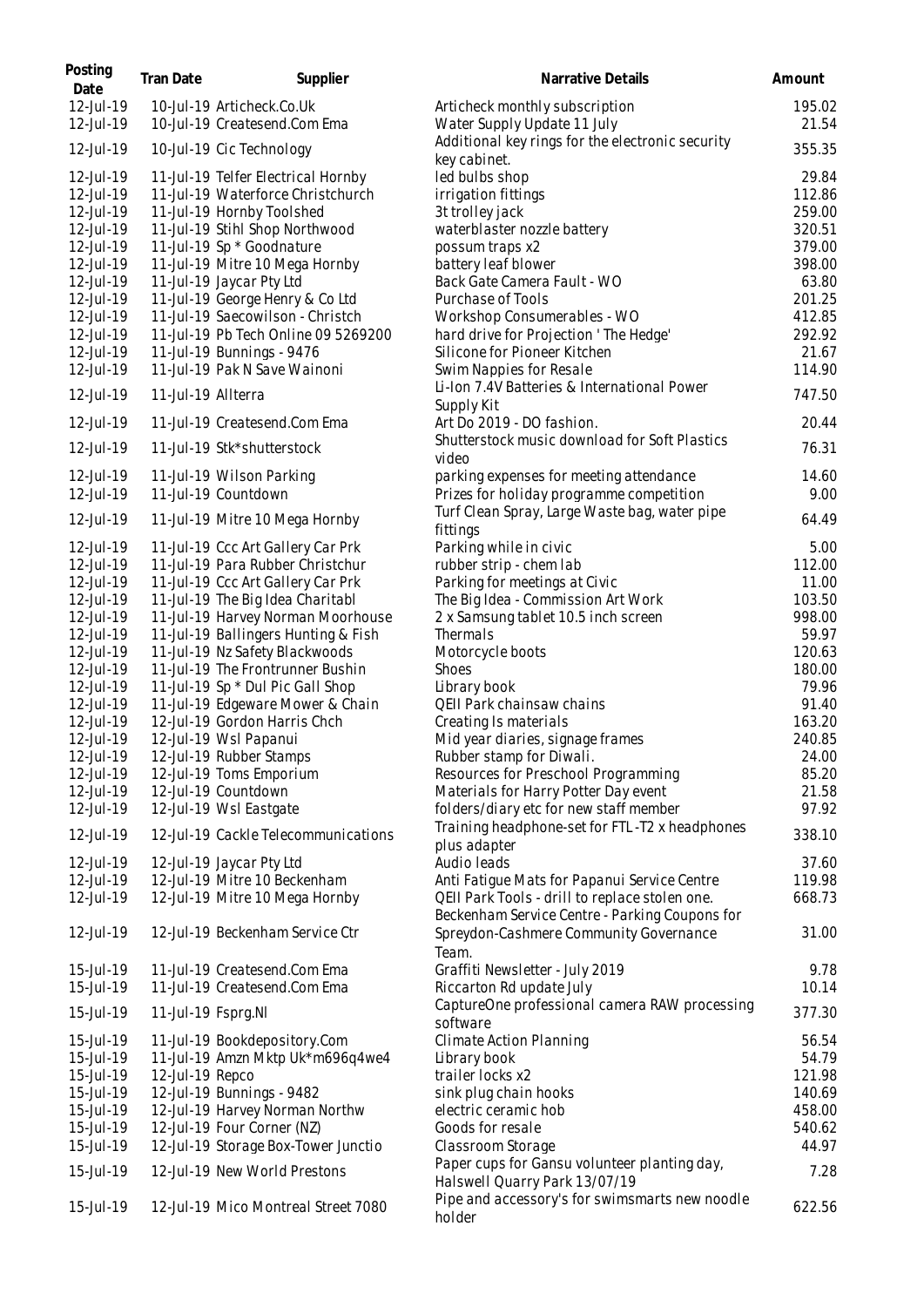| Posting<br>Date                                               | Tran Date | Supplier                                                                                                                                     | Narrative Details                                                                                                                                                                                 | Amount                                    |
|---------------------------------------------------------------|-----------|----------------------------------------------------------------------------------------------------------------------------------------------|---------------------------------------------------------------------------------------------------------------------------------------------------------------------------------------------------|-------------------------------------------|
| 15-Jul-19                                                     |           | 12-Jul-19 The Kingfisher Rbt                                                                                                                 | Personal Use in Error - Reimbursed via service<br>desk 18/07/19                                                                                                                                   | 31.30                                     |
| 15-Jul-19<br>15-Jul-19<br>15-Jul-19<br>15-Jul-19<br>15-Jul-19 |           | 12-Jul-19 Bunnings - 9476<br>12-Jul-19 Action Signs Ltd<br>12-Jul-19 Twl 123 Eastgate<br>12-Jul-19 Countdown<br>12-Jul-19 Createsend.Com Ema | Coveralls for use while using DE<br>signage for Gloucester street reserve<br>Dazzle to mark out car park<br>Big Chill 2019 - Volunteers - Capacity Building<br>Coastal Futures 12 July newsletter | 59.80<br>28.75<br>9.00<br>100.00<br>11.55 |
| 15-Jul-19<br>15-Jul-19<br>15-Jul-19<br>15-Jul-19              |           | 12-Jul-19 Createsend.Com Ema<br>12-Jul-19 Createsend.Com Ema<br>12-Jul-19 Hirepool Ltd Ma<br>12-Jul-19 Hirepool Ltd Ma                       | Newsline 12 July 2019<br>CAG - July e-newsletter<br>Credit Voucher Hirepool Ltd Ma<br>Hire of rotary hoe (Rose garden)                                                                            | 51.94<br>144.58<br>$-41.51$<br>125.00     |
| 15-Jul-19                                                     |           | 12-Jul-19 Kmart - Riccarton                                                                                                                  | Bubbles etc for Turanga preschool prograrmming                                                                                                                                                    | 32.00                                     |
| 15-Jul-19<br>15-Jul-19                                        |           | 12-Jul-19 Cba*kioware<br>12-Jul-19 Bp Connect Dallington                                                                                     | Kioware software for turn turn turn<br>Petrol used to fuel truck 1022 not diesel                                                                                                                  | 204.42<br>103.14                          |
| 15-Jul-19                                                     |           | 12-Jul-19 Curators House                                                                                                                     | Lunch hosted by Deputy Mayor to welcome the<br>French Ambassador, to Christchurch                                                                                                                 | 693.50                                    |
| 15-Jul-19<br>15-Jul-19                                        |           | 12-Jul-19 Smiths Bookshop<br>12-Jul-19 Shardlows Packaging                                                                                   | x2 reference books for new staff<br>Packing materials for packing the Julia Morison<br>'Headcase' exhibition                                                                                      | 60.00<br>178.25                           |
| 15-Jul-19                                                     |           | 12-Jul-19 Just Incredible                                                                                                                    | Resources to be used on education programmes                                                                                                                                                      | 10.89                                     |
| 15-Jul-19                                                     |           | 12-Jul-19 Spotlight Stores NZ Ltd                                                                                                            | Resources to be used on education programmes                                                                                                                                                      | 85.96                                     |
| 15-Jul-19                                                     |           | 12-Jul-19 Bunnings - 9482                                                                                                                    | Plywood for woodwork shed shelving                                                                                                                                                                | 183.60                                    |
| 15-Jul-19                                                     |           | 12-Jul-19 Bunnings - 9482                                                                                                                    | New tools, saws, drill bits, earmuffs, sanding<br>belts mallet, tapemeasure                                                                                                                       | 458.30                                    |
| 15-Jul-19<br>15-Jul-19<br>15-Jul-19<br>15-Jul-19              |           | 12-Jul-19 Caltex Hornby<br>12-Jul-19 Sp *leading Solutions<br>12-Jul-19 Shardlows Packaging<br>12-Jul-19 Xcm Group Limited                   | milk for tearoom<br>Bounce pads for Turn turn turn Samsung tablets<br>Floor Tape for grandstand<br>New uniform                                                                                    | 6.20<br>821.87<br>92.00<br>1000.00        |
| 15-Jul-19<br>15-Jul-19                                        |           | 12-Jul-19 Bridon New Zealand - Chch<br>13-Jul-19 Countdown                                                                                   | QEII Park Ascot Field Seat slats<br>Extra milk required for the Big Chill event                                                                                                                   | 309.01<br>13.84                           |
| 15-Jul-19                                                     |           | 13-Jul-19 Lyttelton Pharmacy                                                                                                                 | stamps for mail out of postal invitations for<br>library 160th celebration                                                                                                                        | 26.00                                     |
| 15-Jul-19<br>15-Jul-19<br>15-Jul-19                           |           | 13-Jul-19 Bunnings - 9482<br>13-Jul-19 New World Halswell<br>13-Jul-19 Countdown                                                             | Tape Measure, Marker Stakes, Spraypaint<br>Supplies for Gansu Planting Day<br>Big Chill 2019 - extra sauce for Hellers BBQ                                                                        | 87.21<br>28.71<br>11.80                   |
| 15-Jul-19                                                     |           | 13-Jul-19 Couplands Bakeries                                                                                                                 | Big Chill 2019 - Bread for BBQ<br>Toys for the Toddler Pool at Graham Condon Rec                                                                                                                  | 66.38                                     |
| 15-Jul-19<br>15-Jul-19                                        |           | 13-Jul-19 Toyworld Marshland<br>13-Jul-19 Www.Aliexpress.Com                                                                                 | & Sport Centre<br>Replacement pieces for Chinese Checkers set used                                                                                                                                | 43.95<br>4.34                             |
| 15-Jul-19                                                     |           | 13-Jul-19 Countdown                                                                                                                          | by customers<br>Soap for community planting activities                                                                                                                                            | 29.96                                     |
| 15-Jul-19<br>15-Jul-19                                        |           | 13-Jul-19 Pgg Wrightson Chch<br>13-Jul-19 Countdown                                                                                          | Wool sacs for community planting<br>Milk for smoothie bike, outdoor and outreach<br>event run in conjunction with Community                                                                       | 31.96<br>41.52                            |
| 15-Jul-19                                                     |           | 13-Jul-19 Mitre 10 Mega Papanui                                                                                                              | Recreation and Sport<br>Dividers for the bus lane ute                                                                                                                                             | 27.36                                     |
| 15-Jul-19                                                     |           | 14-Jul-19 Duvauchelle Holiday Par                                                                                                            | Mystery Shopper invoice for Duvauchelle's Camp<br>Ground                                                                                                                                          | 167.00                                    |
| 15-Jul-19<br>15-Jul-19<br>15-Jul-19                           |           | 14-Jul-19 Ecodrop Metro<br>14-Jul-19 Mitre 10 Mega Ferrymead<br>14-Jul-19 Z Cashmere                                                         | Dump fees<br>Cleaning items purchased for shelter<br>Biscuits for MTB working bee                                                                                                                 | 16.19<br>90.81<br>16.00                   |
| 15-Jul-19                                                     |           | 15-Jul-19 Lyttelton Supervalue                                                                                                               | supplies of hot chocolate milk, marshmallows for<br>Stories after dark                                                                                                                            | 30.42                                     |
| 15-Jul-19                                                     |           | 15-Jul-19 Lyttelton Picture Frame                                                                                                            | framing of Our Town Lyttelton poster, donated by<br>Lyttelton Arts Factory                                                                                                                        | 158.00                                    |
| 15-Jul-19<br>15-Jul-19                                        |           | 15-Jul-19 Mrc Global (NZ) Ltd<br>15-Jul-19 Mrc Global (NZ) Ltd                                                                               | Workshop Consumables - WO<br>Air Start Compressor - WO                                                                                                                                            | 110.65<br>168.09                          |
| 15-Jul-19                                                     |           | 15-Jul-19 Cial Online Parking                                                                                                                | Parking at airport while in Auckland for<br>Henderson lender meeting and archive research                                                                                                         | 26.40                                     |
| 15-Jul-19                                                     |           | 15-Jul-19 Safetyvests Co Nz                                                                                                                  | Hi viz vests for students and staff                                                                                                                                                               | 298.04                                    |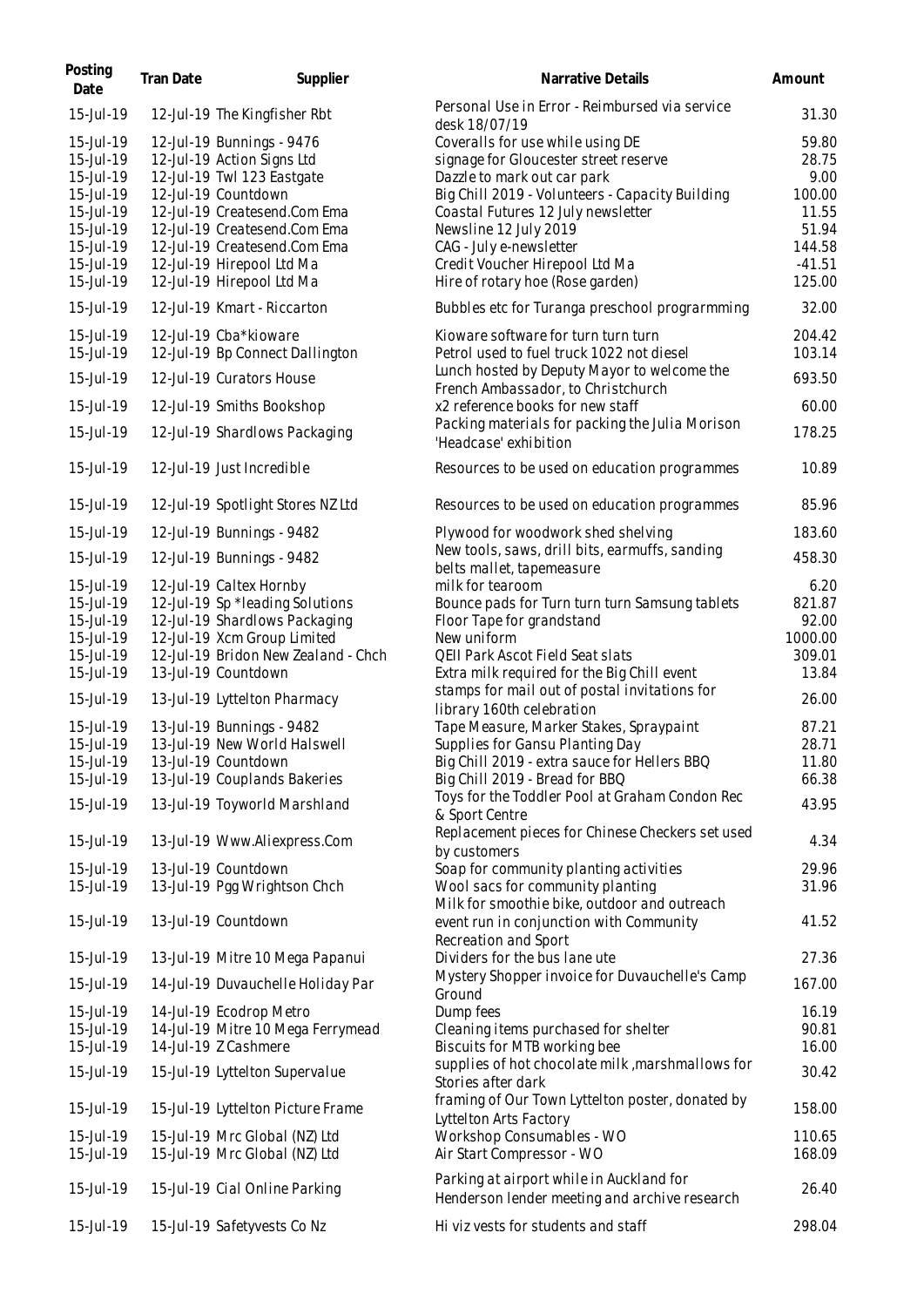| Posting<br>Date        | Tran Date | Supplier                                                           | Narrative Details                                                                       | Amount            |
|------------------------|-----------|--------------------------------------------------------------------|-----------------------------------------------------------------------------------------|-------------------|
| 15-Jul-19              |           | 15-Jul-19 Auldhouse Computer                                       | MS Project course on 18/19 July in Christchurch.                                        | 1029.25           |
| 15-Jul-19              |           | 15-Jul-19 The Warehouse Online                                     | Purchase of USB sticks/Flash Drives for staff use                                       | 135.00            |
| 15-Jul-19              |           | 15-Jul-19 Wsl Eastgate                                             | HP Ink                                                                                  | 59.29             |
| 15-Jul-19              |           | 15-Jul-19 Twl 178 Barrington                                       | Storage tray and insulation tape for workroom<br>and to safely secure a library fitting | 8.50              |
| 16-Jul-19              |           | 12-Jul-19 Verogo Bv Visa                                           | Inntell Hotel - Breakfast - 100RC Conference.                                           | 11.96             |
| 16-Jul-19              |           | 12-Jul-19 Verogo Bv Visa                                           | Breakfast - Inntell Hotel - 100RC Conference.                                           | 151.65            |
| 16-Jul-19              |           | 15-Jul-19 Wilson Parking                                           | Wilson Parking - Meeting                                                                | 12.60             |
| 16-Jul-19              |           | 15-Jul-19 Para Rubber Christchur<br>15-Jul-19 Photo Warehouse      | Rubber for legs of chairs<br>Photo paper for Creating Is                                | 186.00<br>89.90   |
| 16-Jul-19<br>16-Jul-19 |           | 15-Jul-19 Modern Teaching Aids                                     | Drying Racks for Classroom                                                              | 487.49            |
| 16-Jul-19              |           | 15-Jul-19 Mainland Fasterners                                      | Workshop Consumables - WO                                                               | 554.59            |
| 16-Jul-19              |           | 15-Jul-19 Wilson Parking                                           | Parking for meeting at TU library.                                                      | 10.60             |
| 16-Jul-19              |           | 15-Jul-19 Stk*shutterstock                                         | Shutterstock music download forFloating<br>wetlands                                     | 75.31             |
| 16-Jul-19              |           | 15-Jul-19 Mitre 10 Mega Rangiora                                   | 150kg Trolley mover, 250kg trolley mover                                                | 127.47            |
| 16-Jul-19              |           | 15-Jul-19 Hcd Christchurch                                         | hose parts for chlorine generators                                                      | 22.81             |
| 16-Jul-19              |           | 15-Jul-19 Bunnings - 9482                                          | Trolley for salt movement                                                               | 119.00            |
| 16-Jul-19              |           | 15-Jul-19 New World Bishopdale                                     | Fendalton Library milk etc during set up                                                | 11.61             |
| 16-Jul-19<br>16-Jul-19 |           | 15-Jul-19 Nz Safety Blackwoods<br>15-Jul-19 Kmart - Shirley        | PPE gear<br>Helium gas used for craft element of Hairy                                  | 241.20<br>45.00   |
|                        |           |                                                                    | McLairy event                                                                           |                   |
| 16-Jul-19<br>16-Jul-19 |           | 15-Jul-19 Nz Safety Blackwoods<br>15-Jul-19 Para Rubber Christchur | lens cleaner for safety glasses in workshop<br>spongeseal for crate lids                | 5.63<br>197.91    |
| 16-Jul-19              |           | 15-Jul-19 Nz Institute Of Surveyors                                | S+SNZ Annual Membership Fee and RPS Annual<br>Subscription Fee 2019/20                  | 1000.50           |
| 16-Jul-19              |           | 15-Jul-19 Bunnings - 9482                                          | gas bottle and burner - micro lab                                                       | 416.00            |
| 16-Jul-19              |           | 15-Jul-19 Mitre 10 Beckenham                                       | New hand tools to be used by SRS volunteers                                             | 210.92            |
| 16-Jul-19              |           | 15-Jul-19 Wilson Parking                                           | Parking at Civic                                                                        | 10.60             |
| 16-Jul-19              |           | 15-Jul-19 Bunnings - 9482                                          | Bitupatch asphalt                                                                       | 244.80            |
| 16-Jul-19              |           | 15-Jul-19 Kilmarnock Enterprises                                   | Skype head set refurb                                                                   | 131.91            |
| 16-Jul-19              |           | 15-Jul-19 Pb Tech Online 09 5269200                                | Ergo keyboard                                                                           | 239.59            |
| 16-Jul-19              |           | 15-Jul-19 Northlands Shopping Centr                                | For Papanui-Innes Community Service Awards<br>2019.                                     | 50.00             |
| 16-Jul-19              |           | 15-Jul-19 Advance Intl Cleaning                                    | 2 Hard brushes                                                                          | 55.20             |
| 16-Jul-19<br>16-Jul-19 |           | 15-Jul-19 The Service Company Ltd C<br>15-Jul-19 Ux Events Pty Ltd | Bio-Zyme Cleaning Products<br>UX training for staff                                     | 228.85<br>1020.44 |
| 16-Jul-19              |           | 15-Jul-19 Vegeland                                                 | More pig food                                                                           | 5.00              |
|                        |           |                                                                    | McAlpines Mitre 10 Mega - Event Costs for                                               |                   |
| 16-Jul-19              |           | 15-Jul-19 Mitre 10 Mega Rangiora                                   | 'Muddy Adventure'<br>Pak'nSave Rangiora - Event Costs for 'Muddy                        | 51.73             |
| 16-Jul-19<br>16-Jul-19 |           | 15-Jul-19 Pakn Save Rangiora<br>16-Jul-19 Pest Control Research    | Adventure'<br>Chew cards for rat and possum monitoring                                  | 106.21<br>97.50   |
| 16-Jul-19              |           | 16-Jul-19 Pak N Save Wainoni                                       | Swim nappies for resale                                                                 | 68.94             |
| 16-Jul-19              |           | 16-Jul-19 Eb *canterbury Branch                                    | HRINZ Canterbury Branch: Mock Mediation, 30<br>July                                     | 42.00             |
| 16-Jul-19              |           | 16-Jul-19 Little River Cafe & Sto                                  | Milk for Little River Service Centre, 2 months                                          | 16.00             |
| 16-Jul-19              |           | 16-Jul-19 Fendalton Supervalue                                     | Fendalton Library - Miscellaneous cleaning items<br>etc for staffroom                   | 16.87             |
| 16-Jul-19              |           | 16-Jul-19 Freshchoice City Mkt                                     | EQ Legacy workshop                                                                      | 145.00            |
| 16-Jul-19              |           | 16-Jul-19 Loose Change                                             | Stick -on gems for A Dog's Life KidsFest holiday<br>programme                           | 21.50             |
| 16-Jul-19              |           | 16-Jul-19 New World Stanmore                                       | Personal Use in Error - Reimbursed 24/07/19                                             | 6.78              |
| 16-Jul-19              |           | 16-Jul-19 Mitre 10 Beckenham                                       | Fasteners for putting signs on Worsleys Rd gate                                         | 14.27             |
| 16-Jul-19              |           | 16-Jul-19 Pak N Save Northlands                                    | Morning tea for Learner Librarian Holiday<br>programme                                  | 3.98              |
| 16-Jul-19              |           | 16-Jul-19 Countdown                                                | Milk for Carlyle St                                                                     | 7.41              |
| 16-Jul-19              |           | 16-Jul-19 Halswell Timber                                          | QEII Park seats project - slats                                                         | 562.78            |
| 17-Jul-19              |           | 15-Jul-19 Facebk *ydsa5l2k52                                       | Facebook 'Onto it at intersections' ads                                                 | 30.00             |
| 17-Jul-19              |           | 15-Jul-19 Budget Bins                                              | Rubbish skip for clean up day                                                           | 319.00            |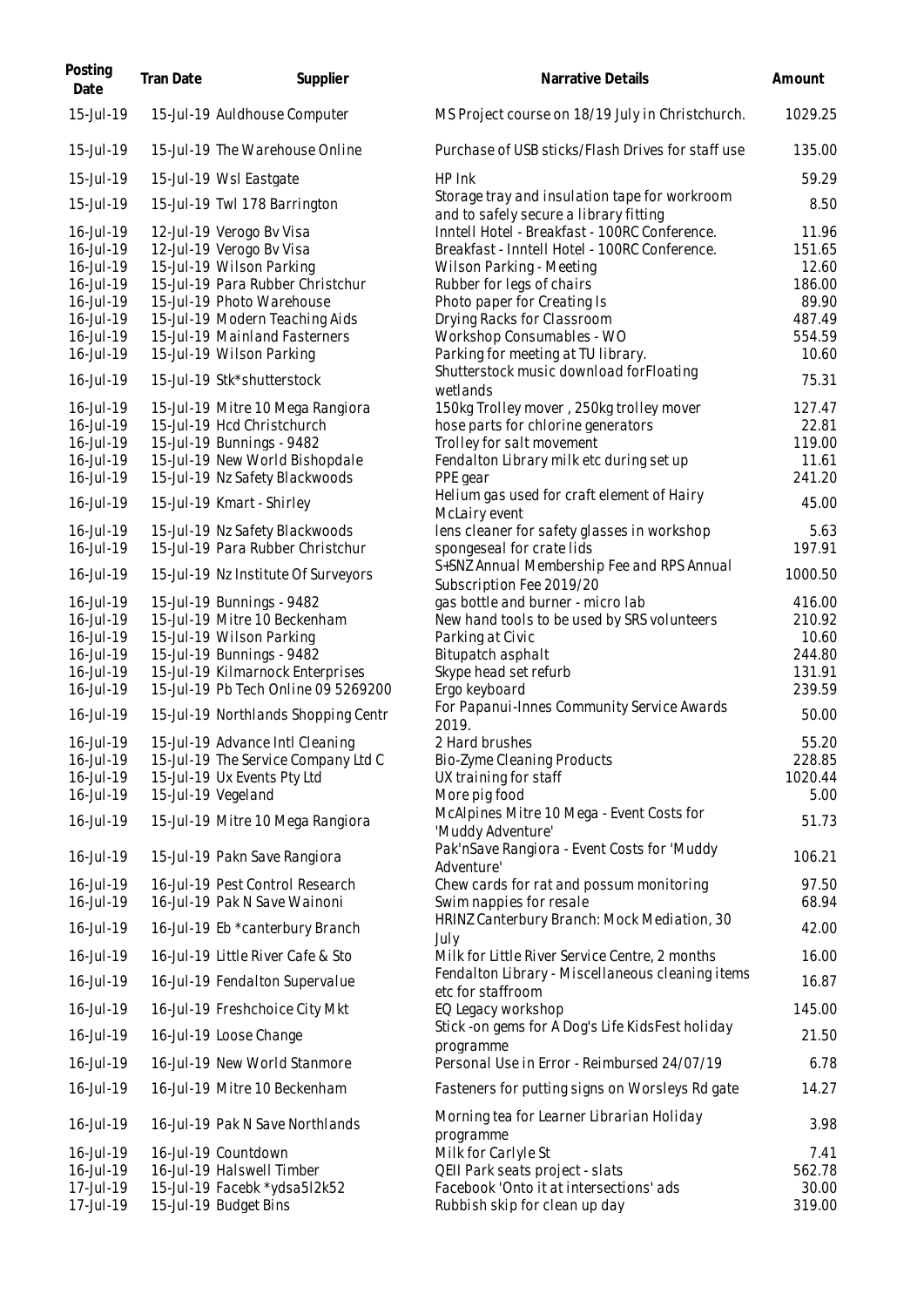| Posting<br>Date                                                                                      | Tran Date | Supplier                                                                                                                                                                                                                                 | Narrative Details                                                                                                                                                                                                                      | Amount                                                       |
|------------------------------------------------------------------------------------------------------|-----------|------------------------------------------------------------------------------------------------------------------------------------------------------------------------------------------------------------------------------------------|----------------------------------------------------------------------------------------------------------------------------------------------------------------------------------------------------------------------------------------|--------------------------------------------------------------|
| 17-Jul-19                                                                                            |           | 15-Jul-19 Amzn Mktp Us*mh1yk5k11                                                                                                                                                                                                         | Stylus pens for parking compliance team,<br>unavailable through corporate stationery<br>supplier                                                                                                                                       | 91.06                                                        |
| 17-Jul-19                                                                                            |           | 16-Jul-19 Wilson Parking                                                                                                                                                                                                                 | Wilson Parking - Meeting                                                                                                                                                                                                               | 2.60                                                         |
| 17-Jul-19                                                                                            |           | 16-Jul-19 Shardlows Packaging                                                                                                                                                                                                            | Packing Materials for Julia Morison Headcase<br>exhibition                                                                                                                                                                             | 268.07                                                       |
| 17-Jul-19                                                                                            |           | 16-Jul-19 Bunnings - 9476                                                                                                                                                                                                                | Cable ties for Hockey nets                                                                                                                                                                                                             | 61.82                                                        |
| 17-Jul-19                                                                                            |           | 16-Jul-19 Createsend.Com Ema                                                                                                                                                                                                             | Bill Hammond: Playing the Drums - Friends<br>invitation                                                                                                                                                                                | 16.54                                                        |
| 17-Jul-19<br>17-Jul-19<br>17-Jul-19<br>17-Jul-19<br>17-Jul-19<br>17-Jul-19                           |           | 16-Jul-19 Wilson Parking<br>16-Jul-19 Noble-Adams Machinery<br>16-Jul-19 Bunnings - 9482<br>16-Jul-19 Bp Connect Qe li<br>16-Jul-19 Mad Butcher Ferry Road<br>16-Jul-19 Couplands Bakeries                                               | parking expenses for meeting attendance<br>parts for spray tank<br>tools replacement for stolen tools<br>Fuel<br>Moving from Te Hapua to Fendalton<br>Moving from Te Hapua to Fendalton                                                | 14.60<br>70.97<br>377.21<br>29.99<br>10.17<br>52.24          |
| 17-Jul-19                                                                                            |           | 16-Jul-19 Countdown                                                                                                                                                                                                                      | materials for Winter Warmers event Emotion                                                                                                                                                                                             | 13.88                                                        |
| 17-Jul-19<br>17-Jul-19<br>17-Jul-19<br>17-Jul-19<br>17-Jul-19<br>17-Jul-19                           |           | 16-Jul-19 Mitre 10 Mega Papanui<br>16-Jul-19 Rack And Stack NZ Li<br>16-Jul-19 Vtnz Northwood<br>16-Jul-19 Vtnz Northwood<br>16-Jul-19 Footwear & Apparel Nz<br>16-Jul-19 Redpaths Christchurch                                          | Rocks<br>Garden tools for section E<br>Spreader bars for S7 art store<br>Rego reprint<br>Rego reprint<br>Work Boots<br>NPW zip ties for Hockey 2 nets                                                                                  | 471.89<br>404.49<br>4.19<br>4.19<br>450.00<br>133.22         |
| 17-Jul-19                                                                                            |           | 16-Jul-19 Countdown                                                                                                                                                                                                                      | Countdown - Event Costs for 'Muddy Adventure'                                                                                                                                                                                          | 15.18                                                        |
| 17-Jul-19<br>17-Jul-19<br>17-Jul-19<br>17-Jul-19<br>17-Jul-19                                        |           | 17-Jul-19 Mister Minit The Palms<br>17-Jul-19 Countdown<br>17-Jul-19 Mrc Global (NZ) Ltd<br>17-Jul-19 Parsley And Sage<br>17-Jul-19 Ccc Art Gallery Car Prk                                                                              | vehicle key remote battery<br>bread milk chips fire lighters<br>Grit Valve - In House Maintenance - WO<br>Catering for Community Board meeting<br>Parking - Training at Civic - Partnership &                                          | 24.90<br>52.46<br>641.94<br>72.68<br>5.00                    |
|                                                                                                      |           |                                                                                                                                                                                                                                          | Delegations                                                                                                                                                                                                                            | 550.53                                                       |
| 17-Jul-19<br>17-Jul-19<br>17-Jul-19<br>17-Jul-19<br>17-Jul-19<br>17-Jul-19<br>17-Jul-19<br>17-Jul-19 |           | 17-Jul-19 Paper Source 2011<br>17-Jul-19 Highway 1<br>17-Jul-19 Freshchoice City Mkt<br>17-Jul-19 Hampton & Co Ltd<br>17-Jul-19 Hampton & Co Ltd<br>17-Jul-19 Hampton & Co Ltd<br>17-Jul-19 Countdown<br>17-Jul-19 Goldpine Christchurch | Card for storage<br>Printing on new vests<br>EQ Legacy workshop<br>mdf for plinth<br>plywood for Hori crate<br>crate handles<br>Milk for staff tea room<br>Gudgeons for gates                                                          | 38.87<br>169.50<br>50.78<br>60.96<br>487.37<br>9.10<br>56.37 |
| 17-Jul-19                                                                                            |           | 17-Jul-19 Countdown                                                                                                                                                                                                                      | materials for school holiday activity and one-off<br>event Emotion Rocks                                                                                                                                                               | 17.60                                                        |
| 17-Jul-19<br>17-Jul-19                                                                               |           | 17-Jul-19 Twl 123 Eastgate<br>17-Jul-19 Mitre 10 Beckenham                                                                                                                                                                               | face painting materials for events and our regular<br>after school programme<br>materials for kidsfest event                                                                                                                           | 20.00<br>58.42                                               |
| 17-Jul-19                                                                                            |           | 17-Jul-19 Southern Woods Nursery                                                                                                                                                                                                         | Neem granuals and Diatomaceous earth for<br>control of thrip                                                                                                                                                                           | 348.09                                                       |
| 17-Jul-19                                                                                            |           | 17-Jul-19 Garden Box                                                                                                                                                                                                                     | Compost mulch for Fragrant garden and around<br>fern house.                                                                                                                                                                            | 568.58                                                       |
| 17-Jul-19                                                                                            |           | 17-Jul-19 Placemakers Riccarton                                                                                                                                                                                                          | Samsung tablets for Turn turn turn                                                                                                                                                                                                     | 126.19                                                       |
| 17-Jul-19                                                                                            |           | 17-Jul-19 Placemakers Riccarton                                                                                                                                                                                                          | Artdo Alicia Erceg project Credit for charge in<br>error - same day 17/07/19                                                                                                                                                           | 212.98                                                       |
| 17-Jul-19<br>17-Jul-19<br>17-Jul-19<br>17-Jul-19<br>17-Jul-19<br>18-Jul-19                           |           | 17-Jul-19 Placemakers Riccarton<br>17-Jul-19 Ccc Parking<br>17-Jul-19 Chch Ready Mix Concrete<br>17-Jul-19 Chch Ready Mix Concrete<br>17-Jul-19 Chch Ready Mix Concrete<br>16-Jul-19 Facebk *88p8aljk52                                  | Credit Voucher Placemakers Riccarton<br>Parking for meeting at Turanga<br>Gravel for Horseshoe Lake dog park<br>Gravel for Horseshoe Lake dog park<br>Gravel for Horseshoe Lake dog park<br>Facebook posts - Onto it at Intersections. | $-212.98$<br>7.50<br>111.09<br>111.09<br>111.09<br>30.00     |
| 18-Jul-19                                                                                            |           | 16-Jul-19 Pmi - Membership                                                                                                                                                                                                               | Project Management Institute (PMI) New Zealand<br>Chapter Annual Membership Subscription                                                                                                                                               | 288.71                                                       |
| 18-Jul-19<br>18-Jul-19<br>18-Jul-19                                                                  |           | 16-Jul-19 Axure Software<br>16-Jul-19 Swiftype.Com<br>16-Jul-19 Dnh*godaddy.Com Nzd                                                                                                                                                      | <b>ITDC Axure mthly sub</b><br>ITDC Swiftype mthly sub<br>2yr term Go-Daddy SSL certificate renewal                                                                                                                                    | 149.70<br>303.99<br>1172.98                                  |
| 18-Jul-19                                                                                            |           | 17-Jul-19 Wilson Parking                                                                                                                                                                                                                 | Wilson Parking - Meeting                                                                                                                                                                                                               | 12.60                                                        |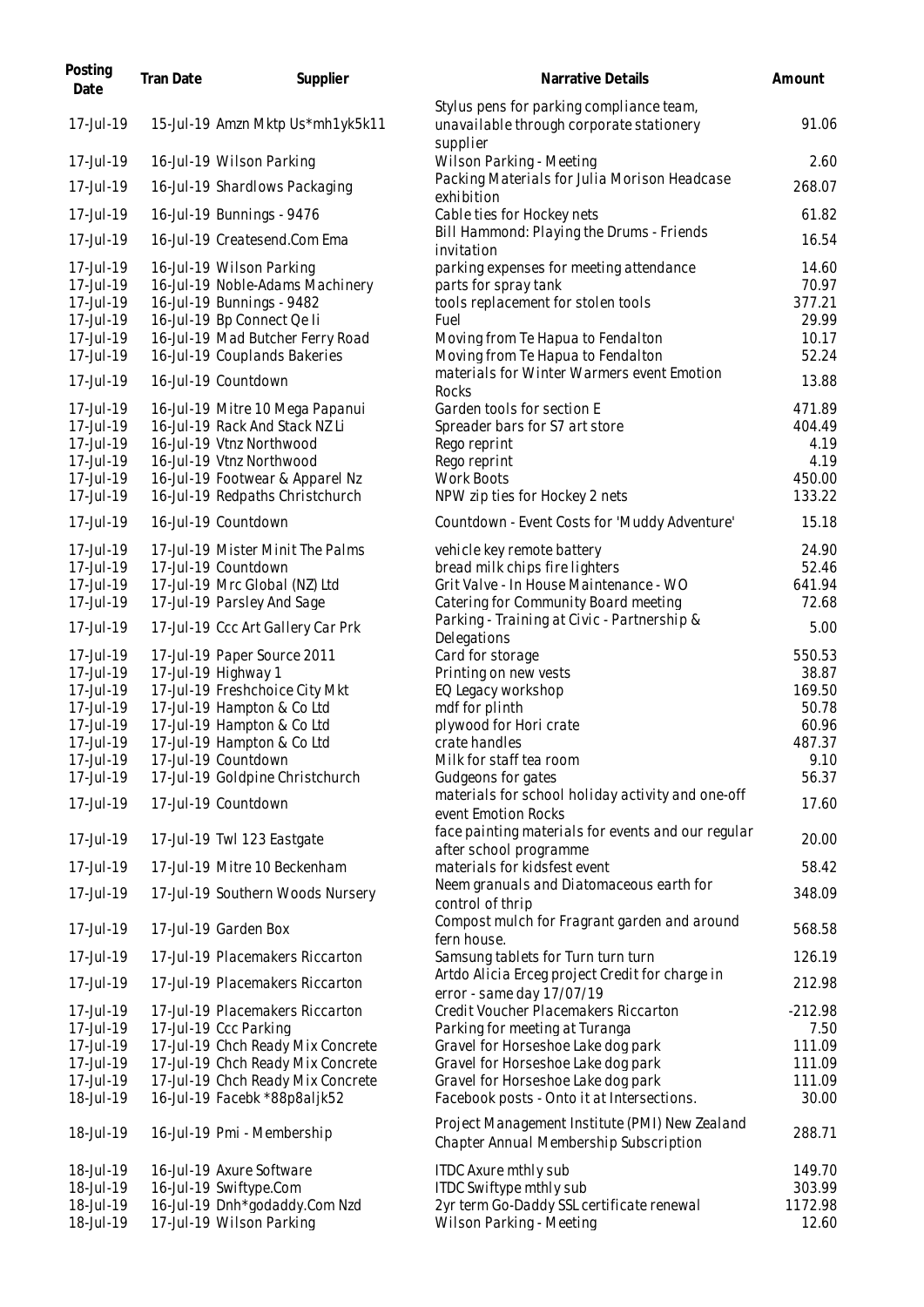| Posting<br>Date        | Tran Date        | Supplier                                               | Narrative Details                                                                                 | Amount          |
|------------------------|------------------|--------------------------------------------------------|---------------------------------------------------------------------------------------------------|-----------------|
| 18-Jul-19              | 17-Jul-19 Wotif  |                                                        | Canterbury Records & Information Management<br>meeting in Oamaru                                  | 145.52          |
| 18-Jul-19              |                  | 17-Jul-19 Saecowilson - Christch                       | Gravity Deck 3 - WO                                                                               | 60.67           |
| 18-Jul-19              |                  | 17-Jul-19 Mainland Fasteners Ltd                       | Dryer Repairs - WO                                                                                | 309.42          |
| 18-Jul-19              |                  | 17-Jul-19 Bunnings - 9476                              | PVC pipe fittings for swim smart                                                                  | 28.35           |
| 18-Jul-19              |                  | 17-Jul-19 Ballingers Hunting & Fish                    | Range finder for Building and light tower<br>measurement for EWP access calculations.             | 499.99          |
| 18-Jul-19              |                  | 17-Jul-19 Wilson Parking                               | Parking > 2hrs                                                                                    | 14.60           |
| 18-Jul-19              |                  | 17-Jul-19 Pb Tech Online 09 5269200                    | Dual Port Car Charger for Contract Management<br>team to recharge phone/tablets etc               | 35.61           |
| 18-Jul-19              |                  | 17-Jul-19 Nz Safety Blackwoods                         | ear plugs for lab                                                                                 | 59.41           |
| 18-Jul-19              |                  | 17-Jul-19 Oderings Nurseries                           | Rose plants for central rose garden x 4                                                           | 71.98           |
| 18-Jul-19              |                  | 17-Jul-19 Oderings Nurseries                           | Roses for Central Rose Garden x 3                                                                 | 119.96          |
| 18-Jul-19              |                  | 17-Jul-19 Terra Viva Home & Garden                     | Roses for the central Rose Garden x 7                                                             | 184.73          |
| 18-Jul-19<br>18-Jul-19 |                  | 17-Jul-19 Caltex Hornby<br>18-Jul-19 James Bull & Co   | milk for tearoom<br>cut 2 DDA1 master keys + 1 replacement DDA10                                  | 6.20<br>58.65   |
|                        |                  |                                                        | key                                                                                               |                 |
| 18-Jul-19              |                  | 18-Jul-19 Z Moorhouse                                  | refill 3 x 9kg gas bottles for weeding paths                                                      | 111.00          |
| 18-Jul-19              |                  | 18-Jul-19 Z Moorhouse                                  | refill 3 x 9kg gas bottles for weeding paths                                                      | 111.00          |
| 18-Jul-19              |                  | 18-Jul-19 Z Moorhouse                                  | Credit Voucher Z Moorhouse                                                                        | $-111.00$       |
| 18-Jul-19              | 18-Jul-19 Skybus |                                                        | Skybus into Auckland from airport 11/7/19                                                         | 36.00           |
| 18-Jul-19              |                  | 18-Jul-19 Ccc Parking                                  | Parking fees for meeting at Turanga.                                                              | 5.50            |
| 18-Jul-19              |                  | 18-Jul-19 Chch City Council Civic                      | Parking vouchers                                                                                  | 124.00          |
| 18-Jul-19              |                  | 18-Jul-19 James Bull & Co                              | Security keys x6 and Padlocks x6                                                                  | 423.54          |
| 18-Jul-19              |                  | 18-Jul-19 Four Square Akaroa                           | tea, coffee, milk, cleaning materials etc                                                         | 50.14           |
| 18-Jul-19<br>18-Jul-19 |                  | 18-Jul-19 Placemakers Riccarton<br>18-Jul-19 Countdown | wood filler<br>hand soap                                                                          | 76.30<br>15.49  |
| 18-Jul-19              |                  | 18-Jul-19 F2c*fmanz                                    | FMANZ subscription                                                                                | 230.00          |
| 18-Jul-19              |                  | 18-Jul-19 New World Prestons                           | Milk for staff                                                                                    | 6.90            |
| 19-Jul-19              |                  | 17-Jul-19 Facebk *uhq3tlsj52                           | Facebook posts - Onto it at Intersections.                                                        | 30.00           |
| 19-Jul-19              |                  | 17-Jul-19 Facebk *ulhgaljk52                           | Facebook posts - Onto it at Intersections.                                                        | 30.00           |
| 19-Jul-19              |                  | 17-Jul-19 Www.Interaction-Design                       | Automated re-enrolment. Refunded                                                                  | 238.23          |
| 19-Jul-19              |                  | 17-Jul-19 Christchurch Airport                         | Car parking at CHCH Airport. Auckland Council<br>contract visit                                   | 30.00           |
| 19-Jul-19              |                  | 17-Jul-19 Christchurch Airport                         | Car parking at CHCH Airport. Auckland Council<br>contract visit                                   | 30.00           |
| 19-Jul-19              |                  | 18-Jul-19 Canterbury Landscape Supp                    | crusher dust for paving homestead                                                                 | 144.00          |
| 19-Jul-19              |                  | 18-Jul-19 Wilson Parking                               | Wilson Parking - Meeting                                                                          | 14.60           |
| 19-Jul-19              |                  | 18-Jul-19 Para Rubber Christchur                       | Rubber for legs of chairs                                                                         | 93.00           |
| 19-Jul-19              |                  | 18-Jul-19 Nz Safety Blackwoods                         | Staff Consumables - Boot Laces                                                                    | 14.04           |
| 19-Jul-19              |                  | 18-Jul-19 Mrc Global (NZ) Ltd                          | Credit Voucher Mrc Global (NZ) Ltd                                                                | $-168.09$       |
| 19-Jul-19              |                  | 18-Jul-19 Mrc Global (NZ) Ltd                          | Air Start Compressor - WO                                                                         | 193.30          |
| 19-Jul-19              |                  | 18-Jul-19 Mitre 10 Beckenham                           | Folding tables for volunteer planting days                                                        | 177.00          |
| 19-Jul-19              |                  | 18-Jul-19 Bunnings - 9476                              | PVC pipe fittings for swimsmart noodle holder                                                     | 26.12           |
| 19-Jul-19              |                  | 18-Jul-19 Rd1 Limited                                  | 1 x Cambrian Sprayer 1.5L                                                                         | 48.99           |
| 19-Jul-19              |                  | 18-Jul-19 Evolution Cycles                             | Bike maintenance - inner tubes, oil, handlebar<br>arips                                           | 442.19          |
| 19-Jul-19              |                  | 18-Jul-19 Aapnz Inc                                    | Association of Administrative Professionals New<br>Zealand Membership                             | 159.04          |
| 19-Jul-19              |                  | 18-Jul-19 The Naked Baker Ltd                          | Cakes for NB Library 20 years at the pier<br>anniversary with customers.                          | 155.00          |
| 19-Jul-19              |                  | 18-Jul-19 Music Works                                  | Purchase or 2x reusable ear plugs suitable for<br>reducing noise pollution produced by activities | 49.90           |
| 19-Jul-19              |                  | 18-Jul-19 Vtnz Lichfield St                            | Replacement of Stolen Rego Plates                                                                 | 19.80           |
| 19-Jul-19              |                  | 18-Jul-19 Sanco Tooling Ltd                            | Festool vac bags                                                                                  | 115.00          |
| 19-Jul-19              |                  | 18-Jul-19 Lpg Chch Caerphilly                          | Fill one 9kg gas bottle                                                                           | 25.00           |
| 19-Jul-19              |                  | 18-Jul-19 Hynds Pipe Systems Limite                    | Farm boss pipe for track maintenance work                                                         | 280.76          |
| 19-Jul-19              |                  | 18-Jul-19 Bunnings - 9482                              | Resources for use with education programmes                                                       | 25.02           |
| 19-Jul-19              |                  | 18-Jul-19 Nz Red Cross                                 | New spare AED pads for front desk                                                                 | 149.50          |
| 19-Jul-19              |                  | 19-Jul-19 Nzrc Online Shop                             | First Aid Revalidation                                                                            | 130.00          |
| 19-Jul-19              |                  | 19-Jul-19 Norgren Ltd                                  | In House Maintenance                                                                              | 538.98          |
| 19-Jul-19<br>19-Jul-19 |                  | 19-Jul-19 Pak N Save Wainoni                           | Swim Nappies for resale<br>wall board fasteners                                                   | 620.46<br>36.88 |
|                        |                  | 19-Jul-19 Mitre 10 Mega Ferrymead                      |                                                                                                   |                 |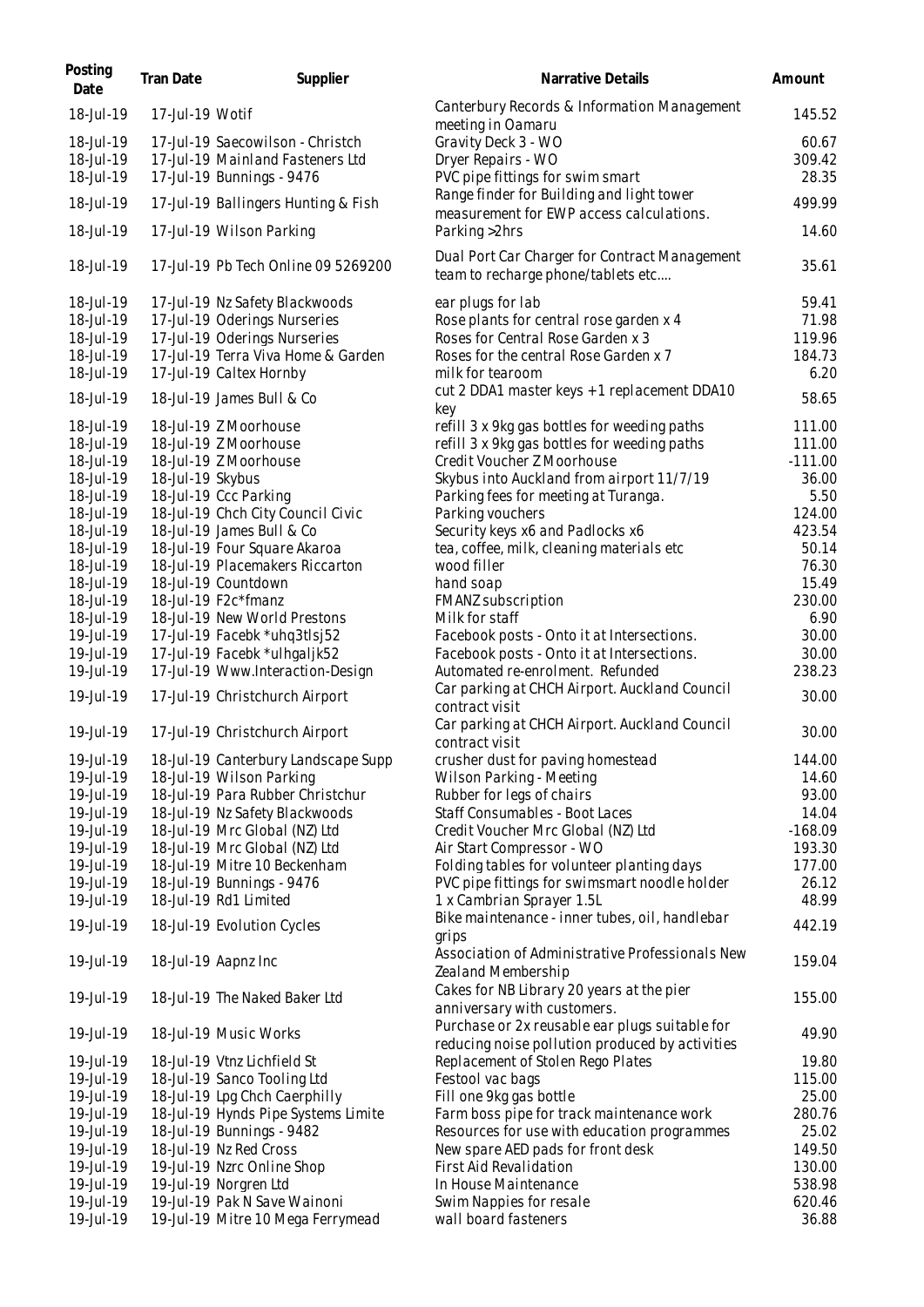| Posting<br>Date                                                            | Tran Date        | Supplier                                                                                                                                                                              | Narrative Details                                                                                                                                                                              | Amount                                                 |
|----------------------------------------------------------------------------|------------------|---------------------------------------------------------------------------------------------------------------------------------------------------------------------------------------|------------------------------------------------------------------------------------------------------------------------------------------------------------------------------------------------|--------------------------------------------------------|
| 19-Jul-19                                                                  |                  | 19-Jul-19 Wishbone Christchurch A                                                                                                                                                     | Food and drink costs while on North Island<br>acquisitions collection trip/truck packing                                                                                                       | 12.40                                                  |
| 19-Jul-19                                                                  |                  | 19-Jul-19 Dizengoff                                                                                                                                                                   | Food and drink costs while on North Island<br>acquisitions collection trip/truck packing                                                                                                       | 22.50                                                  |
| 19-Jul-19<br>19-Jul-19<br>19-Jul-19                                        |                  | 19-Jul-19 Seearco Distributors Lt<br>19-Jul-19 Mitre 10 Mega Papanui<br>19-Jul-19 Mitre 10 Mega Ferrymead                                                                             | Charged in Error<br>Water hose piper, jet and gloves for cleaning<br>Paint for Emotion Rocks event                                                                                             | 251.07<br>122.46<br>9.20                               |
| 19-Jul-19<br>22-Jul-19                                                     |                  | 19-Jul-19 Countdown                                                                                                                                                                   | Refreshments for Emotion Rocks<br>Credit Voucher (USD 156.00) Www.Interaction-                                                                                                                 | 12.30<br>$-229.77$                                     |
|                                                                            |                  | 17-Jul-19 Www.Interaction-Design                                                                                                                                                      | Design. Automated re-enrolment refund.<br>Campermate advertising subscription for Okains                                                                                                       |                                                        |
| 22-Jul-19                                                                  |                  | 18-Jul-19 Paypal *outdoriapty                                                                                                                                                         | Bay Campground                                                                                                                                                                                 | 747.50                                                 |
| 22-Jul-19<br>22-Jul-19                                                     |                  | 18-Jul-19 Facebk *resatlsj52<br>18-Jul-19 Austswim Limited                                                                                                                            | Facebook posts for Intersection safety<br>Aqua Instructor Packs -                                                                                                                              | 50.00<br>339.89                                        |
| 22-Jul-19<br>22-Jul-19                                                     | 19-Jul-19 Repco  | 18-Jul-19 Officemax                                                                                                                                                                   | training/choreography/music<br>Mid year wall planners for multiple staff<br>fabric paint for chair recolour                                                                                    | 30.15<br>15.00                                         |
| 22-Jul-19<br>22-Jul-19                                                     |                  | 19-Jul-19 Canterbury Playcentre<br>19-Jul-19 British Standards                                                                                                                        | Clay for resources for Uku programming<br>Copy of ISO 44001 - Collaborative Business                                                                                                           | 21.00<br>501.82                                        |
| 22-Jul-19                                                                  | 19-Jul-19 Repco  |                                                                                                                                                                                       | Relationship Management systems<br>Hose for Tennant scrubber repair at Cowles<br>Satadium                                                                                                      | 33.99                                                  |
| 22-Jul-19                                                                  |                  | 19-Jul-19 Pb Tech Online 09 5269200                                                                                                                                                   | Microsoft Wireless Display adapter for testing /<br>Training                                                                                                                                   | 88.41                                                  |
| 22-Jul-19<br>22-Jul-19                                                     |                  | 19-Jul-19 Mitre 10 Mega Papanui<br>19-Jul-19 No 1 Fitness                                                                                                                             | Materials to cover up equipment stored outside<br>replace on-going fatigued fitness equipment                                                                                                  | 36.24<br>186.17                                        |
| 22-Jul-19                                                                  |                  | 19-Jul-19 Elite Fitness - Christchu                                                                                                                                                   | Replace on-going fatigued, broken and added                                                                                                                                                    | 443.45                                                 |
| 22-Jul-19<br>22-Jul-19<br>22-Jul-19<br>22-Jul-19                           |                  | 19-Jul-19 Paypal *conservatio<br>19-Jul-19 Createsend.Com Ema<br>19-Jul-19 Createsend.Com Ema<br>19-Jul-19 Createsend.Com Ema                                                         | fitness equipment<br>Tyvek tape<br>Art Do 2019 - Auction Items DINNER FINAL<br>Art Do 2019 - Auction Items (no dinner guests).<br>Newsline 19 July 2019                                        | 4.37<br>7.42<br>20.47<br>52.15                         |
| 22-Jul-19                                                                  |                  | 19-Jul-19 Wsl Papanui                                                                                                                                                                 | Double sided tape required for display at short<br>notice                                                                                                                                      | 13.99                                                  |
| 22-Jul-19<br>22-Jul-19<br>22-Jul-19                                        |                  | 19-Jul-19 Bunnings - 9482<br>19-Jul-19 Fresh Choice Parklands<br>19-Jul-19 Volunteering Nz                                                                                            | two knifes retractable.<br>food for volunteer work day<br>Pivot Volunteering conference                                                                                                        | 39.98<br>47.47<br>527.10                               |
| 22-Jul-19                                                                  |                  | 19-Jul-19 Four Square Akaroa                                                                                                                                                          | 2 x Correction pens, batteries and milk for cabins                                                                                                                                             | 25.46                                                  |
| 22-Jul-19<br>22-Jul-19<br>22-Jul-19<br>22-Jul-19<br>22-Jul-19<br>22-Jul-19 |                  | 19-Jul-19 Outsider Mountain Sprt<br>19-Jul-19 Jotform Inc.<br>19-Jul-19 Logistics And Transp<br>19-Jul-19 N Z W W A<br>19-Jul-19 Omc Power Equipment<br>19-Jul-19 Omc Power Equipment | boots for new staff<br>Monthly fee<br><b>CMILT Chartered Member</b><br>2019 Backflow Conference Registration<br>New chain for stihl 251 chainsaw<br>Repair and service for older canycom power | 373.75<br>28.75<br>282.00<br>747.50<br>42.00<br>293.00 |
| 22-Jul-19                                                                  |                  | 19-Jul-19 Ccc Art Gallery Car Prk                                                                                                                                                     | carrier<br>Parking for meetings at Civic                                                                                                                                                       | 11.00                                                  |
| 22-Jul-19                                                                  |                  | 19-Jul-19 Z Skyway                                                                                                                                                                    | Fuel costs refilling hire car while on North Island<br>acquisitions collection trip/truck packing                                                                                              | 27.34                                                  |
| 22-Jul-19                                                                  |                  | 19-Jul-19 Seearco Distributors Lt                                                                                                                                                     | Floor finishing for the Gatehouse kitchen and<br>sunroom floor                                                                                                                                 | 94.16                                                  |
| 22-Jul-19                                                                  |                  | 19-Jul-19 Seearco Distributors Lt                                                                                                                                                     | Credit Voucher Seearco Distributors LtD - Reversal<br>of charge in error                                                                                                                       | $-251.07$                                              |
| 22-Jul-19<br>22-Jul-19                                                     |                  | 19-Jul-19 Trees For Canterbury<br>19-Jul-19 Nz Transport Agency                                                                                                                       | Native alpine plants for alpine house<br>Supply of Road User Charges licence                                                                                                                   | 222.00<br>364.80                                       |
| 22-Jul-19                                                                  |                  | 19-Jul-19 New World Durham Street                                                                                                                                                     | New World-Dressing Room, Performers and Staff<br>Break Snacks - Peppa Pig 2019                                                                                                                 | 154.91                                                 |
| 22-Jul-19<br>22-Jul-19<br>22-Jul-19                                        | 19-Jul-19 Sentry | 19-Jul-19 Pb Tech Online 09 5269200<br>19-Jul-19 Look Sharp Store Northlin                                                                                                            | HDMI cables and 2 x wireless mice<br>Anti Fatigue Mat for Papanui Service Centre<br>Licence fee for SmartView's error monitoring.                                                              | 87.70<br>22.00<br>75.67                                |
| 22-Jul-19                                                                  |                  | 20-Jul-19 Blue Pacific Evnt Mgmt                                                                                                                                                      | Auckland conference - Challenging the profession                                                                                                                                               | 1096.50                                                |
| 22-Jul-19<br>22-Jul-19                                                     |                  | 20-Jul-19 Facebk *bfb2xlak52<br>20-Jul-19 Mitre 10 Mega Papanui                                                                                                                       | Facebook posts for Intersection safety<br>Tressle Tables and Cable ties                                                                                                                        | 75.00<br>177.90                                        |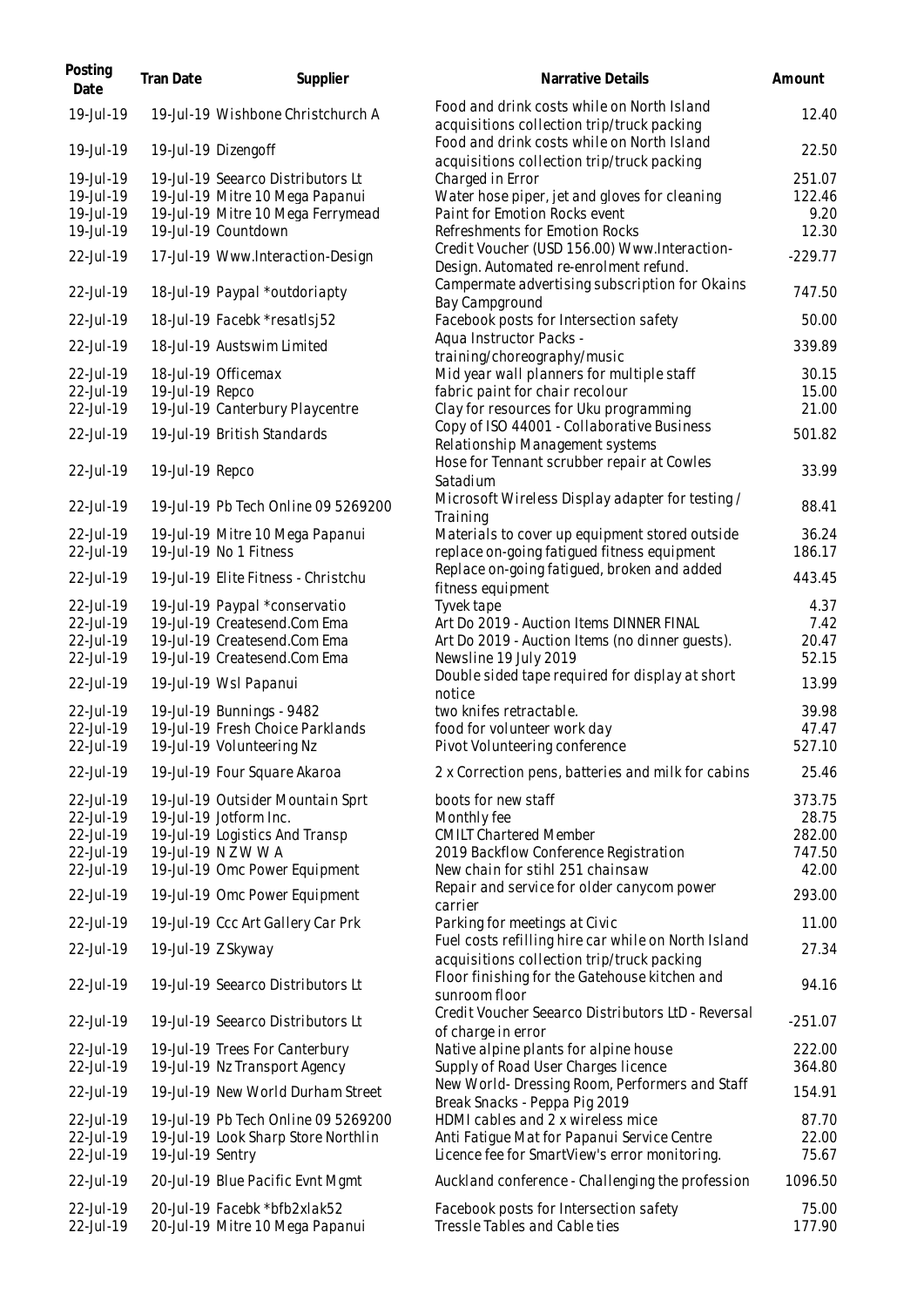| Posting<br>Date | Tran Date          | Supplier                            | Narrative Details                                                                            | Amount       |
|-----------------|--------------------|-------------------------------------|----------------------------------------------------------------------------------------------|--------------|
| 22-Jul-19       |                    | 20-Jul-19 Novel Cafe                | Clean up day at volunteer base                                                               | 99.60        |
| 22-Jul-19       |                    | 20-Jul-19 Fresh Choice Parklands    | food for volunteer TWT workday                                                               | 11.99        |
| 22-Jul-19       |                    | 20-Jul-19 New World St Martins      | BBQ for volunteer community planting                                                         | 101.79       |
| 22-Jul-19       |                    | 20-Jul-19 Modica Group Limited      | Computer to mobile device texting invoice: 83305<br>for June 2019                            | 135.46       |
| 22-Jul-19       |                    | 21-Jul-19 Twl 123 Eastgate          | Drop sheets purchased to protect PCs, copier, and<br>kitchen equipment from renovation dust. | 18.00        |
| 22-Jul-19       |                    | 21-Jul-19 New World Ilam            | Tray for Creating Is workshop                                                                | 5.15         |
| $22 -$ Jul - 19 |                    | 21-Jul-19 Ecodrop Metro             | Dump fees                                                                                    | 16.19        |
| 22-Jul-19       |                    | 21-Jul-19 Mitre 10 Mega Ferrymead   | Plastic trellis and screws purchased for shelter                                             | 36.99        |
| 22-Jul-19       |                    | 21-Jul-19 French Bakery Limited     | Food for volunteer group at McCormacks Bay                                                   | 20.80        |
| 22-Jul-19       |                    | 21-Jul-19 Freshchoice Barrington    | staff morning/afternoon tea supplies                                                         | 63.92        |
| 22-Jul-19       |                    | 21-Jul-19 Mitre 10 Mega Hornby      | Smartgrid geogrid and fastening staples                                                      | 89.94        |
| 22-Jul-19       |                    | 22-Jul-19 Noel Leeming 12           | USB cable and car charger for GPS units                                                      | 59.98        |
|                 |                    |                                     | GPS and battery pack for new staff member on                                                 |              |
| 22-Jul-19       |                    | 22-Jul-19 Map World                 | Banks Peninsula                                                                              | 714.00       |
| 22-Jul-19       |                    | 22-Jul-19 Mitre 10 Beckenham        | Cable ties                                                                                   | 38.23        |
| 22-Jul-19       |                    | 22-Jul-19 New World Fendalton       | Fendalton Library - Milk for staffroom                                                       | 6.90         |
| 22-Jul-19       |                    | 22-Jul-19 Stuff Ps Recurring        | The Press monthly subscription CAG library                                                   | 62.40        |
| 22-Jul-19       |                    | 22-Jul-19 Christchurch Art Galler   | copy of Hidden Light (exhibition catalogue)                                                  | 46.32        |
| 22-Jul-19       |                    | 22-Jul-19 Freshchoice City Mkt      | Catering Order Farewell Function                                                             |              |
| 22-Jul-19       |                    | 22-Jul-19 Caltex Redwood            | milk for Redwood staff                                                                       | 1.00<br>7.98 |
|                 |                    |                                     |                                                                                              |              |
| 22-Jul-19       |                    | 22-Jul-19 Belfast Vet Clinic        | animal area sort out sick bird and chk out rabbit                                            | 184.20       |
| 22-Jul-19       |                    | 22-Jul-19 Xcm Group Limited         | New caps and vi viz vests for staff                                                          | 226.30       |
| 22-Jul-19       |                    | 22-Jul-19 Xcm Group Limited         | New trousers and a Hi viz jacket                                                             | 692.42       |
| 22-Jul-19       |                    | 22-Jul-19 Parsley And Sage          | Catering for Community Board Seminar & Joint<br>Seminar                                      | 131.34       |
| 23-Jul-19       | 21-Jul-19 Exult    |                                     | Exult training                                                                               | 120.00       |
| 23-Jul-19       |                    | 22-Jul-19 Wilson Parking            | Wilson Parking - Meeting                                                                     | 12.60        |
| 23-Jul-19       |                    | 22-Jul-19 The National Business     | Subscription to National Business Review for 12<br>months                                    | 525.00       |
| 23-Jul-19       |                    | 22-Jul-19 Couplands Bakeries        | Food for leaving function                                                                    | 28.19        |
| 23-Jul-19       |                    | 22-Jul-19 Nz Safety Blackwoods      | Safety Gear                                                                                  | 46.68        |
| 23-Jul-19       |                    | 22-Jul-19 Hilti (New Zealand)       | Laser measure for team                                                                       | 240.35       |
| 23-Jul-19       |                    | 22-Jul-19 Pb Tech Online 09 5269200 | Ipad - general exhibitions equipment. Using first<br>in Bill Hammond exhibition 3/8/19       | 1342.10      |
| 23-Jul-19       |                    | 22-Jul-19 Stuff Media (Ps)          | Newspaper Delivery at Graham Condon                                                          | 48.80        |
|                 |                    |                                     | Recreation and Sport Centre                                                                  | 58.34        |
| 23-Jul-19       |                    | 22-Jul-19 Stuff Media (Ps)          | Newspaper delivery at Taiora QEII                                                            |              |
| 23-Jul-19       |                    | 22-Jul-19 Flashbay Pty Ltd N        | Branded USB cases                                                                            | 201.27       |
| 23-Jul-19       |                    | 22-Jul-19 Createsend.Com Ema        | Art Do 2019 - CAG database                                                                   | 140.25       |
| 23-Jul-19       |                    | 22-Jul-19 Voyager Internet Ltd      | Bulletin messaging                                                                           | 11.50        |
| 23-Jul-19       |                    | 22-Jul-19 New World Durham Street   | Volunteer TrainingWRT                                                                        | 39.66        |
| 23-Jul-19       |                    | 22-Jul-19 Wilson Parking            | Parking costs while helping with recruitment<br>assessment centre in Turanga                 | 9.10         |
| 23-Jul-19       |                    | 22-Jul-19 Uber Trip Help.Uber.Com   | Economic transport, exhibition development                                                   | 14.51        |
| 23-Jul-19       |                    | 22-Jul-19 Uber *trip                | Exhibition development, economic transport                                                   | 15.09        |
| 23-Jul-19       |                    | 22-Jul-19 061784370                 | repairs to snake button and switches                                                         | 69.00        |
| 23-Jul-19       |                    | 22-Jul-19 Avonside Wainoni Vet      | Euthanasia of an impounded dog that was unwell<br>(BMS named Bear)                           | 73.50        |
| 23-Jul-19       |                    | 22-Jul-19 Bunnings - 9476           | lecturn lights for court house                                                               | 52.49        |
| 23-Jul-19       |                    | 22-Jul-19 Mainland Fasteners Ltd    | screws for workshop                                                                          | 112.47       |
| 23-Jul-19       |                    | 22-Jul-19 New World St Martins      | Morning tea supplies for east enders tracks<br>working bee                                   | 27.92        |
| 23-Jul-19       |                    | 22-Jul-19 Mitre 10 Beckenham        | glokote upside down paint for track marking                                                  | 71.94        |
| 23-Jul-19       |                    | 22-Jul-19 Vehicle Testing NZL       | WOF for 2 trailers                                                                           | 93.84        |
| 23-Jul-19       |                    | 22-Jul-19 Id Solutions              | Purchase of security rings for security cards                                                | 146.63       |
|                 |                    |                                     | Food and drink costs while on North Island                                                   |              |
| 23-Jul-19       | 22-Jul-19 The Lido |                                     | acquisitions collection trip/truck packing                                                   | 8.50         |
|                 |                    |                                     | Food and drink costs while on North Island                                                   |              |
| 23-Jul-19       |                    | 22-Jul-19 Wishbone Wellington Air   | acquisitions collection trip/truck packing                                                   | 13.70        |
| 23-Jul-19       |                    | 22-Jul-19 Preservatorium Cafe       | Food and drink costs while on North Island<br>acquisitions collection trip/truck packing     | 18.00        |
|                 |                    |                                     |                                                                                              |              |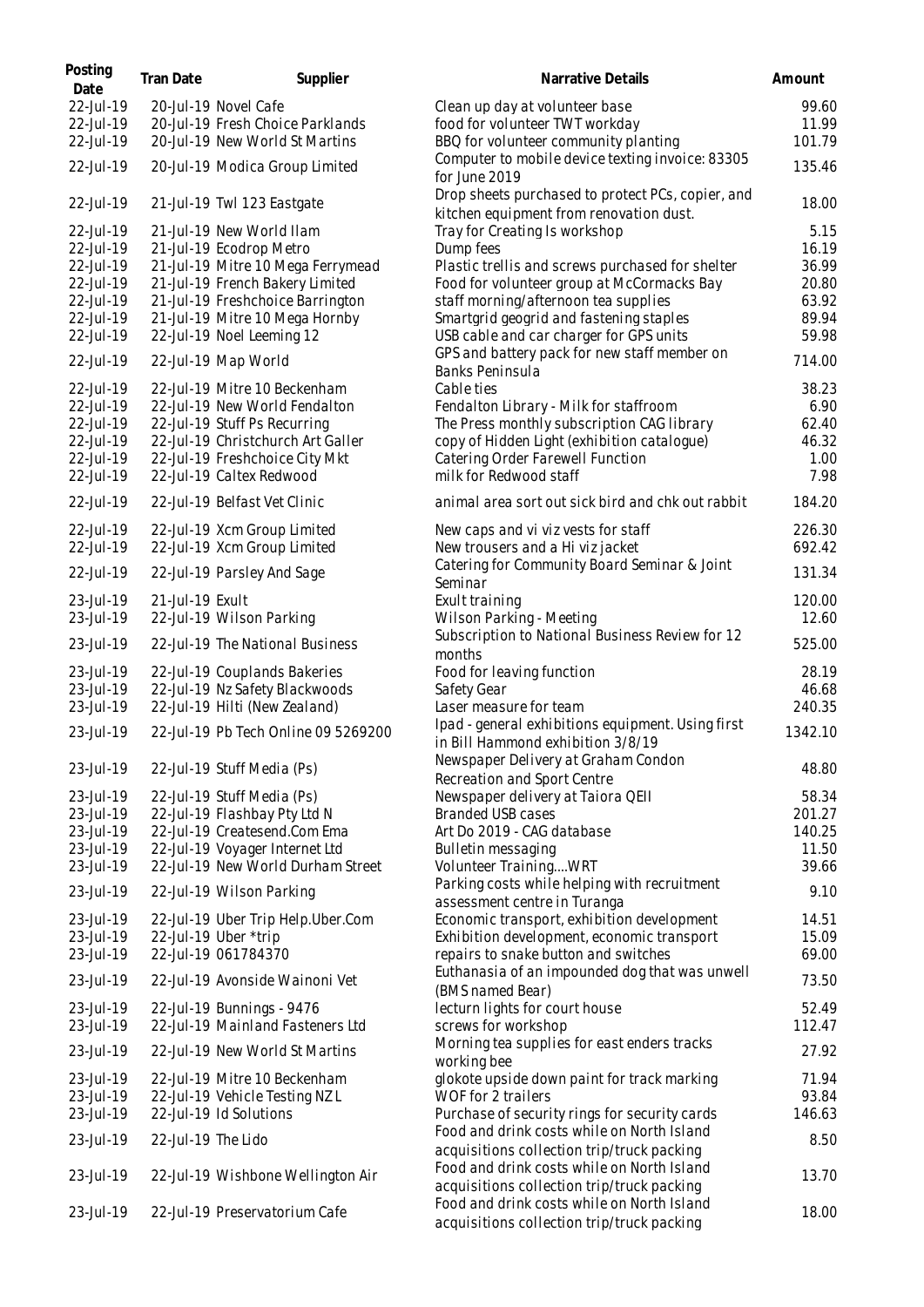| Posting<br>Date        | Tran Date       | Supplier                                                       | Narrative Details                                                                               | Amount         |
|------------------------|-----------------|----------------------------------------------------------------|-------------------------------------------------------------------------------------------------|----------------|
| 23-Jul-19              |                 | 22-Jul-19 Pickle And Pie                                       | Food and drink costs while on North Island<br>acquisitions collection trip/truck packing        | 20.50          |
| 23-Jul-19              |                 | 22-Jul-19 Bunnings - 9482                                      | New mats for concrete floor and new laundry<br>baskets                                          | 217.62         |
| 23-Jul-19              |                 | 22-Jul-19 Caltex Hornby                                        | Milk for tearoom                                                                                | 6.20           |
| 23-Jul-19              | 22-Jul-19 Repco |                                                                | Trailer Maintenance - Wheel Clamp                                                               | 92.99          |
| 23-Jul-19              |                 | 22-Jul-19 Publishers Association                               | 2 x Tickets to PANZ Book Design Awards                                                          | 102.90         |
| 23-Jul-19              |                 | 22-Jul-19 J A Russell                                          | Light track hanging adapters for floral<br>arrangement Artdo                                    | 259.75         |
| 23-Jul-19              |                 | 22-Jul-19 Pb Tech Online 09 5269200                            | HDMI DVD player for TU - Mystery Movies                                                         | 42.82          |
| 23-Jul-19              |                 | 22-Jul-19 Vegeland                                             | Animal area veges for rabbit and pigs                                                           | 17.47          |
| 23-Jul-19              |                 | 22-Jul-19 Canterbury Landscape Supp                            | animal area shaving for rabbit house bedding                                                    | 112.00         |
| 23-Jul-19              |                 | 22-Jul-19 The Frontrunner Bushin                               | <b>Shoes</b>                                                                                    | 180.00         |
| 23-Jul-19              |                 | 22-Jul-19 Abebooks G24s16                                      | Library book                                                                                    | 37.45          |
| 23-Jul-19              |                 | 22-Jul-19 Scorpio Books                                        | Library book                                                                                    | 85.00          |
| 23-Jul-19              |                 | 22-Jul-19 Vegeland                                             | Food for pigs                                                                                   | 5.00           |
| 23-Jul-19              |                 | 23-Jul-19 Mrc Global (NZ) Ltd                                  | PST 3 Clean & Overhaul - WO                                                                     | 38.88          |
| 23-Jul-19              |                 | 23-Jul-19 Anzor Fasteners Ltd                                  | <b>Fixings for Screens</b>                                                                      | 140.46         |
| 23-Jul-19              |                 | 23-Jul-19 Countdown                                            | Coastal-Burwood Community Board - biscuits for                                                  | 18.28          |
|                        |                 |                                                                | Board meetings and seminars                                                                     | 173.90         |
| 23-Jul-19              |                 | 23-Jul-19 Mitre 10 Mega Ferrymead                              | Tools for volunteer plantings and working bees<br>x1 trousers and a pack for working outdoors - |                |
| 23-Jul-19              |                 | 23-Jul-19 Cactus Outdoor Limited                               | new staff                                                                                       | 622.15         |
| 23-Jul-19              |                 | 23-Jul-19 Garden Box                                           | Central rose garden soil ammendments                                                            | 64.03          |
| 23-Jul-19              |                 | 23-Jul-19 New World Prestons                                   | goodie for kids activity and volunteers<br>Catering for Community Board Open Meeting and        | 13.16          |
| 23-Jul-19              |                 | 23-Jul-19 Parsley And Sage                                     | 2 x Seminars                                                                                    | 140.48         |
| 23-Jul-19              |                 | 23-Jul-19 Halswell Timber                                      | QEII Park seats project - slats                                                                 | 770.22         |
| 24-Jul-19              |                 | 21-Jul-19 Live Taxi Australia                                  | Taxi from airport to hotel, exhibition and<br>collection development                            | 69.82          |
| 24-Jul-19              |                 | 22-Jul-19 Bondstore                                            | Breakfast while developing exhibitions and video<br>shoot                                       | 25.08          |
| 24-Jul-19              |                 | 22-Jul-19 Paypal *jandienterp                                  | CILI LibraryElf Annual renewal                                                                  | 1257.11        |
| 24-Jul-19              |                 | 22-Jul-19 Have You Met Miss Jo                                 | Giftware for resale in B G V C Giftshop                                                         | 641.43         |
| 24-Jul-19              |                 | 23-Jul-19 Wilson Parking                                       | Wilson Parking - Meeting                                                                        | 2.60           |
| 24-Jul-19              |                 | 23-Jul-19 Lft Group                                            | Foam covers for earpieces on VH radios                                                          | 54.73          |
| 24-Jul-19              |                 | 23-Jul-19 Secure Parking Nz                                    | Parking                                                                                         | 6.00           |
| 24-Jul-19              |                 | 23-Jul-19 Redpaths Christchurch                                | Workshop Consumables Exension Leads - WO                                                        | 323.22         |
| 24-Jul-19              | 23-Jul-19 Solgm |                                                                | SOLGM Community Plan Forum Conference 12&13<br>August 2019 - Christchurch                       | 1075.25        |
| 24-Jul-19              |                 | 23-Jul-19 Wilson Parking                                       | Parking fees for meeting at TU.                                                                 | 9.10           |
| 24-Jul-19              |                 | 23-Jul-19 The National Business                                | Monthly Newsletter Subscription.                                                                | 35.00          |
| 24-Jul-19              |                 | 23-Jul-19 Bunnings-9533 Rangiora                               | Sealant Clear x 1 Tube                                                                          | 12.90          |
| 24-Jul-19              |                 | 23-Jul-19 Flythru Coffee Stop                                  | Breakfast while on travel to Wellington for course                                              | 4.50           |
| 24-Jul-19              |                 | 23-Jul-19 Wilson Parking                                       | parking expenses for meeting attendance                                                         | 12.60          |
| 24-Jul-19              |                 | 23-Jul-19 Gym Leader                                           | New Basketball Hoop, Badminton nets and<br>Volleyball Aerials                                   | 920.00         |
| 24-Jul-19<br>24-Jul-19 |                 | 23-Jul-19 Ross Galt Lock & Key<br>23-Jul-19 Ccc Parking        | Lock for FE customer service desk<br>Parking for PDP meeting                                    | 237.55<br>3.50 |
| 24-Jul-19              |                 | 23-Jul-19 Wilson Parking                                       | Parking costs while helping with recruitment                                                    | 9.10           |
| 24-Jul-19              |                 | 23-Jul-19 Ross Galt Lock & Key                                 | assessment centre in Turanga<br>Padlocks and keys x6 for park.                                  | 114.00         |
| 24-Jul-19              |                 | 23-Jul-19 New World Ferry Road                                 | Koha for BBQ for volunteer planting                                                             | 200.00         |
| 24-Jul-19              |                 | 23-Jul-19 City Of Parramatta                                   | Staff Training - attendance at Conference                                                       | 851.14         |
| 24-Jul-19              |                 | 23-Jul-19 Wilson Parking                                       | Parking for meetings in town.                                                                   | 7.60           |
| 24-Jul-19              |                 | 23-Jul-19 Ccc Art Gallery Car Prk                              | Parking for meetings at Civic                                                                   | 10.00          |
| 24-Jul-19              |                 | 23-Jul-19 Mico Hornby 7367                                     | Sink and drain auger for cleaning out side drains                                               | 73.15          |
|                        |                 |                                                                | around the leisure pool at Pioneer<br>Milk for tearoom                                          | 12.40          |
| 24-Jul-19<br>24-Jul-19 |                 | 23-Jul-19 Caltex Hornby<br>23-Jul-19 Pb Tech Online 09 5269200 | Otterbox Samsung A50 cases x3 for trial                                                         | 171.93         |
| 24-Jul-19              |                 | 23-Jul-19 Vendella International                               | Hot choc and milk for accommodation                                                             | 120.92         |
| 24-Jul-19              |                 | 23-Jul-19 Ccc Lichfield Carpark                                | Parking for assessment centre                                                                   | 15.00          |
| 24-Jul-19              |                 | 23-Jul-19 Wilson Parking                                       | Parking Collecting repaired laptop from IT                                                      | 4.60           |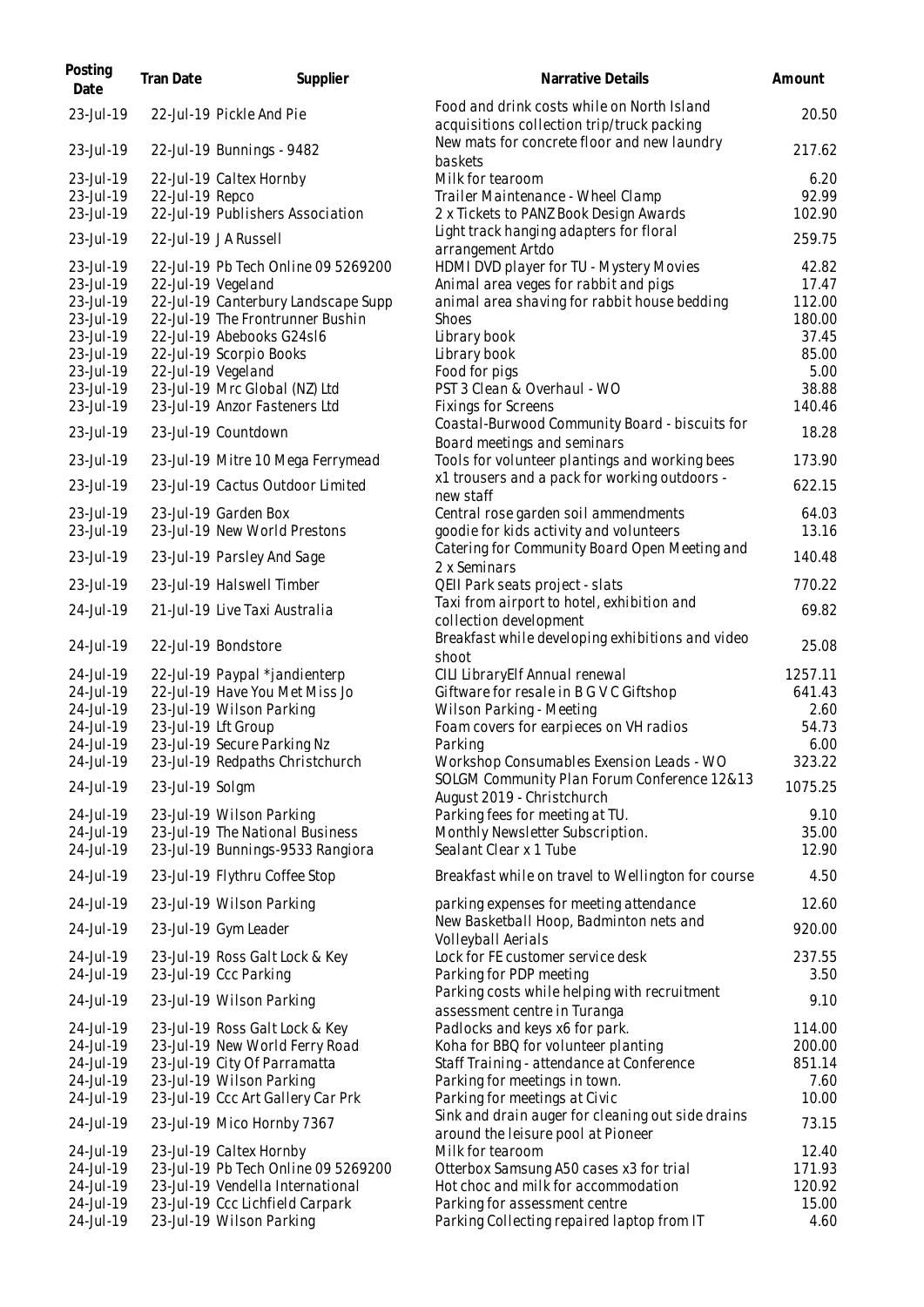| Posting<br>Date                     | Tran Date         | Supplier                                                                                      | Narrative Details                                                                                          | Amount                  |
|-------------------------------------|-------------------|-----------------------------------------------------------------------------------------------|------------------------------------------------------------------------------------------------------------|-------------------------|
| 24-Jul-19<br>24-Jul-19<br>24-Jul-19 |                   | 23-Jul-19 Twl 123 Eastgate<br>23-Jul-19 Mainland Fasteners Ltd<br>24-Jul-19 Twl 220 Riccarton | Zip lock bags for graffiti wipes<br>QEII Park ascot fields seating nuts & bolts<br>Clocks for change rooms | 8.00<br>103.50<br>14.94 |
| 24-Jul-19                           |                   | 24-Jul-19 Map World                                                                           | Replacement GPS for Port Hills (previous >5 yr old<br>GPS has lost functionality)                          | 669.00                  |
| 24-Jul-19<br>24-Jul-19              |                   | 24-Jul-19 Twl 178 Barrington<br>24-Jul-19 Parsley And Sage                                    | Scrabble Board Game for Library use<br>Catering for Community Board meeting                                | 35.00<br>99.13          |
| 24-Jul-19                           |                   | 24-Jul-19 Freshchoice City Mkt                                                                | Consumables associated with Turanga<br>programming                                                         | 8.49                    |
| 24-Jul-19<br>24-Jul-19              |                   | 24-Jul-19 Lincraft NZ Limited<br>24-Jul-19 Ouruhia Nursery Ltd                                | Fendalton Library - Props for the Display<br>plants for park 24 plants                                     | 13.92<br>311.76         |
| 24-Jul-19                           | 24-Jul-19         | Payment - Personal - Payment -<br>Thank You                                                   | Payment - Personal Payment - Thank You -<br>Reimbursement for personal use in error<br>16/07/19            | $-6.78$                 |
| 24-Jul-19                           |                   | 24-Jul-19 New World Durham Street                                                             | Catering for DIA meeting with CCC, Selwyn and<br>Waimakiri Councils.                                       | 17.96                   |
| 24-Jul-19                           |                   | 24-Jul-19 Wsl Papanui                                                                         | Printing of photos - for 4 recipients of a 2019<br>Papanui-Innes Community Service Award.                  | 6.00                    |
| 24-Jul-19                           |                   | 24-Jul-19 Rubber Monkey Sales                                                                 | New cable-ties and socking                                                                                 | 162.70                  |
| 24-Jul-19                           |                   | 24-Jul-19 Countdown                                                                           | Fruit & Cheese/Crackers for Community Board<br>Public meeting & 2 x seminars                               | 30.60                   |
| 24-Jul-19                           |                   | 24-Jul-19 Parsley And Sage                                                                    | Parsley & Sage - Catering for Spreydon-Cashmere<br>Community Board meeting 19 July 2019                    | 129.38                  |
| 25-Jul-19                           |                   | 23-Jul-19 Innovation Carpark                                                                  | Innovation Car Park - Meeting                                                                              | 4.50                    |
| 25-Jul-19                           |                   | 23-Jul-19 Telegram Co                                                                         | Masking tapes, various for CAG Public<br>Programmes event                                                  | 2799.45                 |
| 25-Jul-19                           |                   | 23-Jul-19 Christchurch Airport                                                                | Airport parking while attending LGFA Shareholder<br>Day in Wellington                                      | 30.00                   |
| 25-Jul-19                           |                   | 23-Jul-19 Createsend.Com Ema                                                                  | What do you want in the new Hornby facility?                                                               | 12.10                   |
| 25-Jul-19                           |                   | 23-Jul-19 Createsend.Com Ema                                                                  | McCahon 100 centenary talks - Friends invitation<br>10am                                                   | 16.43                   |
| 25-Jul-19<br>25-Jul-19              |                   | 23-Jul-19 Justins Active Managem<br>23-Jul-19 Uber *trip                                      | active management training fees<br>Transport, exhibition development                                       | 207.88<br>14.73         |
| 25-Jul-19                           |                   | 23-Jul-19 Bondstore                                                                           | Breakfast, shooting video and exhibition<br>development                                                    | 18.17                   |
| 25-Jul-19                           |                   | 23-Jul-19 Theartcentre                                                                        | Lunch, exhibition and collection development,                                                              | 18.17                   |
| 25-Jul-19                           |                   | 23-Jul-19 South Of Johnston                                                                   | Lunch with artist. Exhibition development                                                                  | 63.06                   |
| 25-Jul-19                           |                   | 23-Jul-19 Copyright Agency Lim                                                                | Copyright license for two works in the 'Turn, Turn,<br>Turn: A Year in Art' exhibition to appear on CAG    | 160.32                  |
| 25-Jul-19                           |                   | 23-Jul-19 Volunteering Nz                                                                     | Pivot Conference                                                                                           | 877.15                  |
| 25-Jul-19                           |                   | 24-Jul-19 George Henry & Co Ltd                                                               | Workshop Consumables - WO                                                                                  | 248.32                  |
| 25-Jul-19                           |                   | 24-Jul-19 Elite Fitness - Dps                                                                 | Slam ball<br>Slide door signs for accessible toilets                                                       | 59.95                   |
| 25-Jul-19<br>25-Jul-19              |                   | 24-Jul-19 Bunnings - 9476<br>24-Jul-19 Wilson Parking                                         | Parking > 2hrs                                                                                             | 17.00<br>14.60          |
| 25-Jul-19                           |                   | 24-Jul-19 Createsend.Com Ema                                                                  | McCahon 100 centenary talks - McCahon House<br>invitation 3pm                                              | 7.90                    |
| 25-Jul-19                           |                   | 24-Jul-19 Createsend.Com Ema                                                                  | Art Do 19 - last chance to DO it!                                                                          | 20.38                   |
| 25-Jul-19                           |                   | 24-Jul-19 Wilson Parking                                                                      | Parking for meeting at the Riverside Markets.                                                              | 4.60                    |
| 25-Jul-19                           | 24-Jul-19 Ok Mart |                                                                                               | Fendalton Library - Props for display                                                                      | 15.45                   |
| 25-Jul-19                           |                   | 24-Jul-19 Look Sharp Store                                                                    | Fendalton Library - Props for Displays                                                                     | 20.50                   |
| 25-Jul-19                           |                   | 24-Jul-19 Metalcraft Wireplus                                                                 | flashing for Travis milking shed                                                                           | 138.59                  |
| 25-Jul-19                           |                   | 24-Jul-19 Bunnings - 9482                                                                     | DEWALT MULTI TOOL REPALCEMENT FOR TRAVIS<br>FOR STOLEN TOOLS                                               | 585.71                  |
| 25-Jul-19                           |                   | 24-Jul-19 Lollyshop                                                                           | Lollies for scavenger hunt prizes on NB Birthday.                                                          | 13.50                   |
| 25-Jul-19                           |                   | 24-Jul-19 Burwood Produce                                                                     | Hay purchased for sheep impounded in stock<br>yard                                                         | 40.00                   |
| 25-Jul-19                           |                   | 24-Jul-19 Secure Parking Nz                                                                   | Parking for meeting in Turanga 24.7.19                                                                     | 6.00                    |
| 25-Jul-19                           |                   | 24-Jul-19 Bunnings - 9476                                                                     | cable ties fencing scott statue reserve                                                                    | 39.97                   |
| 25-Jul-19                           |                   | 24-Jul-19 Bridon New Zealand - Chch                                                           | Wire and turnbuckles for ArtDo centrepiece                                                                 | 150.09                  |
| 25-Jul-19                           |                   | 24-Jul-19 Rs Components Limite                                                                | Credit Voucher Rs Components Limite - wrong size<br>items returned                                         | $-26.62$                |